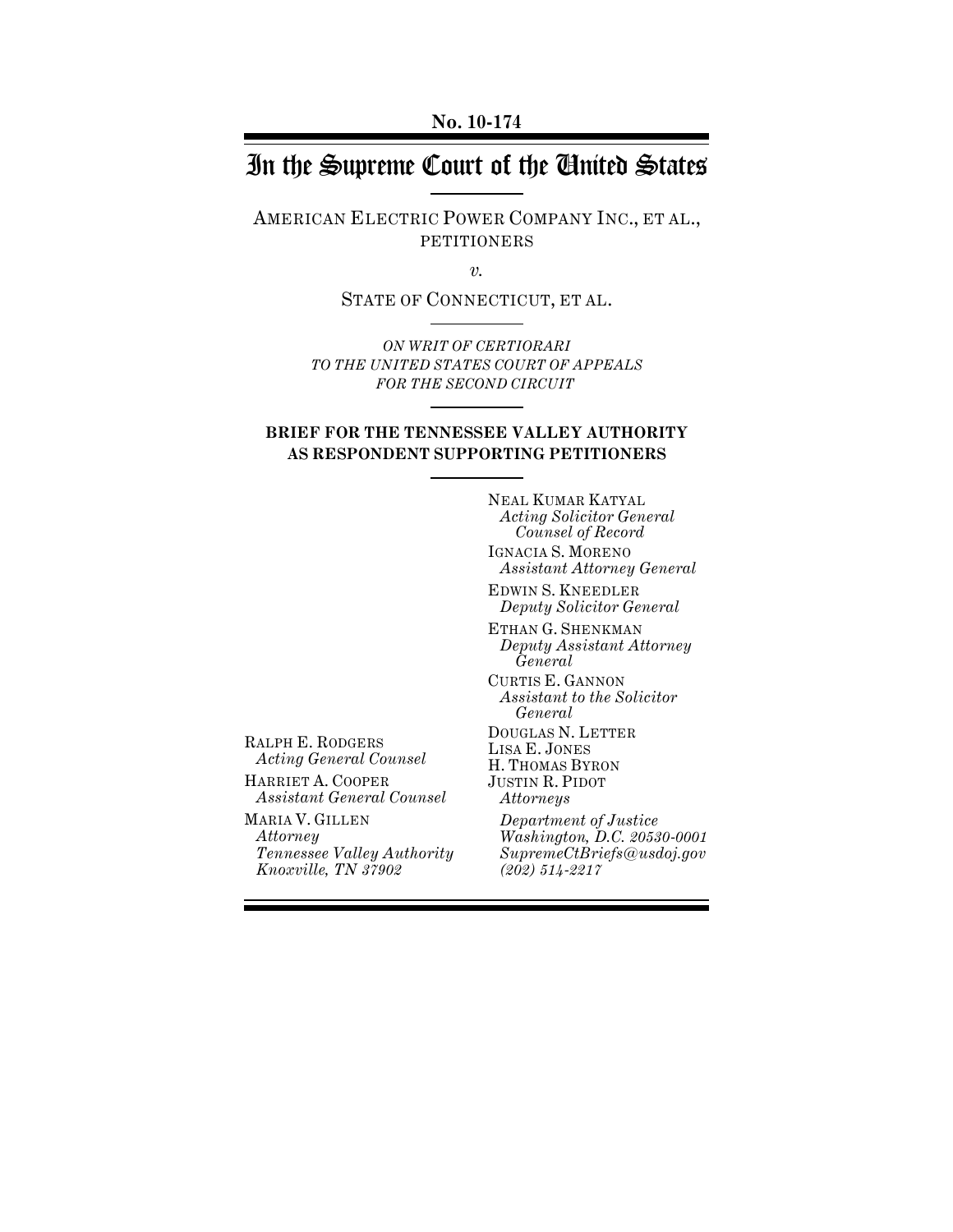#### **QUESTIONS PRESENTED**

The court of appeals held that States and private plaintiffs may maintain actions under federal common law alleging that defendants—in this case, five electric utilities—have caused, contributed to, or maintained a "public nuisance" by contributing to global warming, and may seek injunctive relief capping defendants' carbon-dioxide emissions at judicially determined levels. The questions presented are:

1. Whether States and private parties have standing to seek judicially fashioned emissions caps on five utilities for their alleged contribution to harms claimed to arise from global climate change caused by more than a century of emissions by billions of independent sources.

2. Whether a cause of action to cap carbon-dioxide emissions can be implied under federal common law where no statute creates such a cause of action, and the Clean Air Act speaks directly to the same subject matter and assigns federal responsibility for regulating such emissions to the Environmental Protection Agency.

3. Whether claims seeking to cap defendants' carbon-dioxide emissions at "reasonable" levels based on a court's weighing of the potential risks of climate change against the socioeconomic utility of defendants' conduct, would be governed by "judicially discoverable and manageable standards" or could be resolved without "initial policy determination[s] of a kind clearly for nonjudicial discretion." *Baker* v. *Carr*, 369 U.S. 186, 217 (1962).

(I)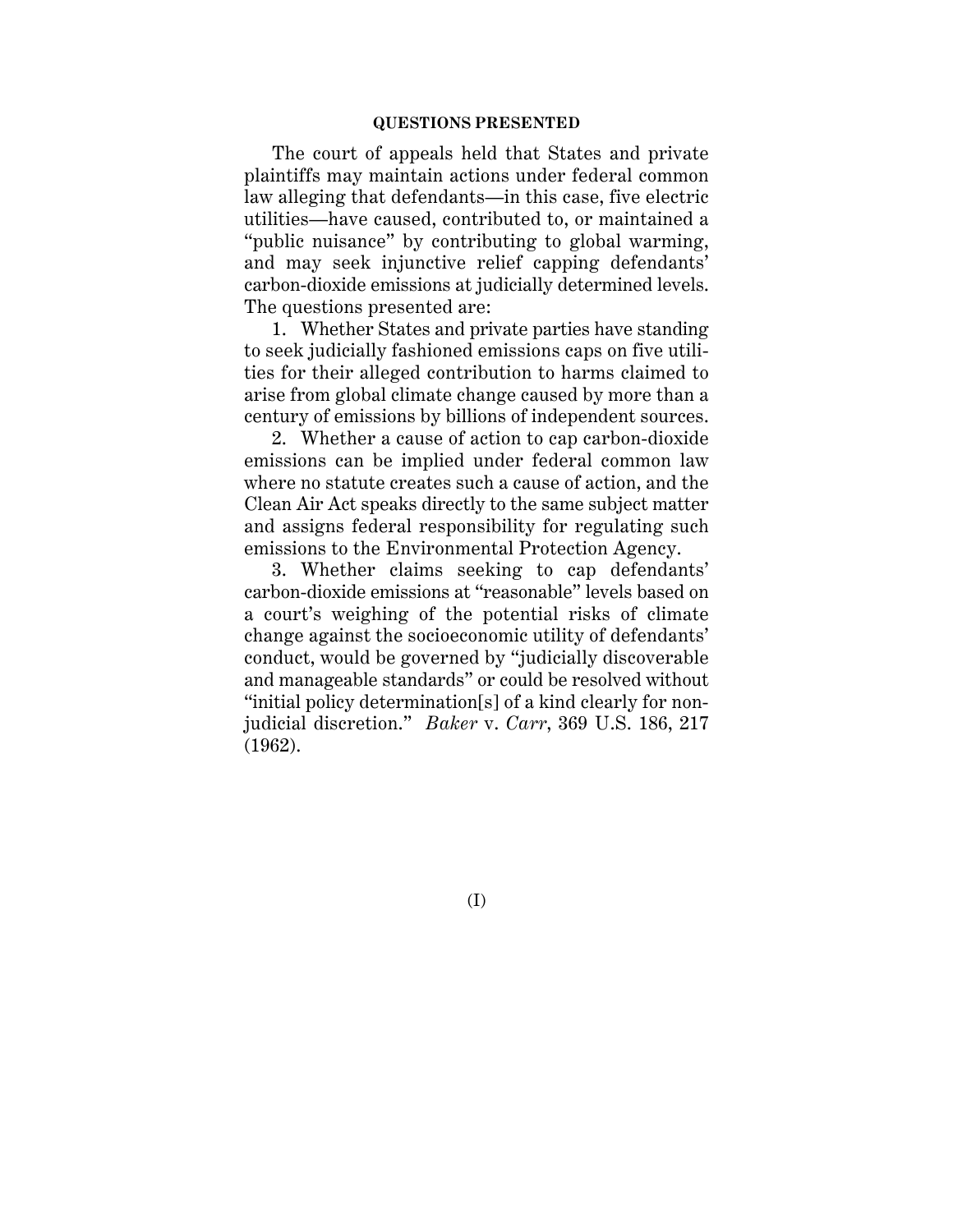# **TABLE OF CONTENTS**

|              | Page                                                                    |
|--------------|-------------------------------------------------------------------------|
|              |                                                                         |
|              |                                                                         |
|              |                                                                         |
|              |                                                                         |
|              |                                                                         |
| I.           | Plaintiffs' common-law nuisance claims are not                          |
|              |                                                                         |
|              | A. Plaintiffs lack prudential standing because                          |
|              | their suits are generalized grievances more                             |
|              | appropriately addressed by the representa-                              |
|              | tive Branches  14                                                       |
| $1_{\cdots}$ | Federal courts must refrain from adjudi-                                |
|              | cating generalized grievances like plain-                               |
|              | tiffs' common-law claims  14                                            |
| 2.           | It is appropriate to resolve this case on                               |
|              | prudential-standing grounds before con-                                 |
|              | sidering other threshold grounds $\ldots \ldots \ldots$ 21              |
| В.           | Under Massachusetts v. EPA, at least                                    |
|              | some of the State plaintiffs have Article III                           |
|              | standing in their capacity as sovereign                                 |
|              |                                                                         |
|              | C. This case raises separation-of-powers con-                           |
|              | cerns addressed by the political-question                               |
|              | doctrine, but plaintiffs' lack of prudential                            |
|              | standing provides a more appropriate                                    |
|              | basis for a dismissal on grounds of non-                                |
|              |                                                                         |
| II.          | Any federal common-law claims have been dis-                            |
|              | placed by EPA's regulatory actions under the                            |
|              | Clean Air Act $\dots\dots\dots\dots\dots\dots\dots\dots\dots\dots\dots$ |
|              |                                                                         |

# (III)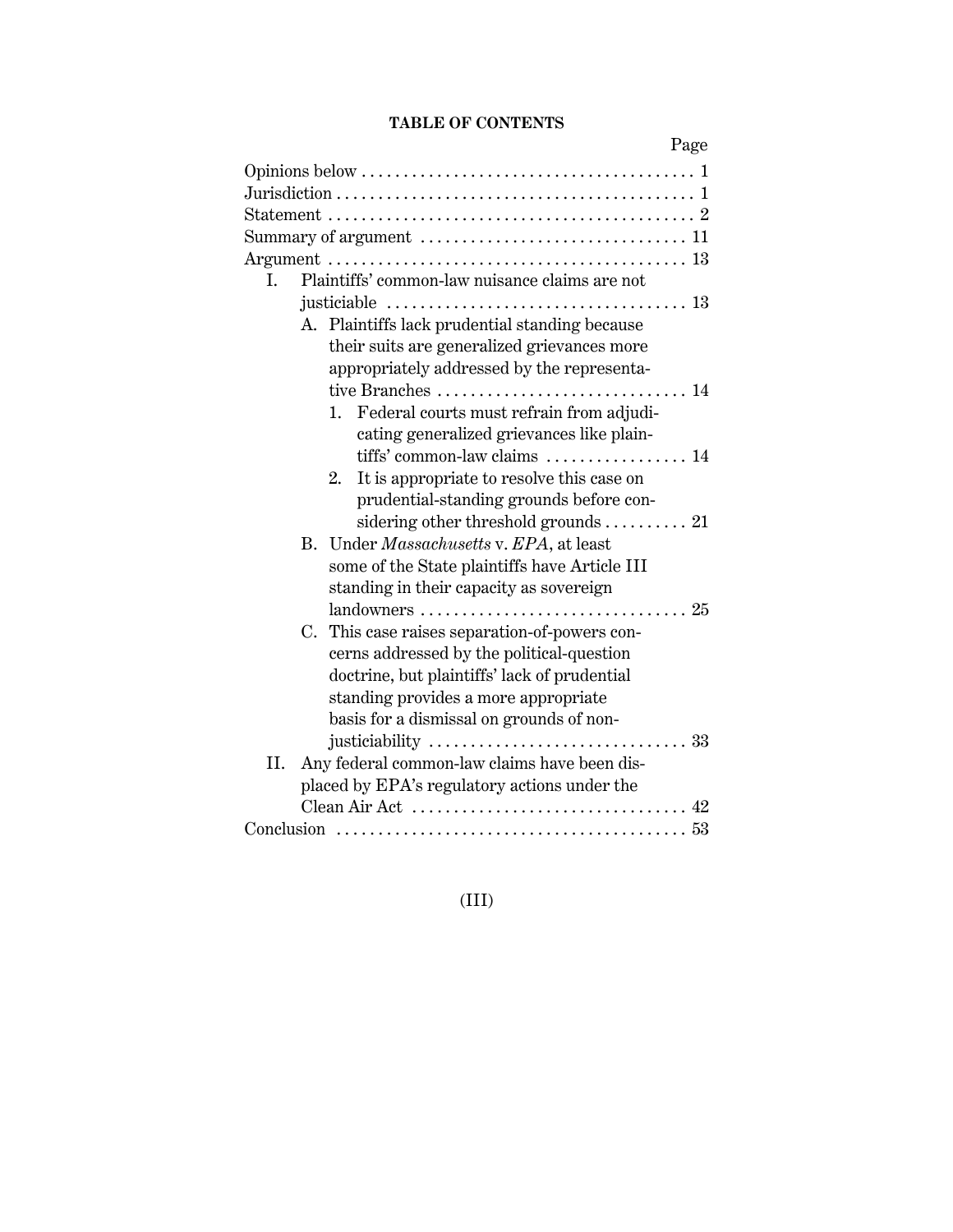# **TABLE OF AUTHORITIES**

| Cases:<br>Page                                                                                      |
|-----------------------------------------------------------------------------------------------------|
|                                                                                                     |
| Allen v. Wright, 468 U.S. 737 (1984)  14, 24, 34                                                    |
| Alfred L. Snapp & Son, Inc. v. Puerto Rico ex rel.                                                  |
|                                                                                                     |
| Baker v. Carr, 369 U.S. 186 (1962)  7, 12, 34, 35, 36, 37                                           |
| Bender v. Williamsport Area Sch. Dist., 475 U.S. 534                                                |
|                                                                                                     |
| Bennett v. Spear, 520 U.S. 154 (1997)  22, 23                                                       |
| Chevron U.S.A. Inc. v. NRDC, 467 U.S. 837 (1984)  19, 45                                            |
| City of Milwaukee v. Illinois, 451 U.S. 304 (1981)                                                  |
|                                                                                                     |
| Comer v. Murphy Oil USA, 585 F.3d 855 (5th Cir.                                                     |
| 2009), opinion vacated pending reh'g en banc, 598                                                   |
| F.3d 208, appeal dismissed, 607 F.3d 1049 (5th Cir.<br>2010), petition for mandamus denied sub nom. |
| <i>In re Comer</i> , S. Ct. No. 10-294 (Jan. 10, 2011) $\ldots \ldots$ 16                           |
| County of Oneida v. Oneida Indian Nation, 470 U.S.                                                  |
|                                                                                                     |
| DaimlerChrysler Corp. v. Cuno, 547 U.S. 332 (2006)  21                                              |
| Elk Grove Unified Sch. Dist. v. Newdow, 542 U.S. 1                                                  |
|                                                                                                     |
| Environmental Integrity Project v. EPA, 425 F.3d                                                    |
|                                                                                                     |
|                                                                                                     |
| Georgia v. Tennessee Copper Co., 206 U.S. 230                                                       |
|                                                                                                     |
|                                                                                                     |
| Goldwater v. Carter, 444 U.S. 996 (1979)  35                                                        |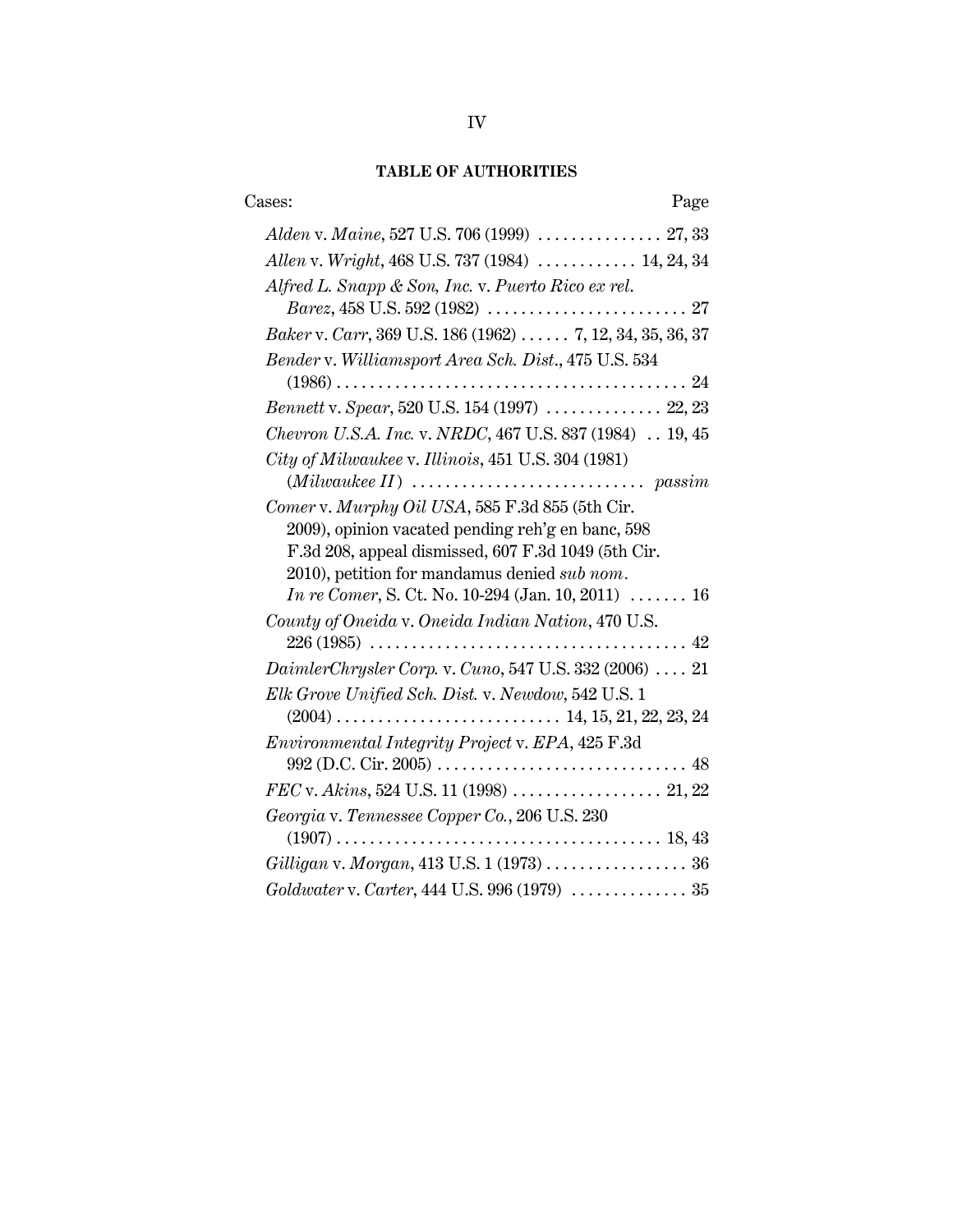| Cases-Continued:                                                                                                                                                                                                                                  | Page |
|---------------------------------------------------------------------------------------------------------------------------------------------------------------------------------------------------------------------------------------------------|------|
| Hein v. Freedom from Religion Found., 551 U.S. 587                                                                                                                                                                                                |      |
| Illinois v. City of Milwaukee, 406 U.S. 91 (1972)                                                                                                                                                                                                 |      |
| Illinois v. Outboard Marine Corp., 680 F.2d 473 (7th                                                                                                                                                                                              |      |
| Illinois ex rel. Scott v. City of Milwaukee,<br>No. 72 C 1253, 1973 U.S. Dist. LEXIS 15607<br>(N.D. Ill. 1973), aff'd in part, rev'd in part,<br>Illinois v. City of Milwaukee, 599 F.2d 151<br>(7th Cir. 1979), vacated on other grounds, $City$ |      |
| of Milwaukee v. Illinois, $451$ U.S. $304$ $(1981)$ $32$<br>Kowalski v. Tesmer, 543 U.S. 125 (2004)  22, 25                                                                                                                                       |      |
|                                                                                                                                                                                                                                                   |      |
| Lujan v. Defenders of Wildlife, 504 U.S. 555<br>Lujan v. National Wildlife Fed'n, 497 U.S. 871 (1990) 30                                                                                                                                          |      |
| $Massachusetts$ v. $EPA$ , 549 U.S. 497 (2007)  passim                                                                                                                                                                                            |      |
| $Massachusetts \, v. \, Mellon, 262 \, U.S. \, 447 \, (1923) \, \ldots \ldots \ldots \, 27$<br>Middlesex County Sewerage Auth. v. National Sea<br><i>Clammers Ass'n</i> , $453$ U.S. 1 (1981) 45, 52                                              |      |
| Missouri v. Illinois, 200 U.S. 496 (1906)  44                                                                                                                                                                                                     |      |
| Mobil Oil Corp. v. Higginbotham, 436 U.S. 618                                                                                                                                                                                                     |      |
| Native Village of Kivalina v. Exxon Mobil Corp.,<br>663 F. Supp. 2d 863 (N.D. Cal. 2009), appeal<br>pending, No. 09-17490 (9th Cir.) $\dots\dots\dots\dots\dots\dots$ 16                                                                          |      |
| New Eng. Legal Found. v. Costle, 666 F.2d 30                                                                                                                                                                                                      |      |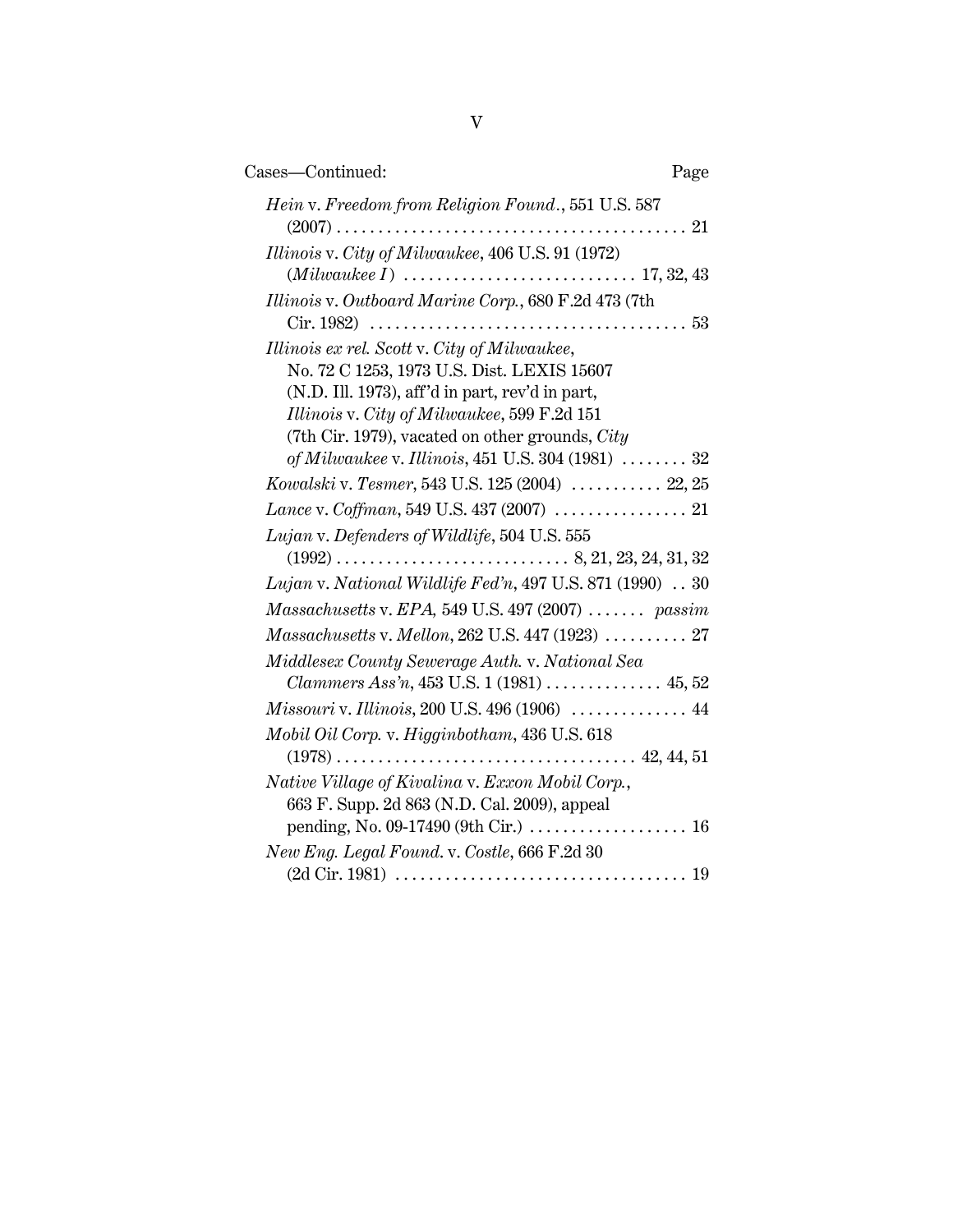| Cases-Continued:                                          | Page |
|-----------------------------------------------------------|------|
| New Jersey v. New York, 283 U.S. 336 (1931)  42           |      |
| Nixon v. United States, 506 U.S. 224 (1993)  35           |      |
| North Carolina ex rel. Cooper v. TVA, 615 F.3d 291        |      |
|                                                           |      |
| $NRDC$ v. $EPA$ , 571 F.3d 1245 (D.C. Cir. 2009)  19      |      |
| O'Shea v. Littleton, 414 U.S. 488 (1974)  41              |      |
| Pearson v. Callahan, 129 S. Ct. 808 (2009)  25            |      |
| PDK Labs. Inc. v. United States DEA, 362 F.3d 786         |      |
|                                                           |      |
|                                                           |      |
| Public Interest Research Group v. Powell Duffryn          |      |
| Terminals Inc., 913 F.2d 64 (3d Cir. 1990), cert.         |      |
|                                                           |      |
| Quackenbush v. Allstate Ins. Co., 517 U.S. 706 (1996)  42 |      |
| Ruhrgas AG v. Marathon Oil Co., 526 U.S. 574 (1999)  35   |      |
| Rumsfeld v. Forum for Academic & Institutional            |      |
|                                                           |      |
| Sanchez-Espinoza v. Reagan, 770 F.2d 202 (D.C. Cir.       |      |
|                                                           |      |
| Schlesinger v. Reservists Comm. to Stop the War,          |      |
| Sprint Communications Co. v. APCC Servs., Inc.,           |      |
|                                                           |      |
| Steel Co. v. Citizens for a Better Env't, 523 U.S.        |      |
|                                                           |      |
| Summers v. Earth Island Inst., 129 S. Ct. 1142            |      |
|                                                           |      |
|                                                           |      |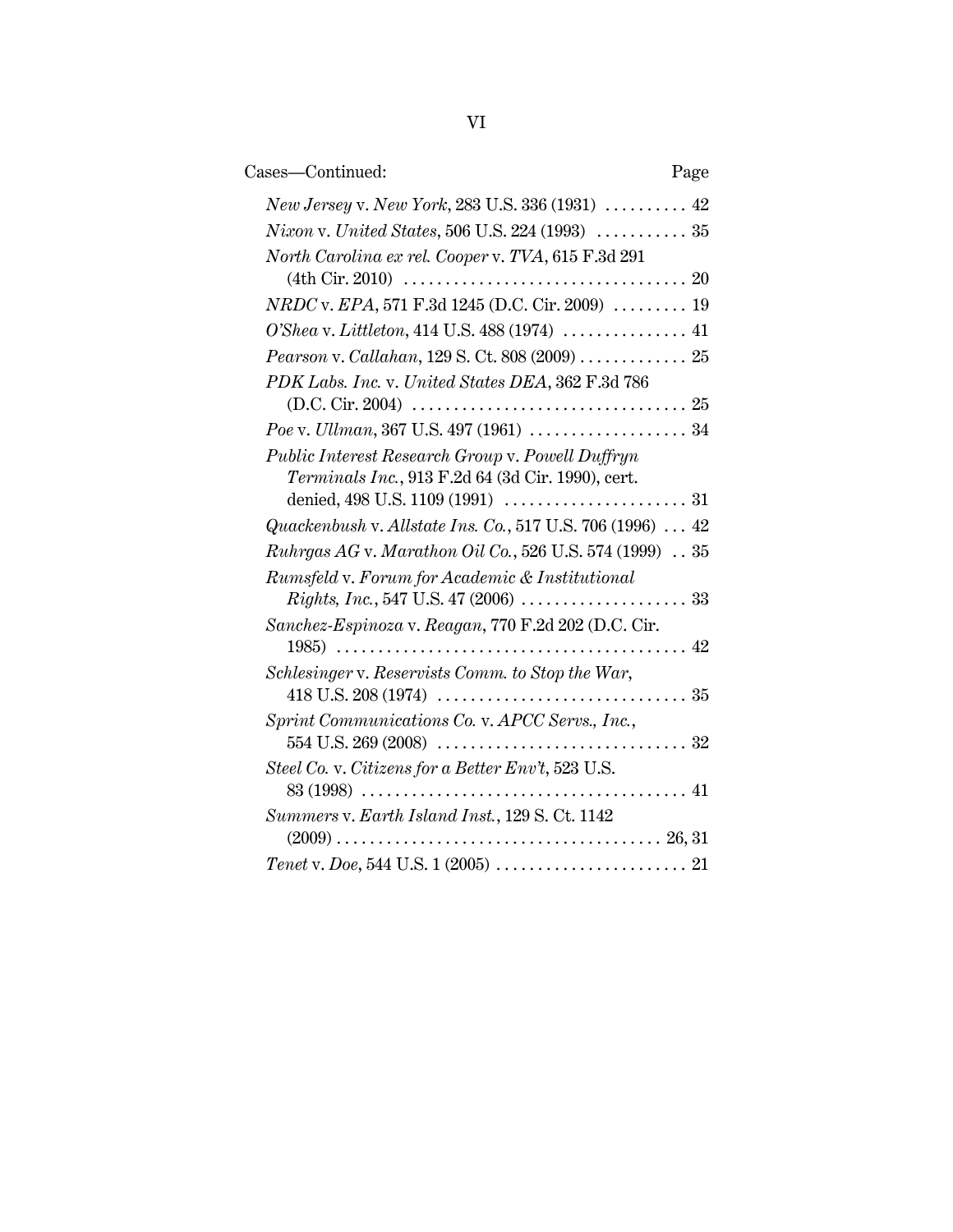VII

| Cases-Continued:                                                                            | Page |
|---------------------------------------------------------------------------------------------|------|
| Thompson v. County of Franklin, 15 F.3d 245                                                 |      |
|                                                                                             |      |
| United Food & Commercial Workers v. Brown                                                   |      |
| United States v. Munoz-Florez, $495$ U.S. $385$ (1990) $\ldots$ $35$                        |      |
| Vander Jagt v. O'Neill, 699 F.2d 1166 (D.C. Cir.),<br>cert. denied, 464 U.S. 823 (1983)  34 |      |
| <i>Vieth v. Jubelirer</i> , 541 U.S. 267 (2004) $\ldots \ldots \ldots \ldots 36, 40$        |      |
| Virginia v. Browner, 80 F.3d 869 (4th Cir. 1996),<br>cert. denied, 519 U.S. 1090 (1997)  48 |      |
| Warth v. Seldin, 422 U.S. 490 (1975) $\ldots \ldots \ldots$ 14, 15, 23, 24                  |      |
| Washington v. General Motors Corp., 406 U.S. 109                                            |      |
|                                                                                             |      |
| Constitution, statutes, regulations and rule:                                               |      |

# U.S. Const.:

| Clean Air Act, $42$ U.S.C. 7401 <i>et seq.</i> $\ldots$ $\ldots$ $\ldots$ $\ldots$ $\ldots$ $2$ |
|-------------------------------------------------------------------------------------------------|
|                                                                                                 |
|                                                                                                 |
|                                                                                                 |
|                                                                                                 |
|                                                                                                 |
|                                                                                                 |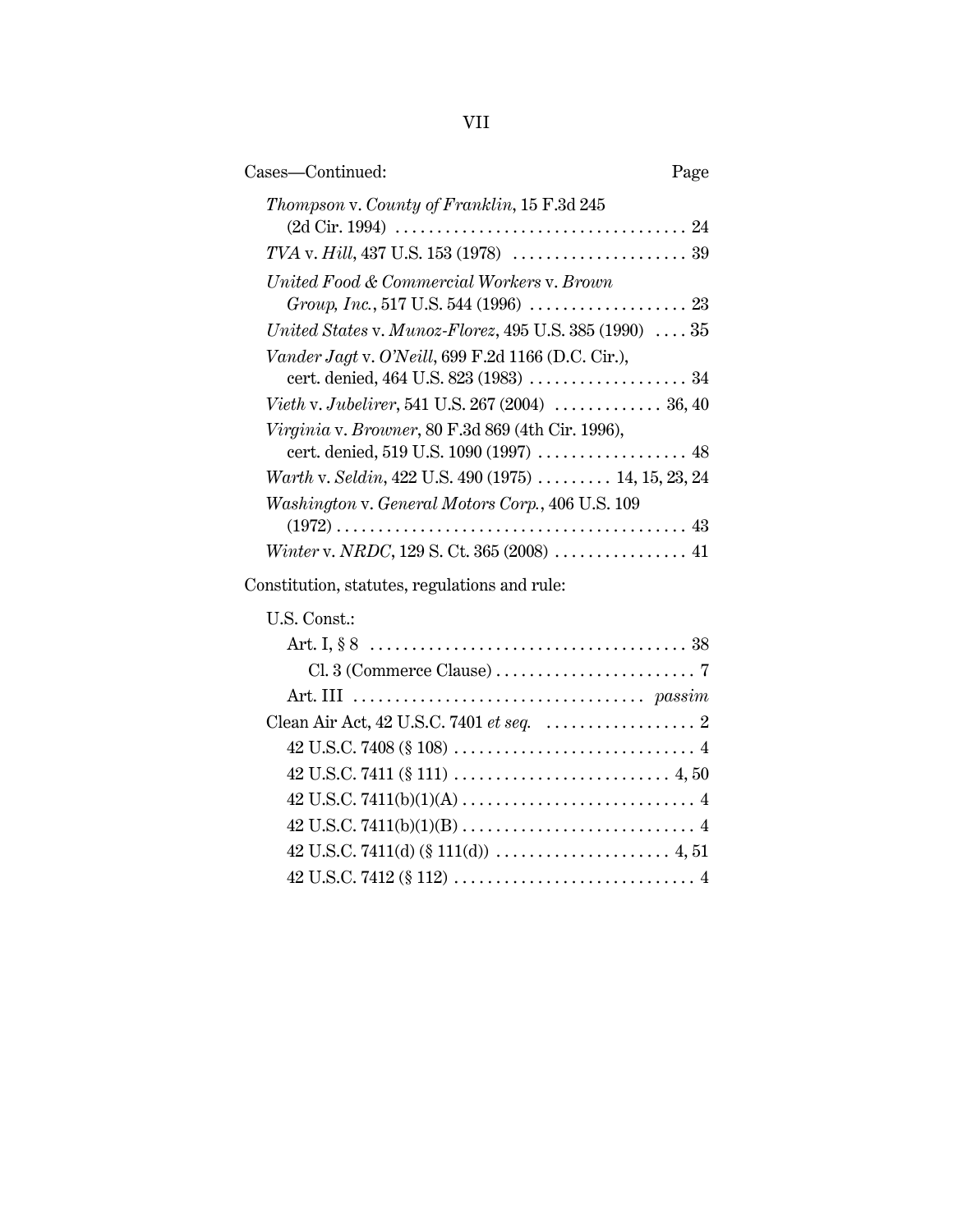| Statutes, regulations and rule—Continued:                                             | Page |
|---------------------------------------------------------------------------------------|------|
|                                                                                       |      |
|                                                                                       |      |
|                                                                                       |      |
| $42 \text{ U.S.C. } 7475(a)(4) \dots \dots \dots \dots \dots \dots 5, 10, 46, 47, 48$ |      |
|                                                                                       |      |
|                                                                                       |      |
|                                                                                       |      |
|                                                                                       |      |
|                                                                                       |      |
|                                                                                       |      |
|                                                                                       |      |
|                                                                                       |      |
|                                                                                       |      |
|                                                                                       |      |
|                                                                                       |      |
|                                                                                       |      |
|                                                                                       |      |
| Sherman Act:                                                                          |      |
|                                                                                       |      |
|                                                                                       |      |
|                                                                                       |      |
|                                                                                       |      |
|                                                                                       |      |
|                                                                                       |      |
|                                                                                       |      |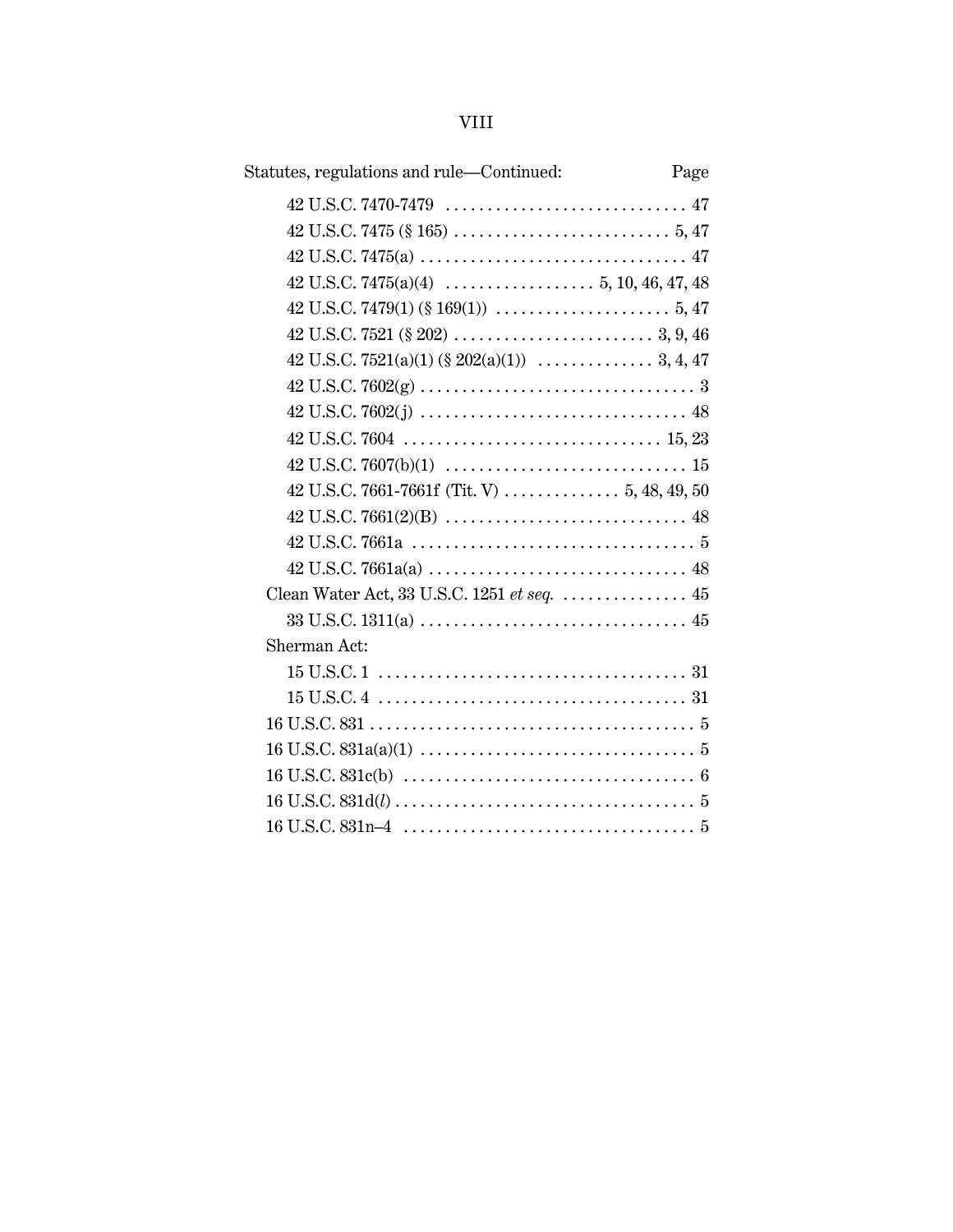| Regulations and rule-Continued:                  | Page |
|--------------------------------------------------|------|
| 40 C.F.R.:                                       |      |
|                                                  |      |
| Pt. 52:                                          |      |
|                                                  |      |
|                                                  |      |
|                                                  |      |
|                                                  |      |
| Pt. 60:                                          |      |
|                                                  |      |
|                                                  |      |
|                                                  |      |
| Miscellaneous:                                   |      |
| Exec. Order 13,514, 3 C.F.R. 248 (2009 Comp.)  2 |      |
|                                                  |      |
| 74 Fed. Reg. (2009):                             |      |
|                                                  |      |
|                                                  |      |
|                                                  |      |
| 75 Fed. Reg. (2010):                             |      |
|                                                  |      |
|                                                  |      |
|                                                  |      |
|                                                  |      |
|                                                  |      |
|                                                  |      |
|                                                  |      |
|                                                  |      |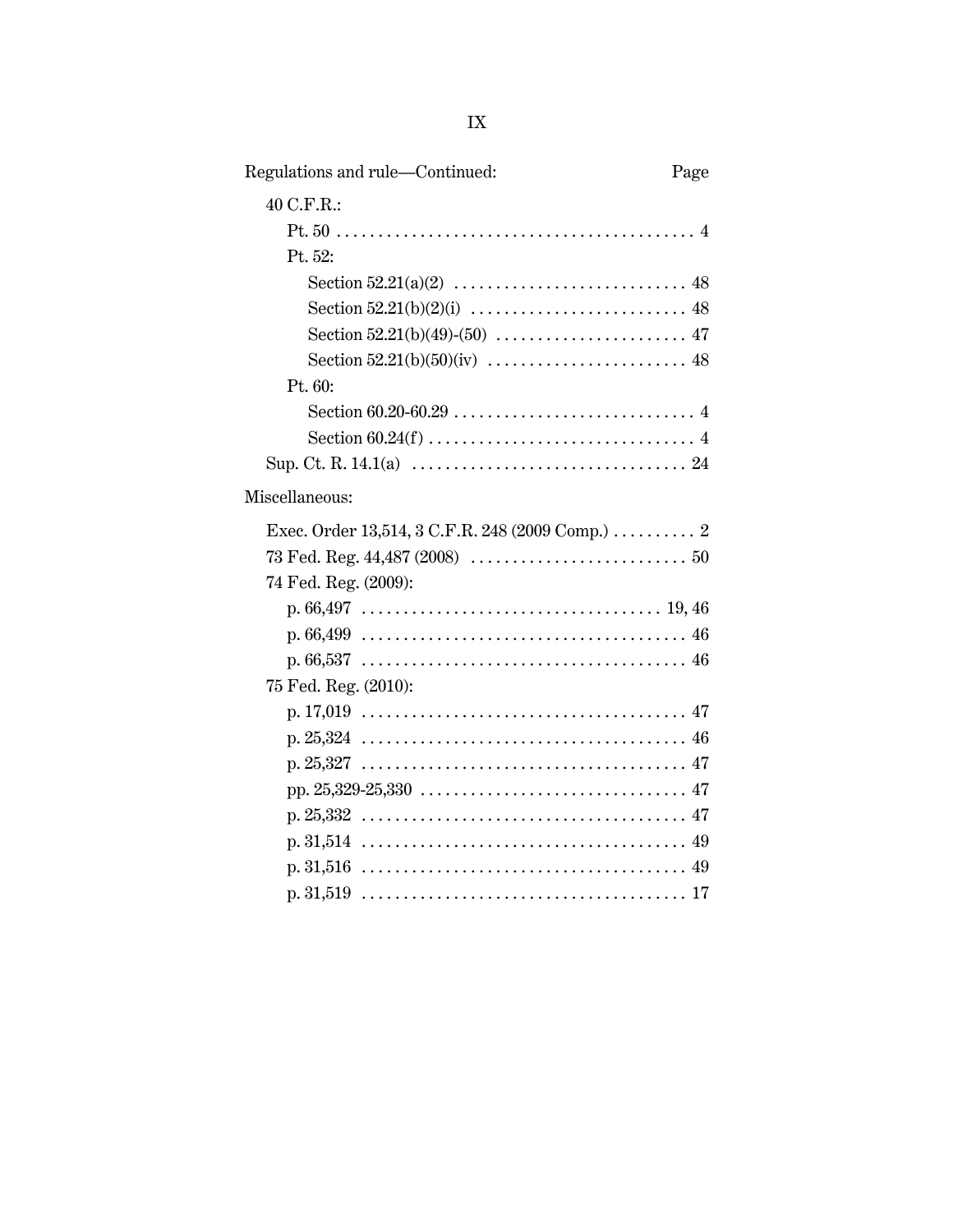| Miscellaneous-Continued:<br>Page                           |
|------------------------------------------------------------|
|                                                            |
|                                                            |
|                                                            |
|                                                            |
|                                                            |
|                                                            |
|                                                            |
|                                                            |
| Settlement Agreement, State of New York, et al. v.         |
| EPA, D.C. Cir. No. 06-1322 (Dec. 2010),                    |
| http://www.epa.gov/airquality/pdfs/                        |
|                                                            |
| U.S. Dep't of State, U.S. Climate Action Report 2010,      |
| http://unfcc.int/resource/docs/natc/usa_ncs.pdf  3         |
| White House Council on Envt'l Quality, <i>Progress Re-</i> |
| port of the Interagency Climate Change Adapta-             |
| tion Task Force: Recommended Actions in Sup-               |
| port of a National Climate Change Adaptation               |
| Strategy (Oct. 2010), http://www.whitehouse.gov/           |
| sites/default/files/microsites/ceq/Interagency-            |
| Climate-Change-Adaptation-Progress-Report.pdf $2$          |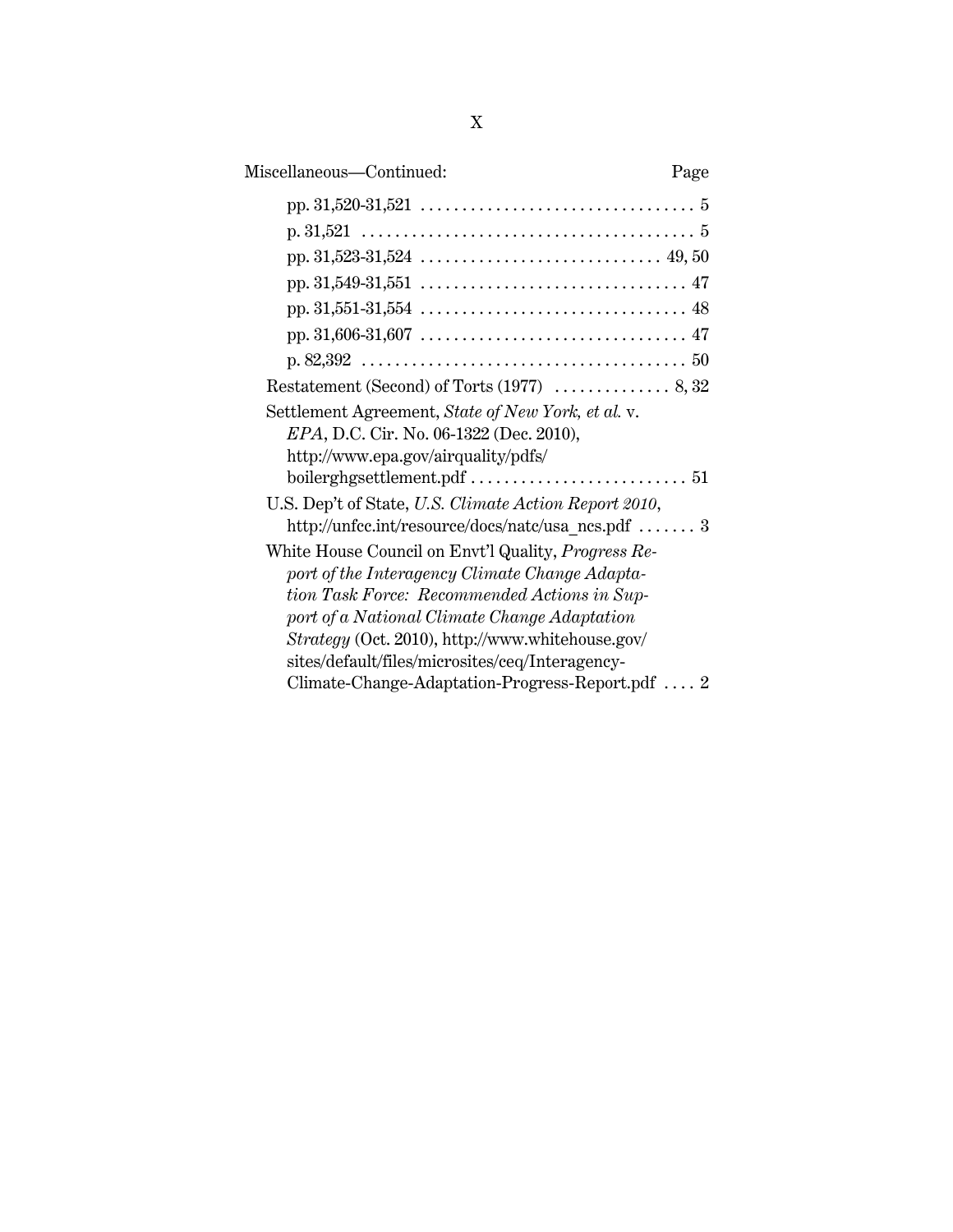# In the Supreme Court of the United States

No. 10-174

AMERICAN ELECTRIC POWER COMPANY INC., ET AL., PETITIONERS

*v.*

STATE OF CONNECTICUT, ET AL.

*ON WRIT OF CERTIORARI TO THE UNITED STATES COURT OF APPEALS FOR THE SECOND CIRCUIT* 

# **BRIEF FOR THE TENNESSEE VALLEY AUTHORITY AS RESPONDENT SUPPORTING PETITIONERS**

#### **OPINIONS BELOW**

The opinion of the court of appeals (Pet. App. 1a-170a) is reported at 582 F.3d 309. The opinion of the district court (Pet. App. 171a-187a) is reported at 406 F. Supp. 2d 265.

#### **JURISDICTION**

The judgment of the court of appeals was entered on September 21, 2009. Petitions for rehearing were denied on March 5, 2010, and March 10, 2010 (Pet. App. 188a-191a). On May 26, 2010, Justice Ginsburg extended the time within which to file a petition for a writ of certiorari to and including July 6, 2010. On June 28, 2010, Justice Ginsburg further extended the time to August 2, 2010, and the petition was filed on that date. The

(1)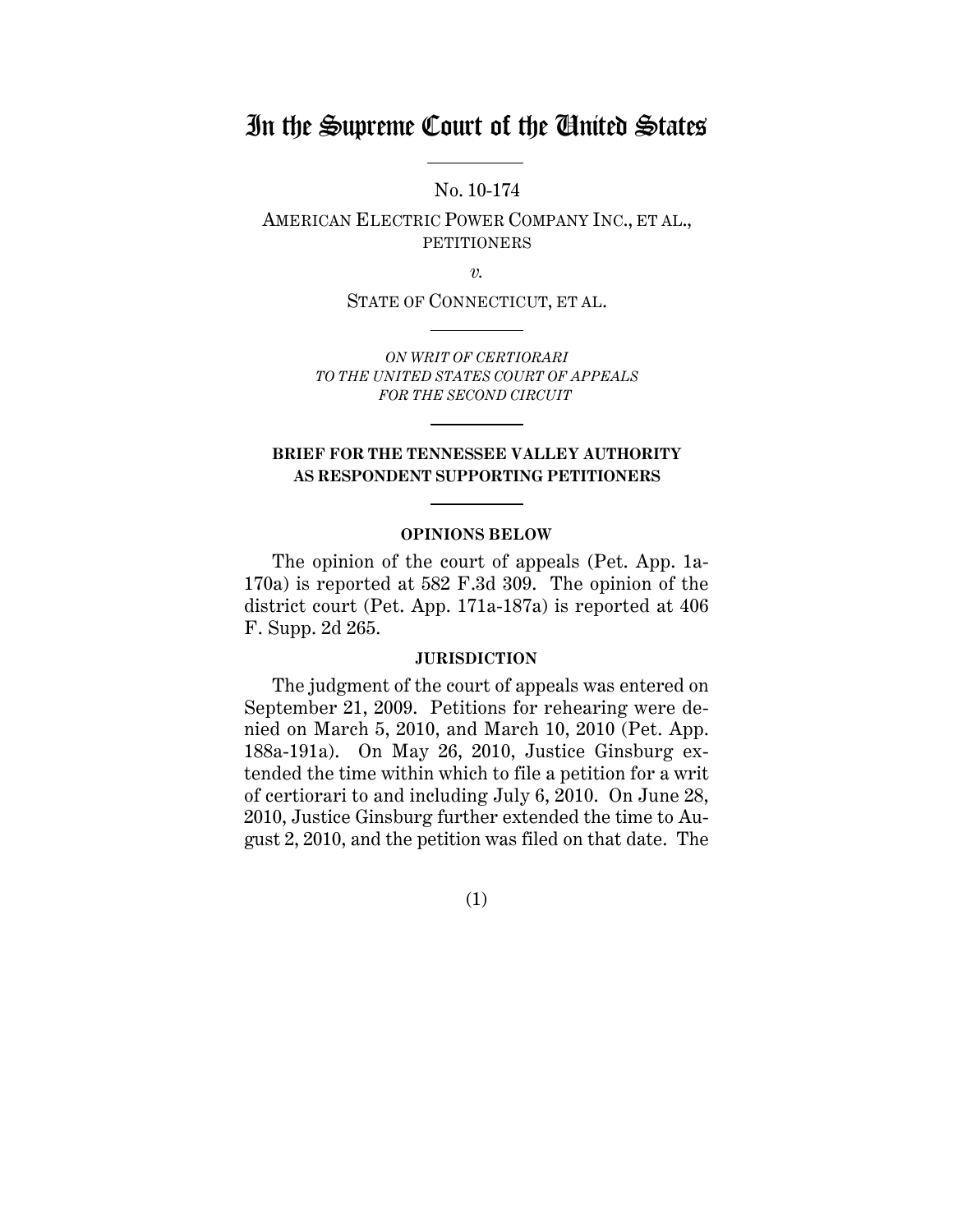petition for a writ of certiorari was granted on December 6, 2010. The jurisdiction of this Court rests on 28 U.S.C. 1254(1).

#### **STATEMENT**

This case concerns the methods by which the United States will regulate carbon-dioxide emissions. The control of such emissions is of singular importance due to the pernicious effects of global climate change, and the United States Government is committed to combating climate change. In this case, the plaintiffs seek to maintain federal common-law actions against five electric utilities that have allegedly caused, contributed to, or maintained a public nuisance by contributing to global warming, and they seek injunctive relief to reduce defendants' carbon-dioxide emissions to judicially determined levels. When this case began (in July 2004) as well as when it was argued in the court of appeals (in June 2006), the Environmental Protection Agency (EPA) took the view that the Clean Air Act (CAA), 42 U.S.C. 7401 *et seq.*, did not authorize it to issue mandatory regulations to address global climate change, and that, even if it did have the authority to set greenhouse-gas-emissions standards, it was, at least at that time, unwise to do so. See *Massachusetts* v. *EPA*, 549 U.S. 497, 511 (2007).

In the wake of this Court's decision in *Massachusetts* v. *EPA*, EPA's position has dramatically changed. EPA has taken substantial steps to regulate greenhouse-gas emissions under the CAA, consistent with other highpriority efforts by the Executive Branch to develop appropriate policies to combat climate change,<sup>1</sup> and with

<sup>1</sup> See, *e.g.*, Exec. Order 13,514, 3 C.F.R. 248 (2009 Comp.) (making "reduction of greenhouse gas emissions a priority for Federal agencies"); White House Council on Envt'l Quality, *Progress Report of the*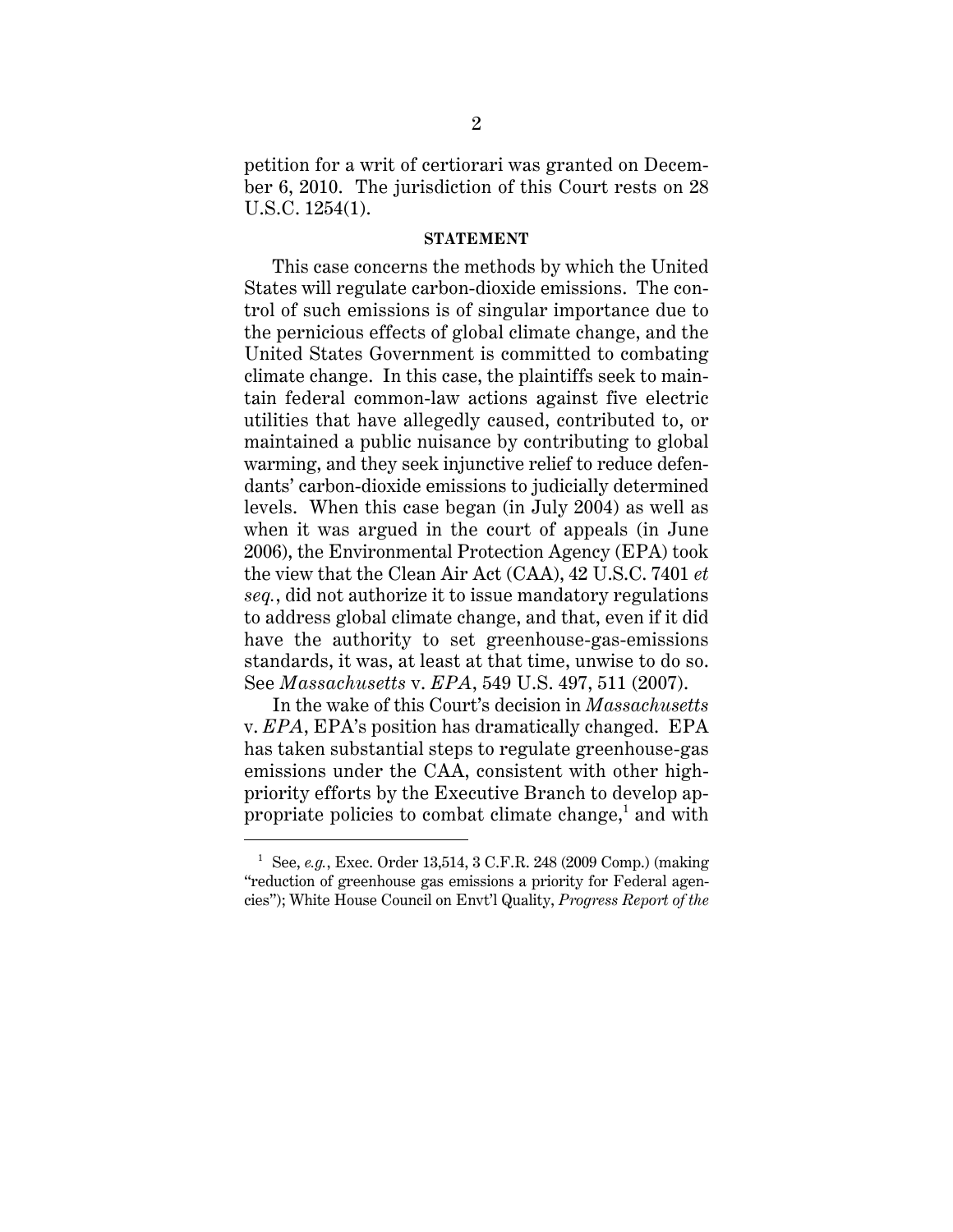the United States' efforts to address climate change in recent international negotiations.<sup>2</sup> Plaintiffs' suits seeking restrictions on greenhouse-gas emissions through an injunction imposed by a district court should be dismissed, both because they are nonjusticiable and because any federal common-law nuisance action plaintiffs may once have had has been displaced by EPA's actions.

1. a. The CAA establishes a comprehensive framework for regulating air pollution and vests EPA, and to some extent the States and Indian Tribes, with implementing authority. It defines "air pollutant" to include "any air pollution agent or combination of such agents, including any physical, chemical, biological, radioactive \* \* \* substance or matter which is emitted into or otherwise enters the ambient air."  $42 \text{ U.S.C. } 7602(\text{g})$ . Section 202(a)(1) of the CAA provides that the EPA Administrator "shall by regulation prescribe \* \* \* standards applicable to the emission of any air pollutant from any class or classes of new motor vehicles or new motor vehicle engines, which in his judgment cause, or contribute to, air pollution which may reasonably be anticipated to endanger public health or welfare." 42 U.S.C. 7521(a)(1). In *Massachusetts* v. *EPA*, the Court held that Section 202 permits EPA to "regulate greenhouse-

*Interagency Climate Change Adaptation Task Force: Recommended Actions in Support of a National Climate Change Adaptation Strategy* 16 (Oct. 2010) (explaining that efforts "to reduce the impacts of climate change" include both mitigation of its causes and adaptation to its effects), http://www.whitehouse.gov/sites/default/files/microsites/ceq/ Interagency-Climate-Change-Adaptation-Progress-Report.pdf.

<sup>2</sup> See, *e.g.*, U.S. Dep't of State, *U.S. Climate Action Report 2010*, at 3, http://unfccc.int/resource/docs/natc/usa\_nc5.pdf (noting that as part of the 2009 Copenhagen Accord, the United States proposed to "reduce emissions in the range of 17 percent from 2005 levels by 2020").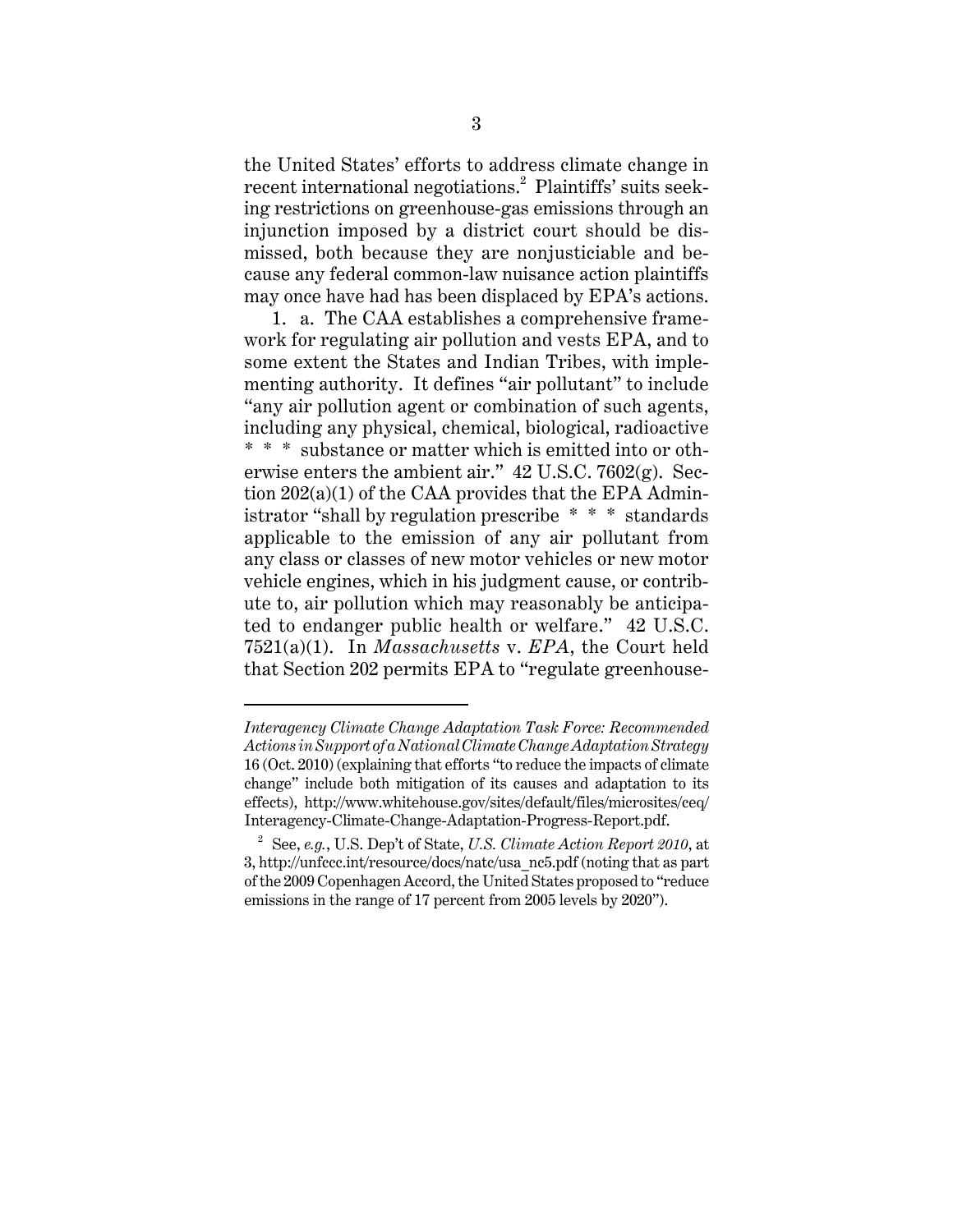gas emissions from new motor vehicles in the event that it forms a 'judgment'" that they "'cause, or contribute to, air pollution which may reasonably be anticipated to endanger public health or welfare.'" 549 U.S. at 528  $($ quoting 42 U.S.C. 7521 $(a)(1)$ ).

Section 111 of the CAA authorizes EPA to list categories of stationary sources that "cause[], or contribute[] significantly to, air pollution which may reasonably be anticipated to endanger public health or welfare." 42 U.S.C. 7411(b)(1)(A). Once EPA exercises its discretion to list a category of stationary sources, Section 111 directs it to establish performance standards for the emission of pollutants specified by EPA from new (or modified) sources in that category.  $42 \text{ U.S.C. } 7411(b)(1)(B)$ . Furthermore, in some circumstances, once EPA has established such new source performance standards (NSPS) for a particular category of sources, States are required by Section 111(d) to issue performance standards—in accordance with EPA guidelines—for *existing* sources in that category.<sup>3</sup> 42 U.S.C. 7411(d). EPA may issue such standards if a State does not do so. *Ibid*.; see also 40 C.F.R. 60.20-60.29 (establishing procedures for the adoption of state plans).

 $3$  Section 111(d) standards for existing sources are required if the NSPS regulate emissions of an air pollutant that is not regulated under Section 112 (42 U.S.C. 7412) and not subject to national ambient air quality standards (NAAQS) by virtue of being a pollutant listed under Section 108 (42 U.S.C. 7408). (Only six pollutants—carbon monoxide, lead, nitrogen dioxide, ozone, particulate matter, and sulfur dioxide have been listed under Section 108. See 40 C.F.R. Pt. 50.) Under Section 111(d), States may apply standards less stringent than those identified in EPA's guidelines if they demonstrate that the application of the guidelines to a facility or class of facilities imposes unreasonable costs, is physically impossible, or presents some other factor that makes less-stringent requirements more reasonable. 40 C.F.R. 60.24(f).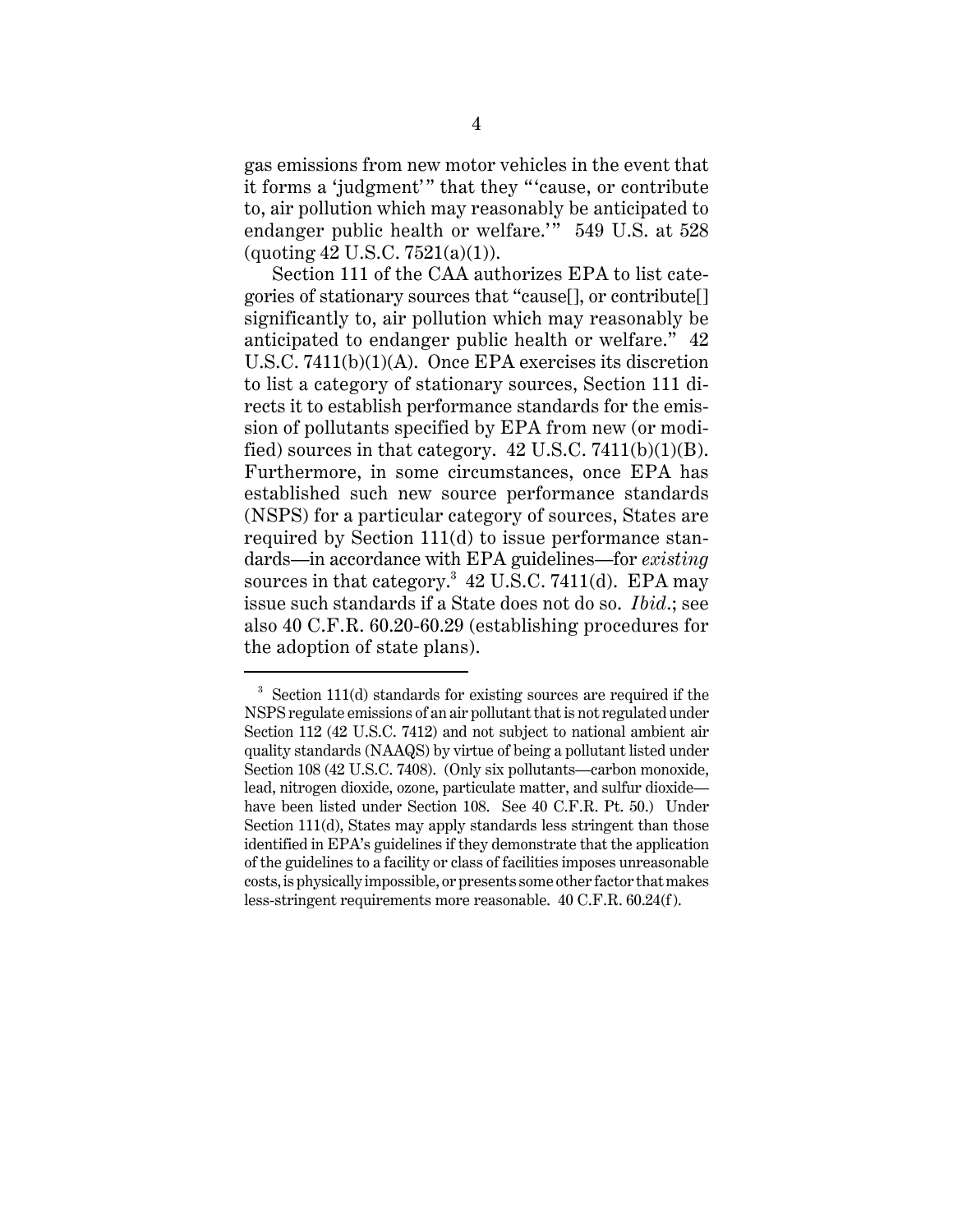Section 165 of the CAA requires that any new "major emitting facility" (or one to which a major modification is made) must obtain a pre-construction permit to ensure the prevention of significant deterioration (PSD) of air quality. 42 U.S.C. 7475; see generally 75 Fed. Reg. 31,520-31,521 (2010) (discussing PSD provisions pertinent to greenhouse-gas emissions). Such PSD requirements apply to any "pollutant subject to regulation under [the CAA]."  $42$  U.S.C. 7475(a)(4). The definition of "major emitting facility" includes stationary sources that exceed specified amounts of emissions of any pollutant. 42 U.S.C. 7479(1). A permit application must show that the facility will employ "the best available control technology for each pollutant subject to regulation under [the CAA]." 42 U.S.C. 7475(a)(4).

Finally, Title V of the CAA (42 U.S.C. 7661-7661f ) requires operators of major stationary sources to apply for operating permits. Title V generally does not add substantive emissions-control requirements, but a Title V permit must contain all otherwise-applicable requirements imposed by the CAA, and a major stationary source must follow EPA-prescribed procedures in applying for an operating permit. 42 U.S.C. 7661a; see generally 75 Fed. Reg. at 31,521 (discussing Title V permitting provisions pertinent to greenhouse-gas emissions).

b. The Tennessee Valley Authority (TVA) is an Executive Branch agency with responsibility for the multipurpose development of the Tennessee Valley region. 16 U.S.C. 831. Members of its board of directors are appointed by the President with the advice and consent of the Senate. 16 U.S.C.  $831a(a)(1)$ . TVA is expressly authorized by federal statute to "produce, distribute, and sell electric power," 16 U.S.C. 831d(*l*), and all of its power programs are self-financed, 16 U.S.C. 831n–4. It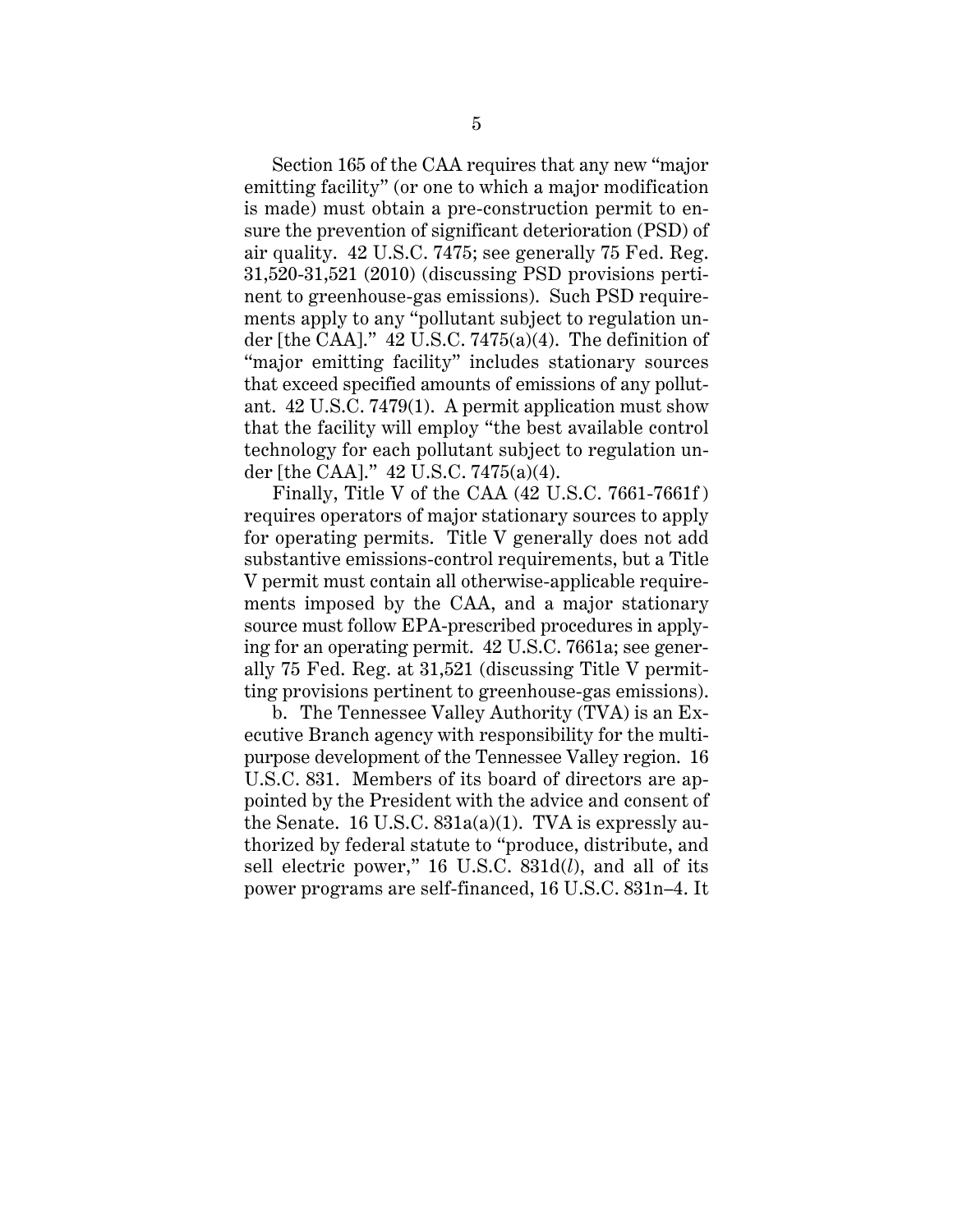provides electricity to citizens in seven States, 55% of which is generated by fossil-fuel-fired power plants in Tennessee, Alabama, Kentucky, and Mississippi. TVA "[m]ay sue and be sued in its corporate name." 16 U.S.C. 831c(b).

2. Petitioners and TVA (collectively, defendants) are six entities that operate fossil-fuel-fired electric power generation facilities in 20 States. Pet. App. 2a. Respondents are eight States, the City of New York, and three land trusts (collectively, plaintiffs). *Ibid*.

In July 2004, plaintiffs filed two similar complaints in the United States District Court for the Southern District of New York. J.A. 56-116 (States' Compl.); J.A. 117-154 (land trusts' Compl.). Both complaints allege that defendants are substantial contributors to carbondioxide emissions—amounting to 10% of such emissions caused by human activities in the United States—and thereby contribute to global warming. J.A. 57, 118. Plaintiffs claim that defendants are liable for creating, contributing to, or maintaining a public nuisance under federal common law (or, in the alternative, state law). J.A. 103-110, 145-153. They seek permanent injunctive relief requiring defendants to abate the alleged nuisance by capping and then reducing their emissions "by a specified percentage each year for at least a decade." J.A. 110, 153.

Defendants moved to dismiss the complaints for lack of jurisdiction and for failure to state a claim upon which relief can be granted. Pet. App. 178a-179a. In September 2005, the district court granted defendants' motions. *Id*. at 171a-187a. It held that both cases "present nonjusticiable political questions" because their resolution would "require[] identification and balancing of eco-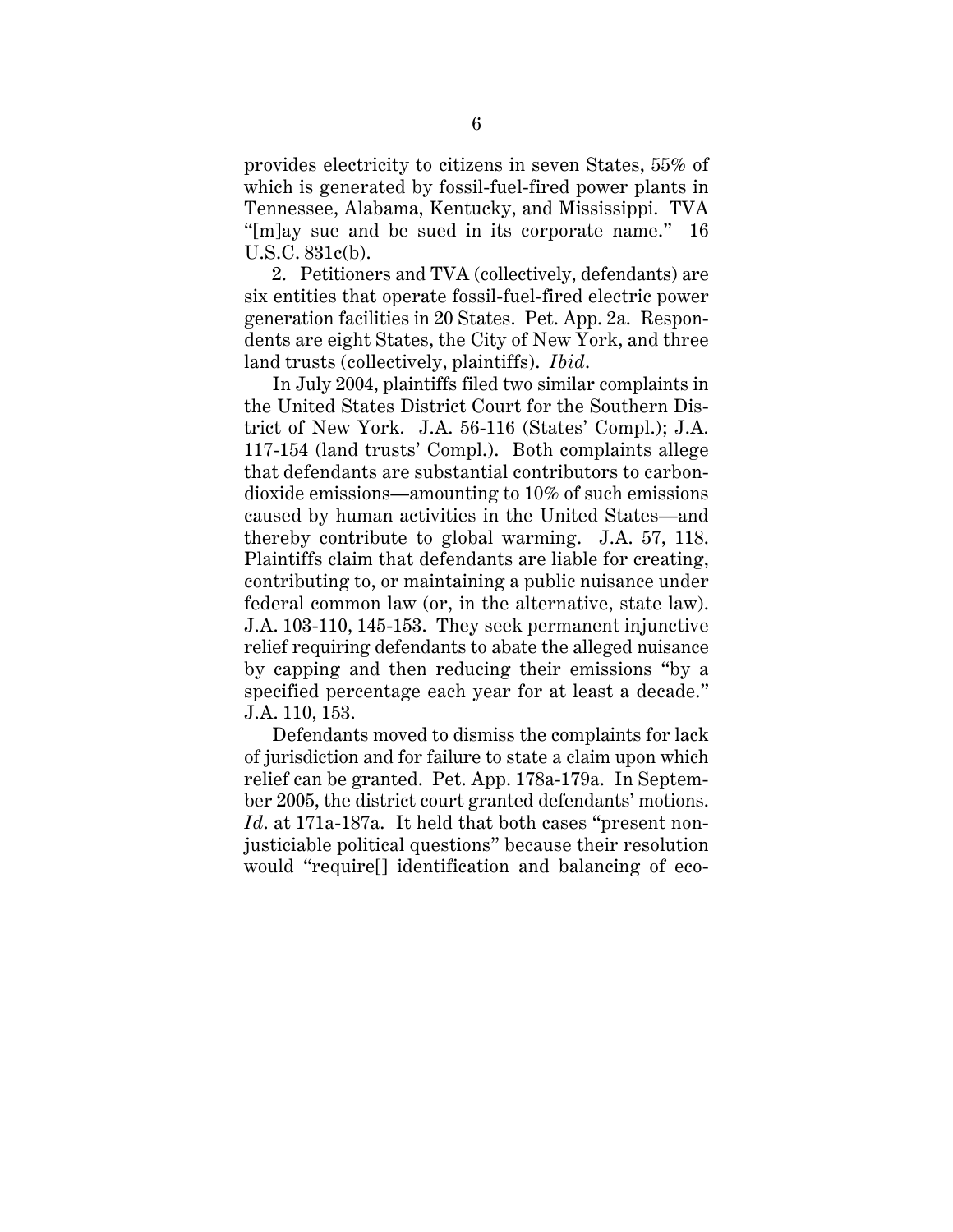nomic, environmental, foreign policy, and national security interests." *Id*. at 187a.

3. On September 21, 2009, a two-judge panel of the Second Circuit reversed. Pet. App. 1a-170a.

a. The court of appeals discussed the six indicia of a political question articulated in *Baker* v. *Carr*, 369 U.S. 186, 217 (1962), and held that plaintiffs' lawsuits do not present a nonjusticiable political question. Pet. App. 23a-41a. With respect to the first *Baker* factor, it held that defendants had forfeited any argument that limiting carbon-dioxide emissions is textually committed to the political Branches under the Commerce Clause, and further held that the case would not interfere with the President's foreign-policy prerogatives because a single court decision in a common-law nuisance action could not "establish a *national* or *international* emissions policy." *Id*. at 24a-25a, 26a. With respect to the second factor whether there is a "lack of judicially discoverable and manageable standards for resolving" an issue, 369 U.S. at 217—the court reasoned that "federal courts have successfully adjudicated complex common law public nuisance cases for over a century" and that there would be judicially manageable standards here because "[w]ell-settled principles of tort and public nuisance law provide appropriate guidance," Pet. App. 28a, 34a. With respect to the third factor—whether it is impossible to decide an issue "without an initial policy determination of a kind clearly for nonjudicial discretion," 369 U.S. at 217—the court found that there would be no need for any such "policy determination" because this case "appears to be an ordinary tort suit." Pet. App. 38a-39a (internal quotation marks omitted). Finally, the court held that the last three *Baker* factors—which involve the potential for disagreement between the judicial and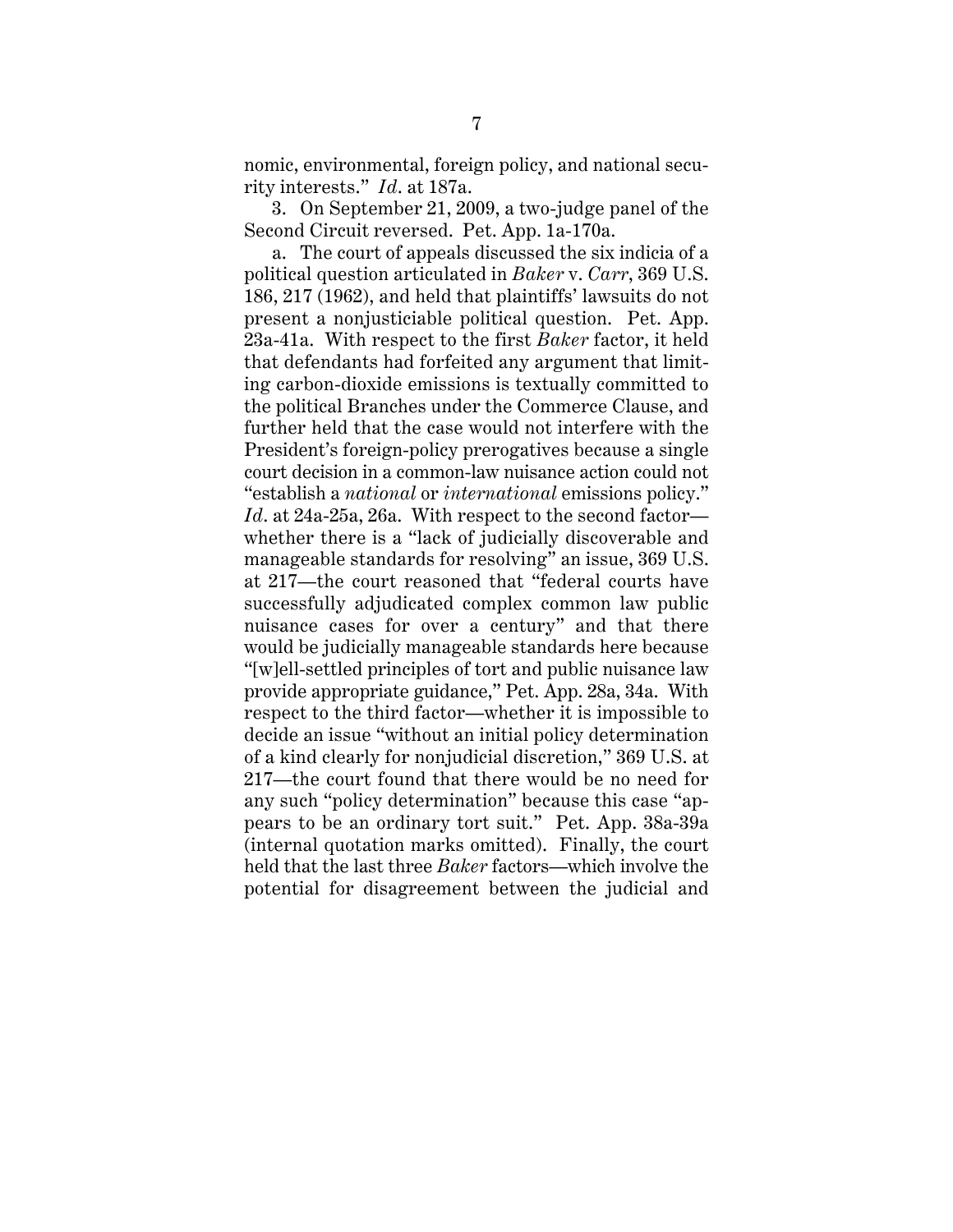political Branches—would not apply because the United States had "no unified policy on greenhouse gas emissions." *Id*. at 40a.

b. The court of appeals then considered three other issues that had not been decided by the district court but that defendants had raised as alternative grounds for affirmance: (1) whether plaintiffs have Article III standing; (2) whether their complaints state a claim under federal common law; and (3) whether the CAA has displaced any such federal common-law claim.

With respect to standing, the court of appeals held that the State plaintiffs have *parens patriae* standing based on their interest in safeguarding public health and natural resources within their borders. Pet. App. 44a-55a. The court also concluded that the States and the land trusts have met the Article III standard articulated in *Lujan* v. *Defenders of Wildlife*, 504 U.S. 555, 560-561 (1992), because (1) they alleged injury in fact as a result of the effects of climate change on their property and proprietary interests, Pet. App. 58a-67a; (2) their allegations that defendants' emissions contribute to climate change satisfy the causation requirement, at least at the motion-to-dismiss stage, *id*. at 67a-73a; and (3) a court could provide effective relief, because reducing defendants' emissions would "*slow* or *reduce*" climate change, *id*. at 75a (quoting *Massachusetts* v. *EPA*, 549 U.S. at 525); see also *id*. at 76a (agreeing that "[e]ven if emissions increase elsewhere, the magnitude of [p]laintiffs' injuries will be less if [d]efendants' emissions are reduced than they would be without a remedy").

Next, the court of appeals held that plaintiffs have stated a claim under federal common law. Pet. App. 77a-123a. Applying Section 821B of the Restatement (Second) of Torts (1977), the court concluded that plaintiffs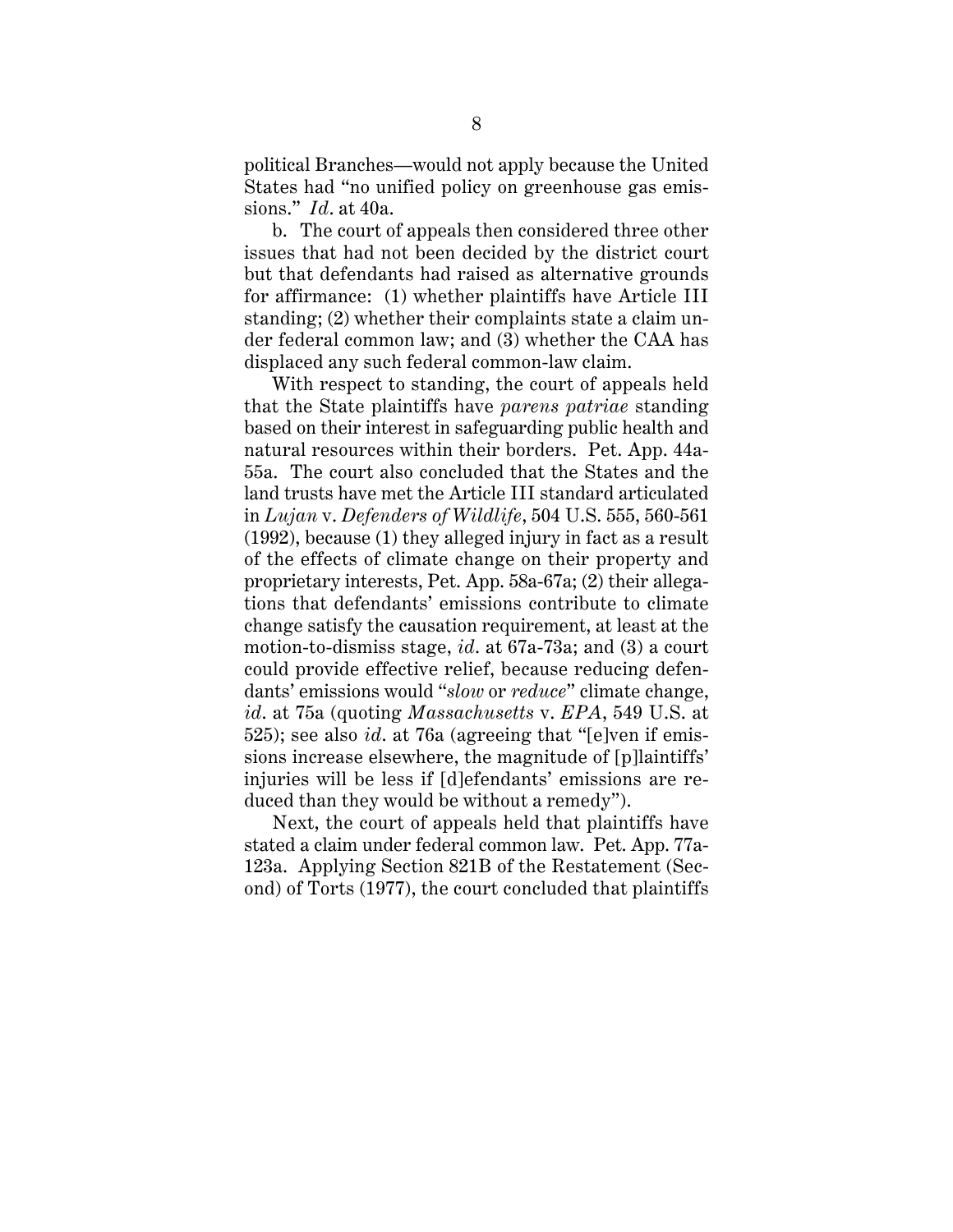stated a claim by alleging that defendants contribute to an "unreasonable interference with public rights," Pet. App. 82a-84a, 121a, including "the right to public comfort and safety, the right to protection of vital natural resources and public property, and the right to use, enjoy, and preserve the aesthetic and ecological values of the natural world," *id*. at 83a-84a.

Finally, the court of appeals held that the CAA had not displaced a federal common-law public-nuisance cause of action seeking to cap and reduce carbon-dioxide emissions that contribute to climate change. Pet. App. 137a-144a. The court's discussion of displacement drew a line between the actual "regulation" of greenhouse-gas emissions and mere "study" or "monitor[ing]" of such emissions. *Id*. at 135a & n.46, 156a. It discussed EPA's 2009 proposed finding in the context of Section 202 of the CAA that greenhouse gases endanger public health and welfare, but said that "[u]ntil EPA completes the rulemaking process, we cannot speculate as to whether the hypothetical regulation of greenhouse gases under the Clean Air Act would in fact speak directly to the particular issue raised" by plaintiffs. *Id*. at 142a (internal quotation marks and alterations omitted). The court observed that "EPA has yet to make any determination that [greenhouse-gas] emissions are subject to regulation under the Act, much less endeavor *actually* to regulate the emissions." *Id*. at 144a. In the absence of "the requisite findings" from EPA, the court concluded that the CAA "does not (1) regulate greenhouse gas emissions or (2) regulate such emissions from stationary sources." *Ibid*. As a result, the court held that plaintiffs' federal common-law claim had not yet been displaced. *Ibid*.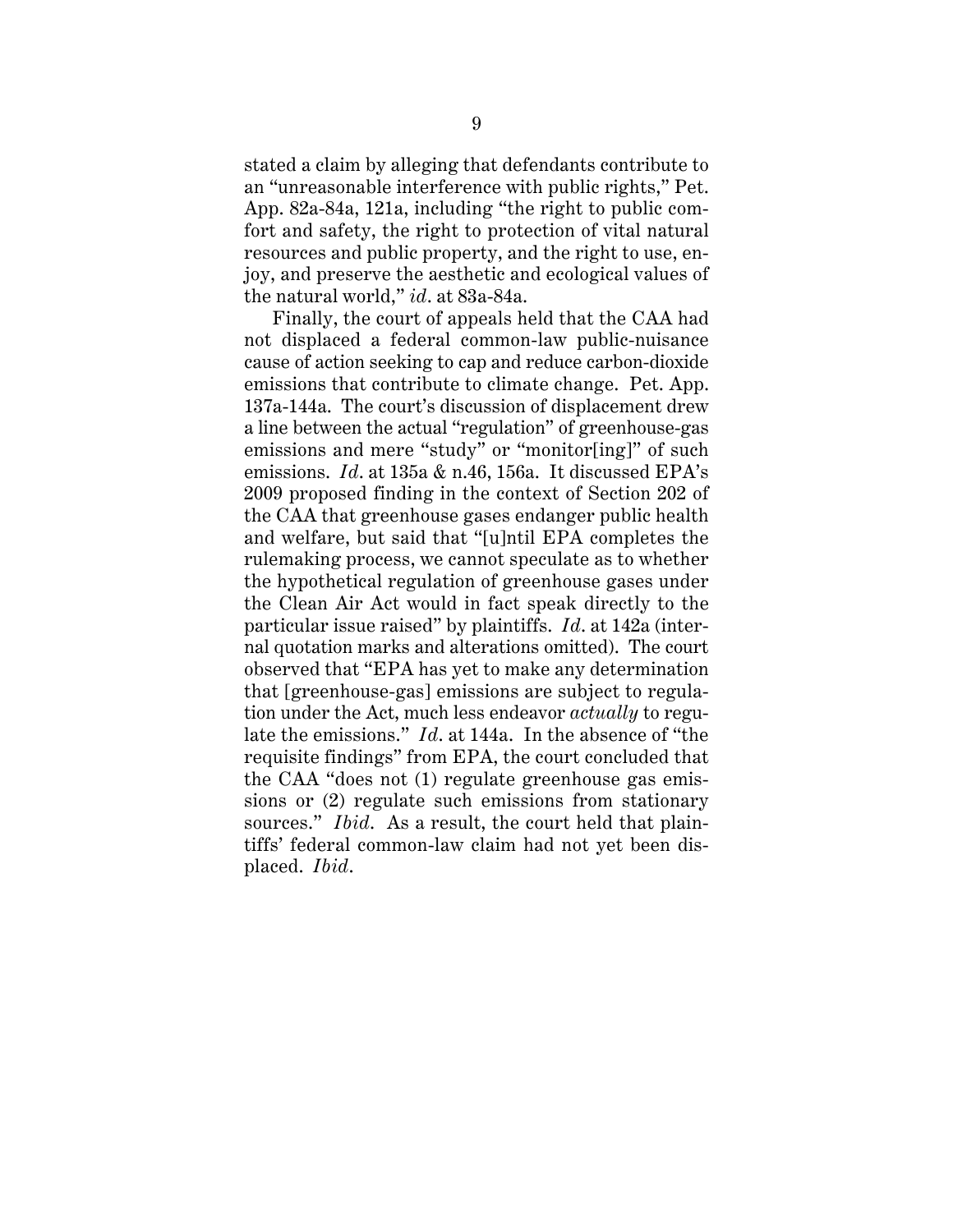Petitioners and TVA filed petitions for panel or en banc rehearing. The court of appeals denied those petitions on March 5 and 10, 2010. Pet. App. 188a-191a.

4. As discussed in greater detail below (see pp. 46- 51, *infra*) in the 15 months since the court of appeals issued its decision, EPA has taken several substantial actions pursuant to its CAA authority to address greenhouse-gas emissions. EPA finalized the proposed rule that the court of appeals discussed—the "endangerment finding" (*i.e.*, that greenhouse-gas emissions are reasonably anticipated to endanger public health and welfare). It also adopted standards governing emissions of greenhouse gases from certain motor vehicles. As a result of those regulations, which took effect on January 2, 2011, carbon dioxide is now a "pollutant subject to regulation under [the CAA]."  $42$  U.S.C. 7475(a)(4). $^4$  On December 23, 2010, EPA announced a proposed settlement agreement, under which it would commit to complete, by May 26, 2012, a rulemaking relating to NSPS for greenhouse gases emitted by fossil-fuel-fired electric-utility steamgenerating units (*i.e.*, the category of stationary sources at issue in this case).

Thus, EPA's actions have triggered a regulatory cascade that will result in the application of PSD requirements to new and modified stationary sources that emit greenhouse gases. EPA will be required to assess what, if any, NSPS it should issue for various categories of stationary sources and what guidelines it should issue and thus require States to implement with respect to emissions from existing facilities within those categories

 $4$  On December 10, 2010, the D.C. Circuit denied motions to stay the new regulations pending that court's consideration of petitions for review. See *Coalition for Responsible Regulation* v. *EPA*, Nos. 09- 1322, 10-1073, 10-1092.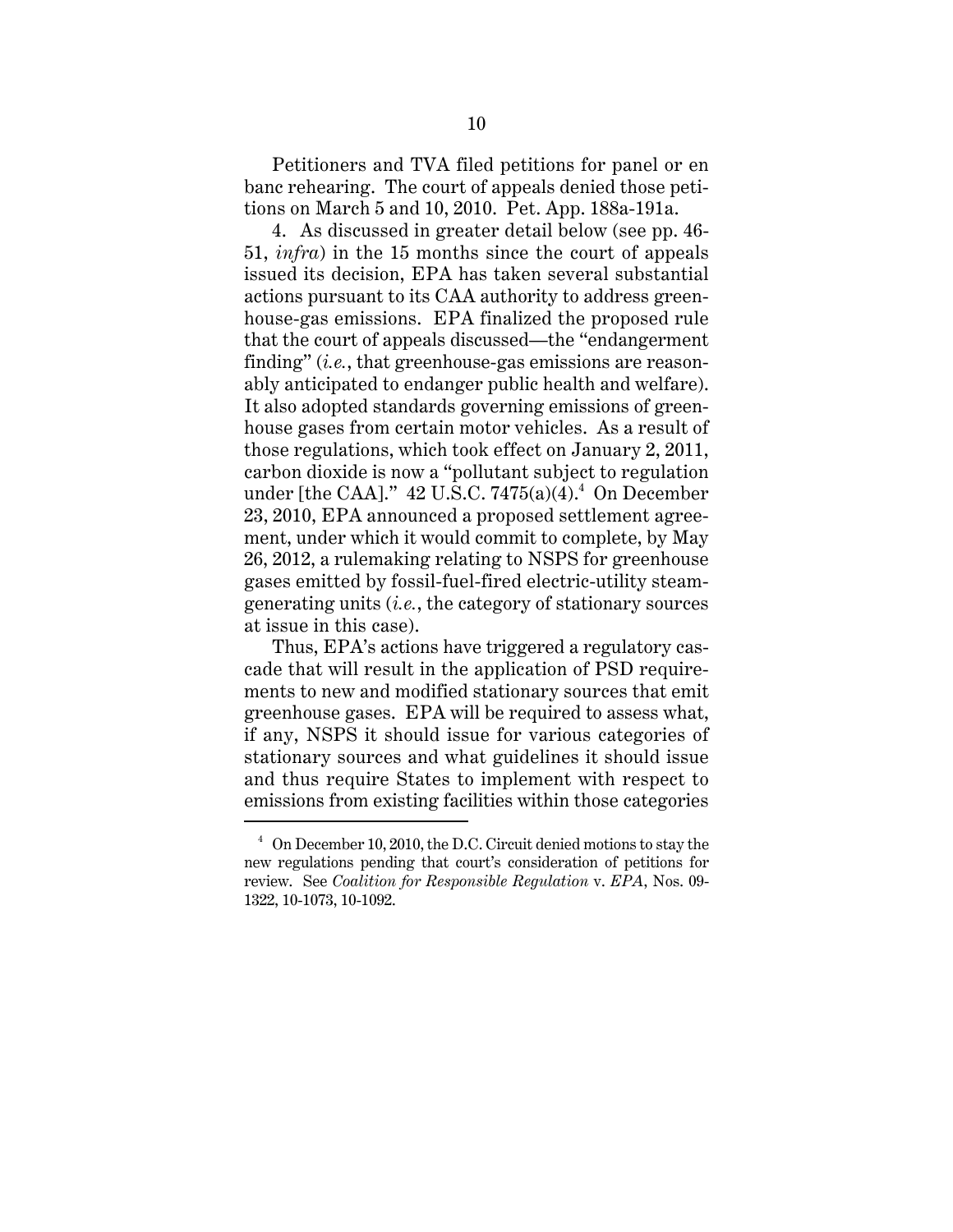of stationary sources. As those actions demonstrate, EPA is actively exercising its statutory discretion to determine when and how greenhouse gases from stationary sources (including defendants' power plants) will become subject to emissions standards under the CAA.

## **SUMMARY OF ARGUMENT**

I. A. Plaintiffs' complaints should be dismissed for lack of prudential standing. Plaintiffs bring claims under the federal common law of public nuisance against six defendants alleged to emit greenhouse gases contributing to climate change. But virtually every person, organization, company, or government across the globe also emits greenhouse gases, and virtually everyone will also sustain climate-change-related injuries. Principles of prudential standing do not permit courts to adjudicate such generalized grievances absent statutory authorization, particularly because EPA, which is better-suited to addressing this global problem, has begun regulating greenhouse gases under the CAA. As a result, plaintiffs' suits must be dismissed.

B. Because plaintiffs cannot establish prudential standing, the Court need not—and thus should not consider whether their allegations satisfy Article III standing requirements at the pleading stage. In any event, although the issue is not free from doubt, plaintiffs' allegations are sufficient to survive a motion to dismiss. The coastal State plaintiffs' allegations closely mirror those the Court found sufficient to establish Article III standing in *Massachusetts* v. *EPA,* 549 U.S. 497 (2007). Those plaintiffs have Article III standing based on their interest in preventing the loss of sovereign territory for which they are also the landowners.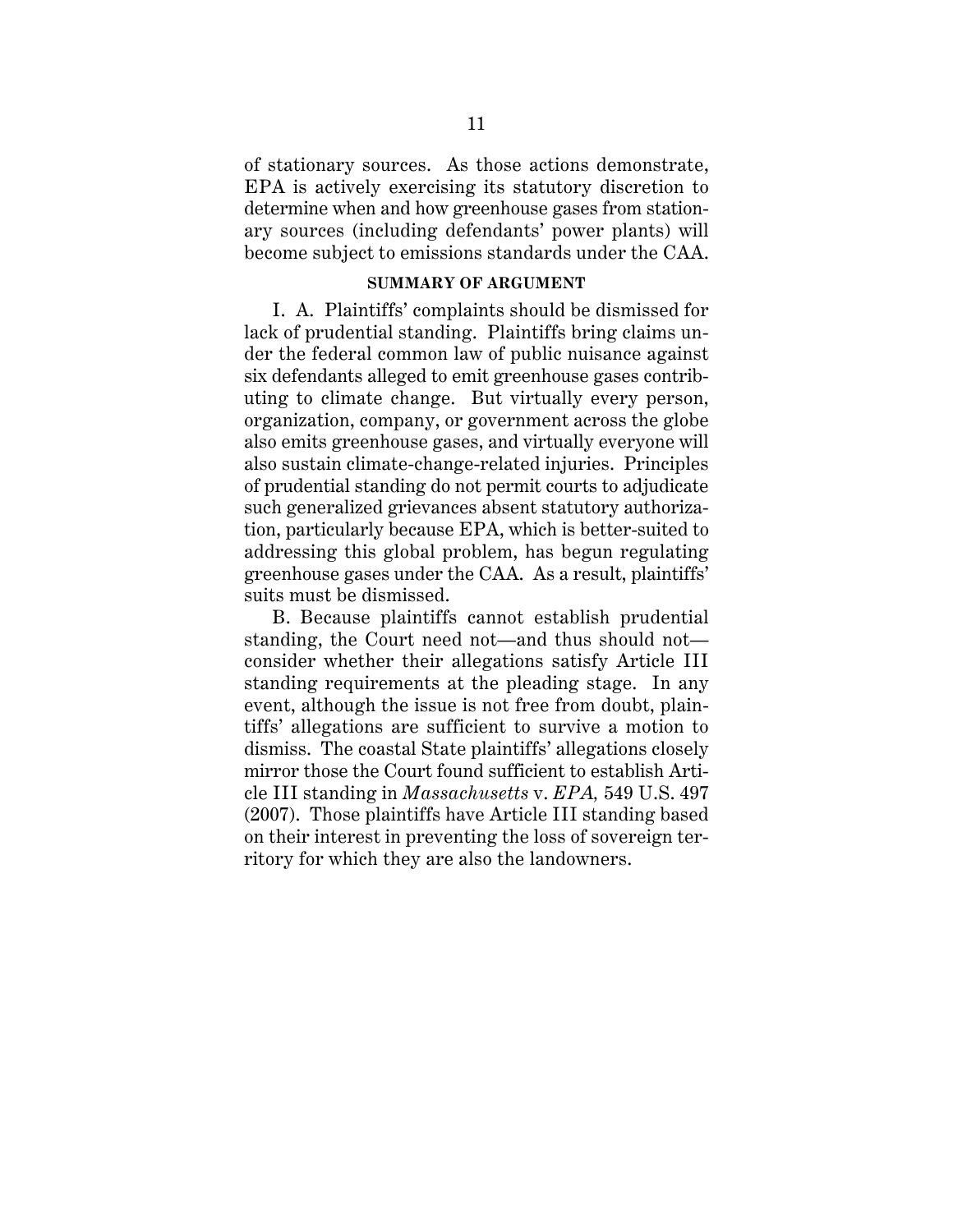C. The Court also need not, and should not, decide whether plaintiffs' suits are barred by the politicalquestion doctrine. This case does raise separation-ofpowers concerns highlighted by the second and third factors used in *Baker* v. *Carr*, 369 U.S. 186 (1962), to describe the political-question doctrine: "a lack of judicially discoverable and manageable standards for resolving it; or the impossibility of deciding without an initial policy determination of a kind clearly for nonjudicial discretion." *Id*. at 217. In the circumstances of this case, however, the principle of prudential standing that bars judicial consideration of generalized grievances, and the recognition that any common-law claims have been displaced by EPA's regulatory actions under the CAA, are more restrained and appropriate grounds on which to rest a decision to dismiss.

II. Any claim for public nuisance that federal common law may otherwise provide to plaintiffs has been displaced by regulatory actions taken by EPA pursuant to the CAA. EPA has issued an endangerment finding and promulgated emissions standards for light-duty motor vehicles, actions which rendered greenhouse gases (including carbon dioxide) subject to regulation under the CAA. EPA has also promulgated a rule to phase in the application of PSD requirements to greenhouse-gas emissions from new and modified stationary sources. EPA has, therefore, spoken directly to the question plaintiffs ask the courts to resolve through federal common law.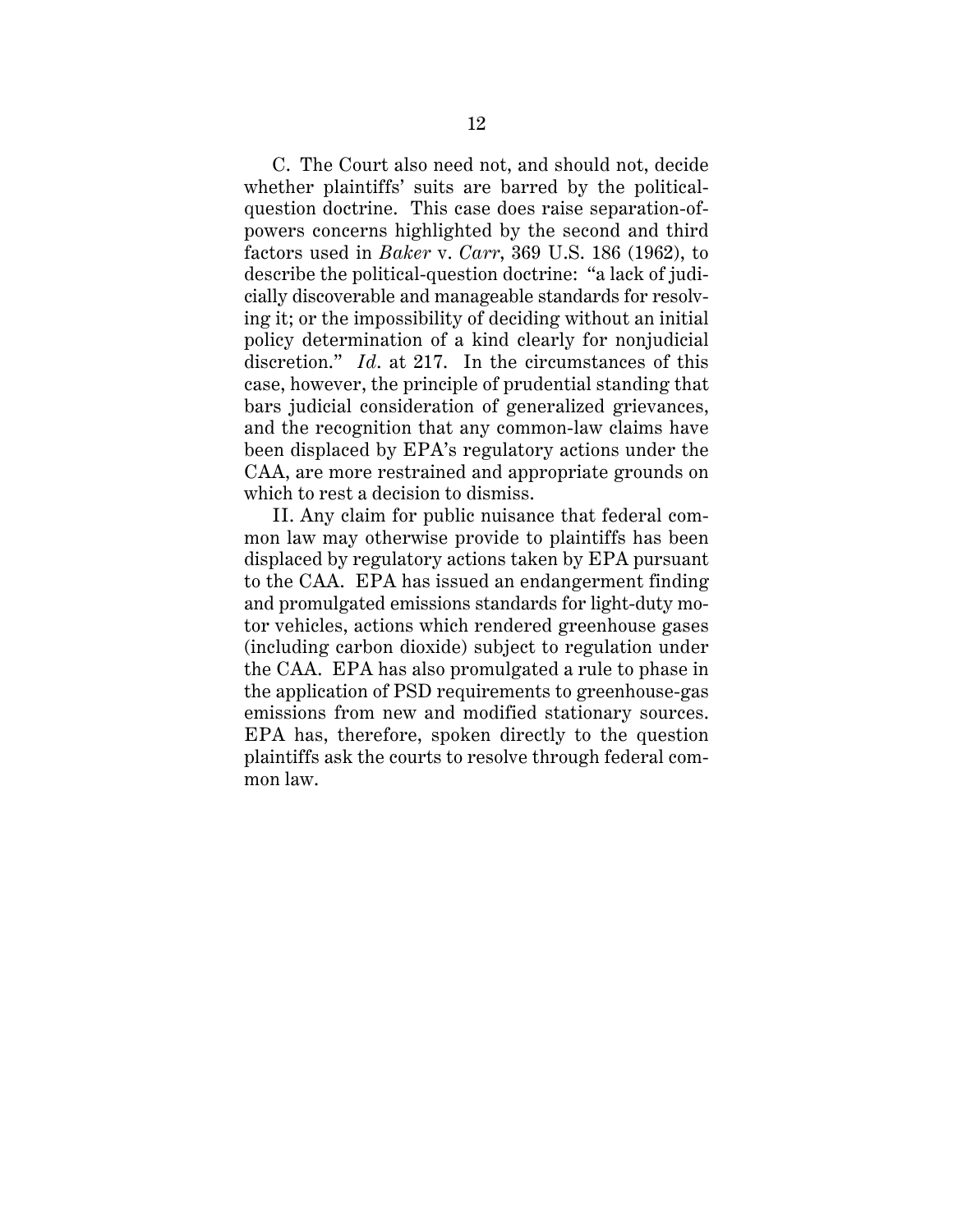#### **ARGUMENT**

## **I. PLAINTIFFS' COMMON-LAW NUISANCE CLAIMS ARE NOT JUSTICIABLE**

Petitioners advance two nonmerits grounds for dismissing these suits: that plaintiffs lack standing (Pet. 13-20), and that their suits present nonjusticiable political questions (Pet. 26-31). Those arguments are both rooted in petitioners' legitimate concerns about the unprecedentedly broad nature of plaintiffs' nuisance suits, which would require a federal court, in the course of resolving asserted federal common-law claims against six defendants, to make numerous significant scientific, technical, and policy determinations about whether and how to slow climate change—even though that phenomenon is, by plaintiffs' own account, a result of the actions of innumerable sources of various kinds of emissions from around the world over many decades.

The United States, including TVA, agrees that plaintiffs' common-law nuisance suits present serious concerns regarding the role of an Article III court under the Constitution's separation of powers—especially in light of the representative Branches' ongoing efforts to combat climate change by formulating and implementing domestic policy and participating in international negotiations. Those concerns are, however, best addressed under principles of prudential standing, which constrain federal courts from entertaining generalized grievances that are more appropriately addressed by the representative Branches.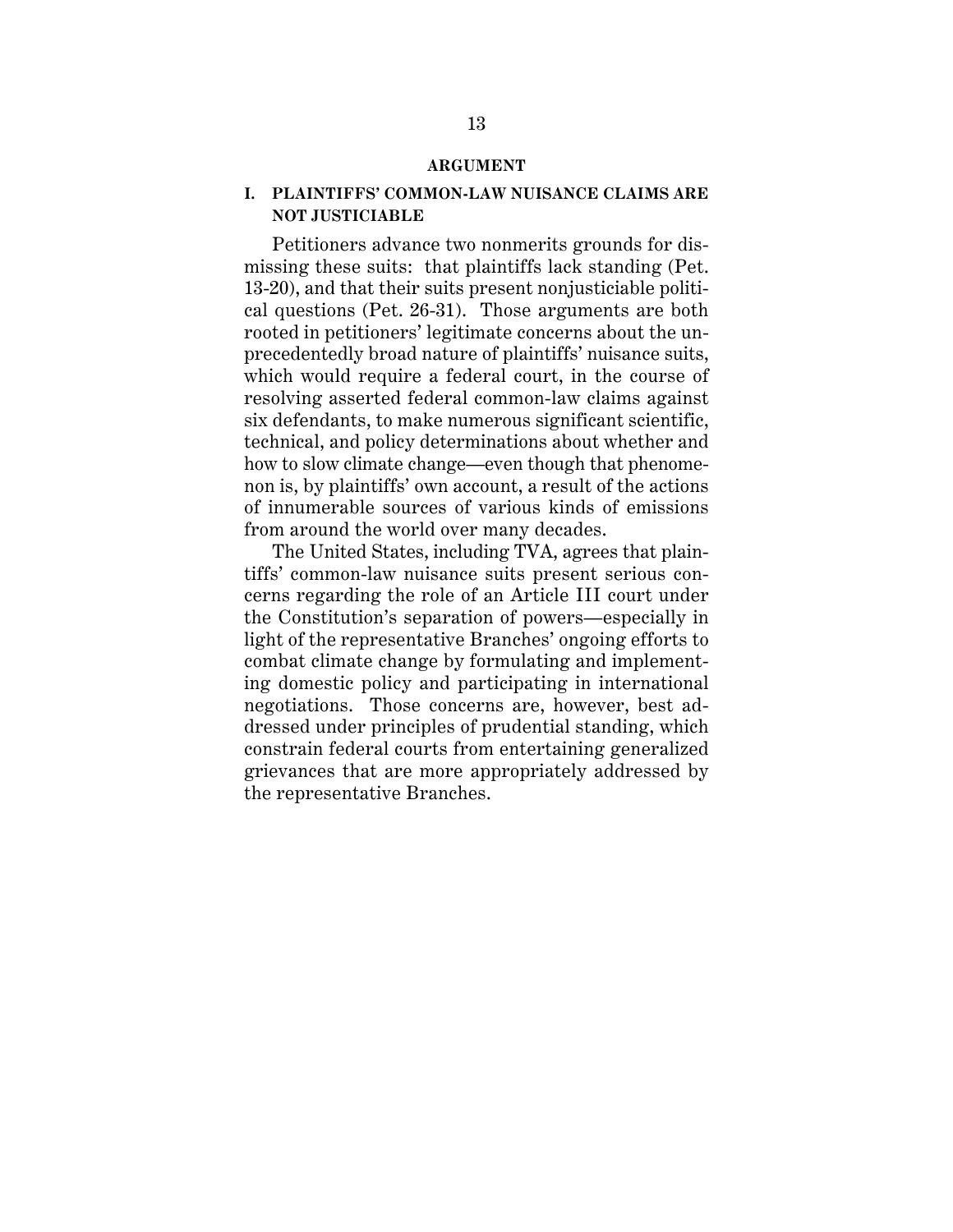## **A. Plaintiffs Lack Prudential Standing Because Their Suits Are Generalized Grievances More Appropriately Addressed By The Representative Branches**

As this Court has explained, standing doctrine comprises two parts: "Article III standing, which enforces the Constitution's case-or-controversy requirement, and prudential standing, which embodies judicially selfimposed limits on the exercise of federal jurisdiction." *Elk Grove Unified Sch. Dist.* v. *Newdow*, 542 U.S. 1, 11 (2004) (citation and internal quotation marks omitted). While prudential standing limitations are "closely related to Art[icle] III concerns," they are not constitutionally compelled and are "essentially matters of judicial self-governance." *Id*. at 12 (quoting *Warth* v. *Seldin*, 422 U.S. 490, 500 (1975)). "Without such limitations \* \* \* the courts would be called upon to decide abstract questions of wide public significance even though other governmental institutions may be more competent to address the questions and even though judicial intervention may be unnecessary to protect individual rights." *Ibid*. (quoting *Warth*, 422 U.S. at 500). Careful adherence to such principles of judicial self-restraint is especially important when, as here, a court is asked to entertain a cause of action based on federal common law, which is itself fashioned by the Judiciary.

# *1. Federal courts must refrain from adjudicating generalized grievances like plaintiffs' common-law claims*

One principle of prudential standing requires federal courts to refrain from adjudicating "generalized grievances more appropriately addressed in the representative branches." *Newdow*, 542 U.S. at 12 (quoting *Allen* v. *Wright*, 468 U.S. 737, 751 (1984)). Here, plaintiffs' common-law claims are precisely that kind of "general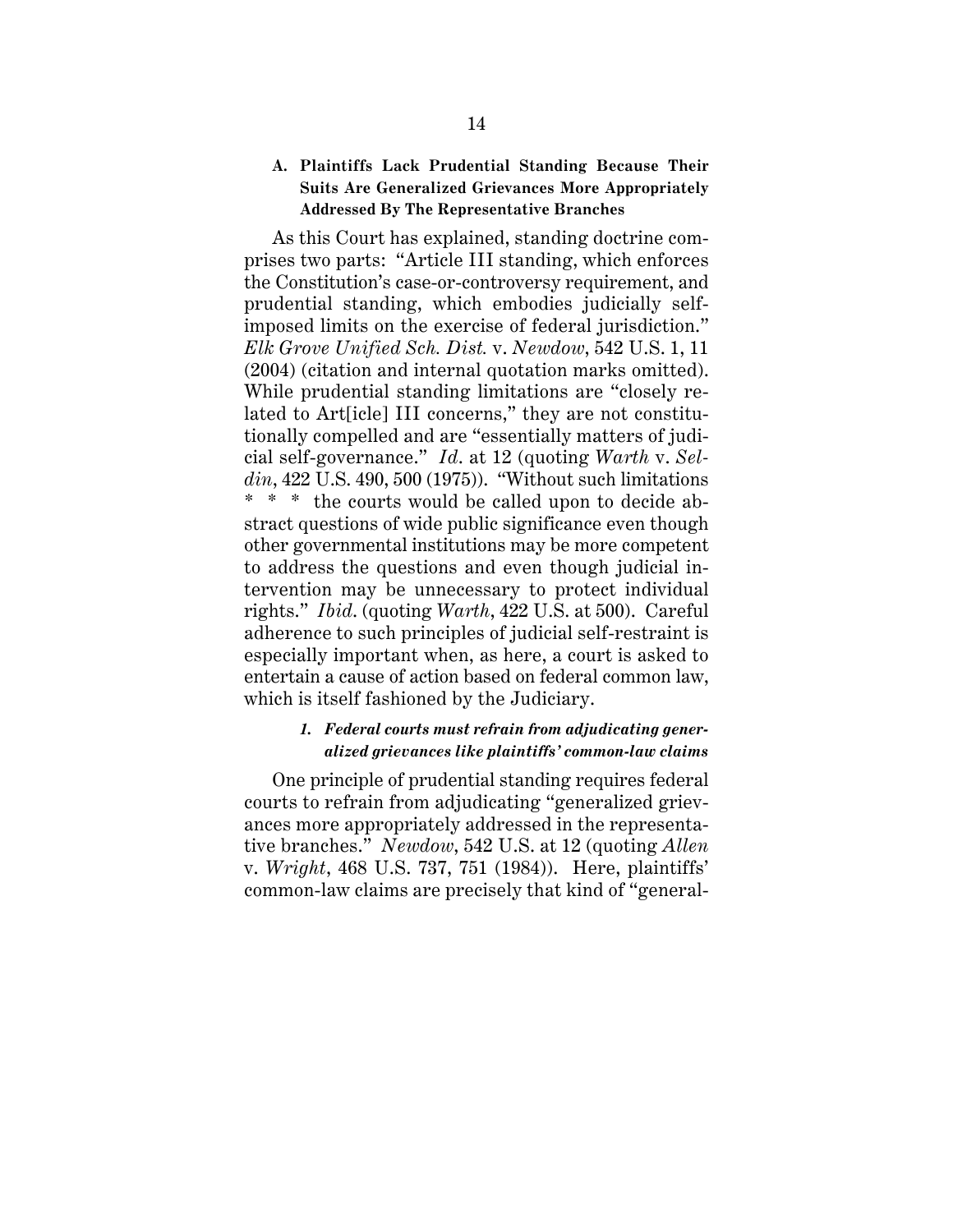ized grievance[]." *Ibid*. This is not a situation in which plaintiffs have invoked a "constitutional or statutory provision" that could "properly \* \* \* be understood as granting persons in the plaintiff[s'] position a right to judicial relief." *Warth*, 422 U.S. at 500. Congress, rather, has vested a federal agency with the power to regulate emissions from power plants and to regulate carbon dioxide as a pollutant, and it has expressly provided for judicial review of EPA's actions in exercising those regulatory powers. See *Massachusetts* v. *EPA*, 549 U.S. at 516 (discussing 42 U.S.C. 7607(b)(1)). Congress has also provided for citizen suits to enforce the emissions standards that EPA establishes or to challenge the agency's failure to perform any nondiscretionary act or duty. See 42 U.S.C. 7604. But those statutory provisions and remedies are not at issue here.

Instead of relying on any CAA standards or cause of action, plaintiffs have elected to sue a handful of defendants from among an almost limitless array of entities that emit greenhouse gases. Moreover, the types of injuries that plaintiffs seek to redress, even if concrete, could potentially be suffered by virtually any landowner, and to an extent, by virtually every person, in the United States (and, indeed, in most of the world). Even if plaintiffs were found to have Article III standing to raise such claims—an issue the Court need not reach principles of prudential standing counsel strongly in favor of leaving the resolution of such widely shared claims to the representative Branches.

a. Plaintiffs' common-law nuisance claims are quintessentially fit for political or regulatory—not judicial resolution, because they simultaneously implicate many competing interests of almost unimaginably broad categories of both potential plaintiffs and potential defen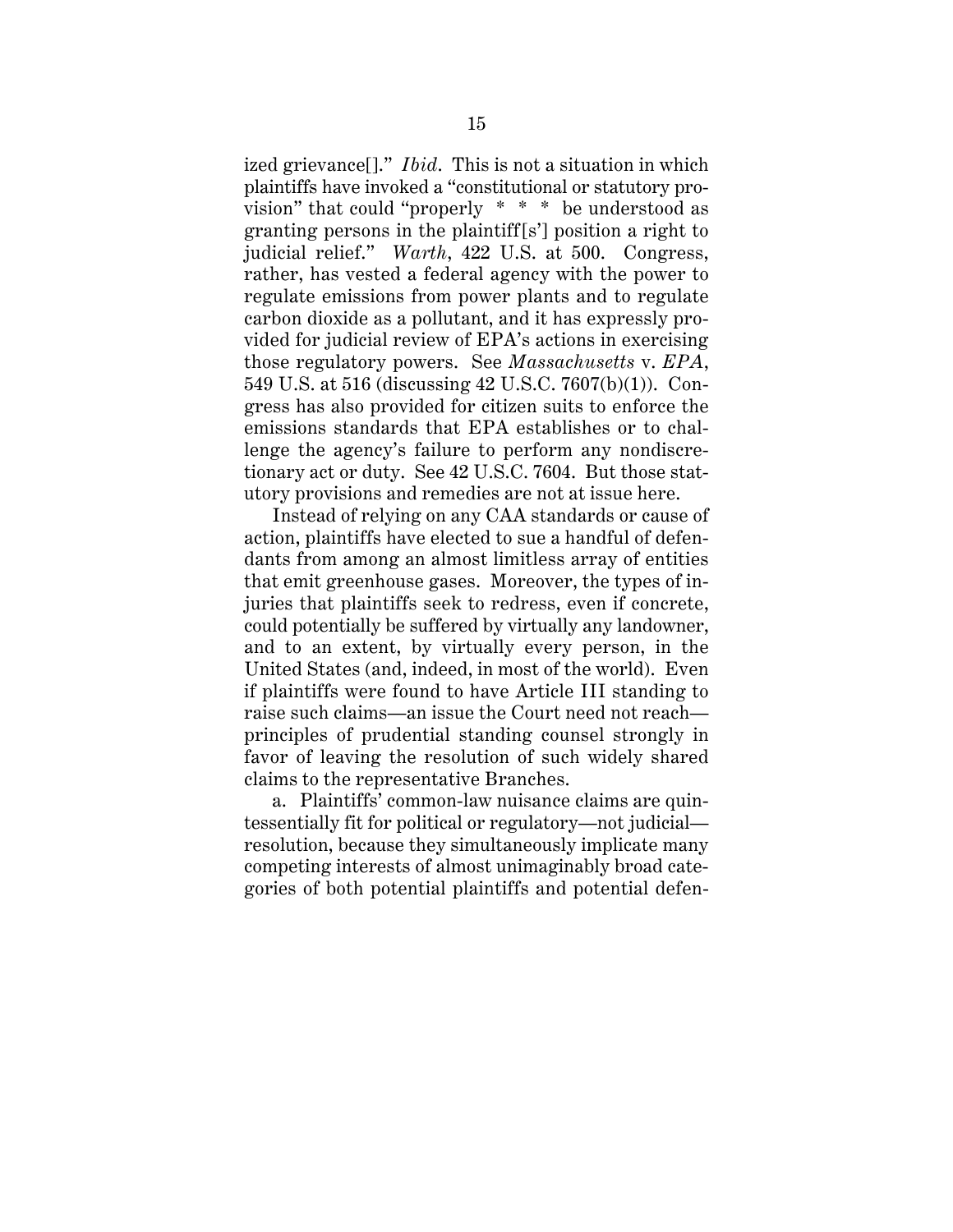dants. On the plaintiffs' side, the eight States, one city, and three land trusts in these suits are a tiny subset of those who could allege they are injured by greenhousegas emissions that have contributed or will contribute to global climate change. The court of appeals focused largely on plaintiffs' asserted injuries as landowners. See Pet. App. 59a-67a. But plaintiffs' allegations are not unusual in that respect. Global climate change will potentially affect the property interests of most landowners. The court of appeals explained that the effects of climate change come from the land, the sea, and the air, and they will threaten the beaches, the fields, the hills and almost everywhere in between.<sup>5</sup> Indeed, the court of appeals' analysis of the claims of the land-trust plaintiffs (*id*. at 62a-63a) confirms that nearly all landowners will suffer injuries of the types they allege. And the effects of climate change will not be limited to landowners; they will also be felt by individuals, corporations, and governmental entities throughout the Nation and around the world.

 $5$  See Pet. App. 10a, 61a-62a (cataloging alleged "reduction of California's mountain snowpack" and damage to "States with ocean coastlines" and those "bordering the Great Lakes"; noting that "a rise in sea level would \* \* \* accelerate beach erosion," "[w]armer temperatures would threaten agriculture" in other States, and disruption of ecosystems would "affect[] State-owned hardwood forests and fish habitats"). See also *Native Village of Kivalina* v. *Exxon Mobil Corp.*, 663 F. Supp. 2d 863, 868 (N.D. Cal. 2009) (nuisance claims based on allegation that climate change requires relocation of Eskimo village), appeal pending, No. 09-17490 (9th Cir.); *Comer* v. *Murphy Oil USA*, 585 F.3d 855, 861 (5th Cir. 2009) (nuisance claims based on allegation that climate change contributed to property damage caused by Hurricane Katrina), opinion vacated pending reh'g en banc, 598 F.3d 208, appeal dismissed, 607 F.3d 1049 (5th Cir. 2010), petition for mandamus denied *sub nom*. *In re Comer*, S. Ct. No. 10-294 (Jan. 10, 2011).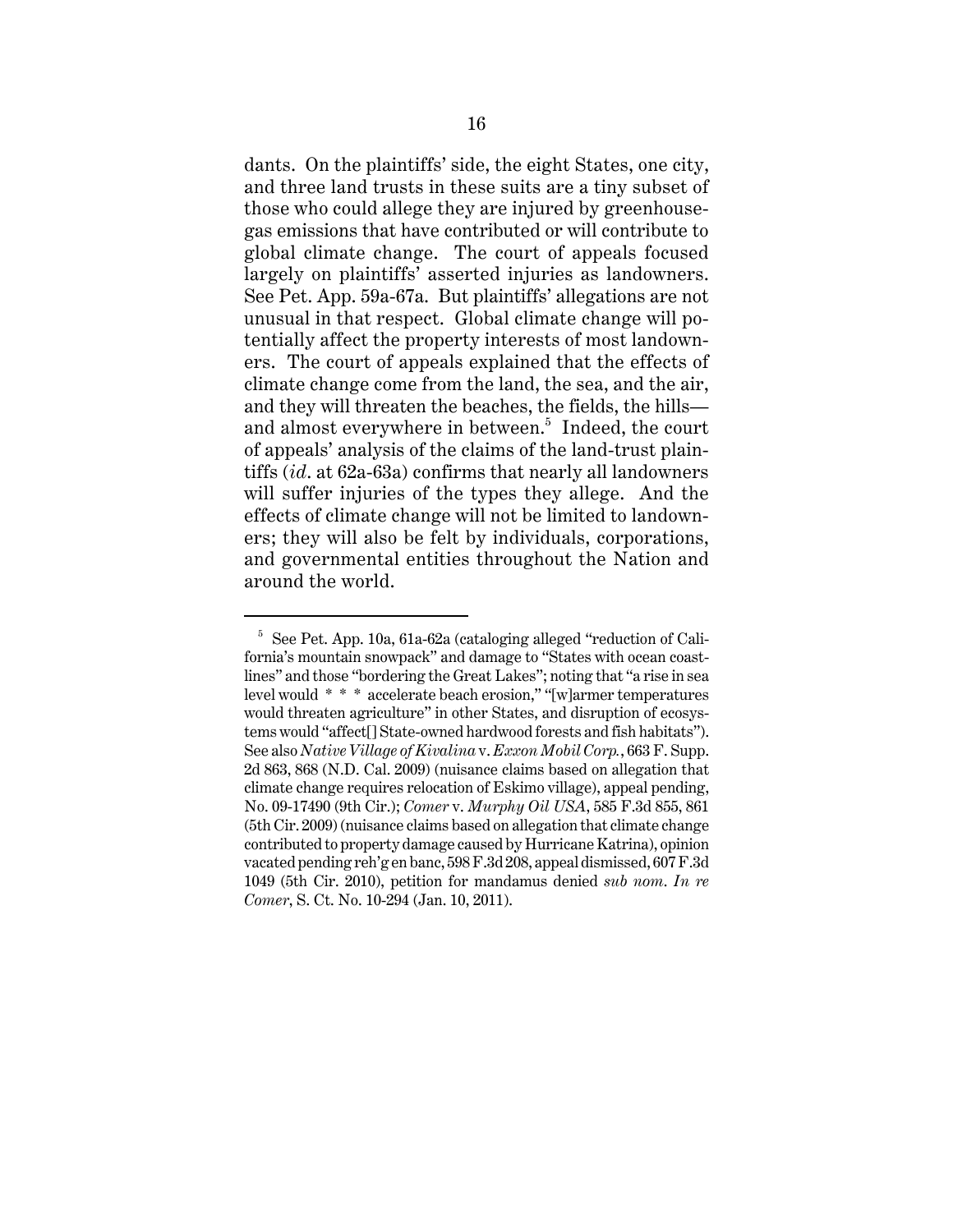Parallel breadth and complexities also characterize the range of potential defendants in suits presenting such common-law claims, because the categories of those who emit carbon dioxide and other greenhouse gases (and thus contribute to climate change as plaintiffs allege) are equally capacious. Plaintiffs' complaints name a few entities that operate power plants in 20 States. But the electric-utility industry comprises many more companies in the United States and abroad, to say nothing of many other sectors of the economy that are also responsible for significant shares of greenhouse-gas emissions. See 75 Fed. Reg. at 31,519 (listing "important sources" of such emissions, including motor vehicles, "industrial processes (such as the production of cement, steel, and aluminum), agriculture, forestry, other land use, and waste management").

b. The multiplicity of potential plaintiffs and defendants is rendered especially troubling by the very nature of common-law public-nuisance claims seeking to slow climate change. The problem is not simply that many plaintiffs could bring such claims and that many defendants could be sued. It is also that essentially any potential plaintiff could claim to have been injured by any (or all) of the potential defendants. The medium that transmits injury to potential plaintiffs is literally the Earth's entire atmosphere—making it impossible to consider the sort of focused and more geographically proximate effects that were characteristic of traditional nuisance suits targeted at particular nearby sources of water or air pollution. $6$ 

 $6\text{ }$  It is cases of the latter sort on which the court of appeals relied as examples of "the federal courts' masterful handling of complex public nuisance issues." Pet. App. 29a. This Court last recognized a federal common-law cause of action in the pollution context in *Illinois* v. *City*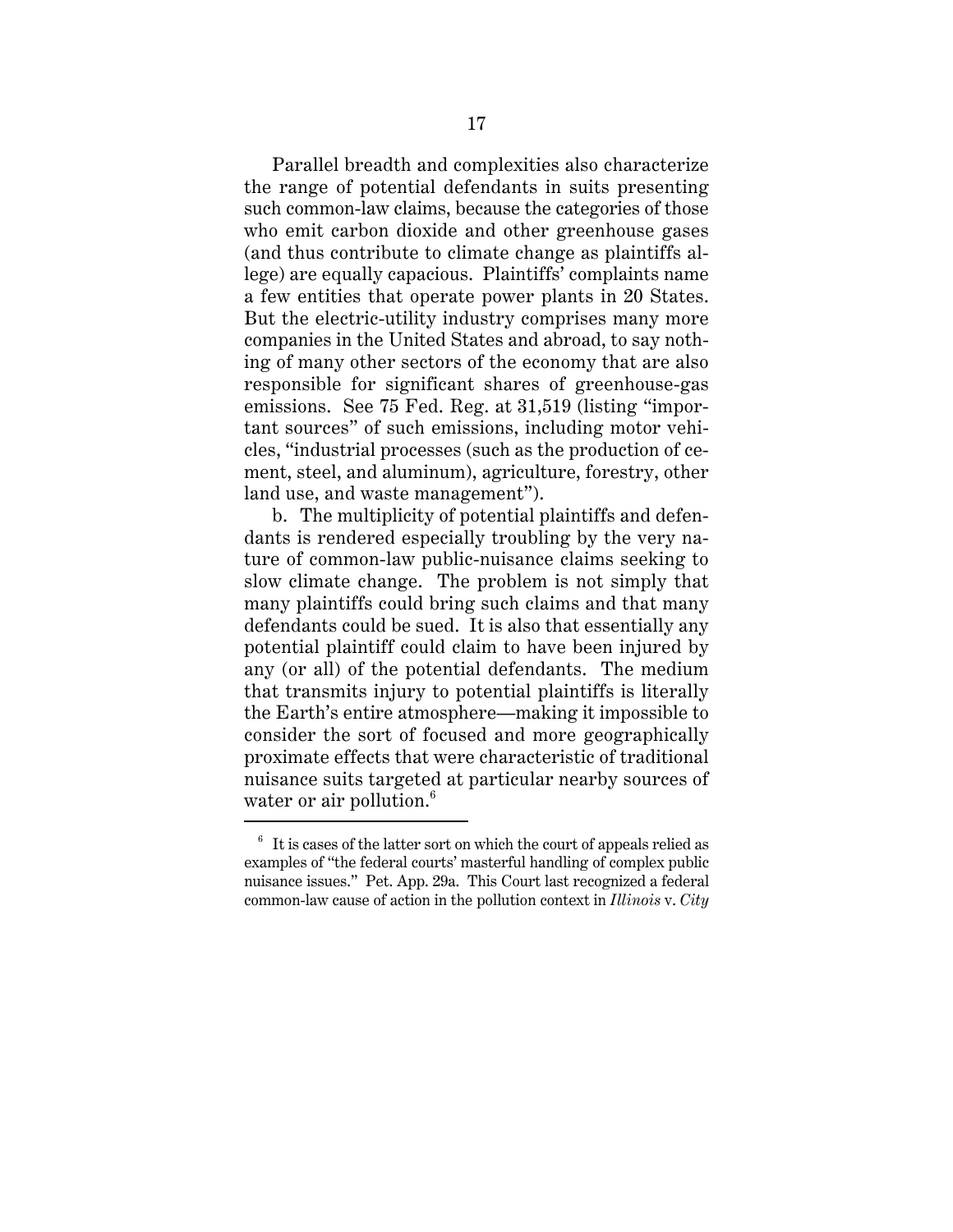In the context of climate change, a regulatory solution will be far better suited to addressing the scope of the problem and to fashioning an appropriately tailored set of remedies than a potentially open-ended series of common-law suits in far-flung district courts. Even a single common-law proceeding would be a less efficient, effective, manageable, and accountable means for considering in the first instance (rather than on judicial review of an expert agency's determination) how much the Nation's greenhouse-gas emissions should be reduced to address global climate change, how much of the burden of reducing the Nation's contributions should be borne by the electric-utility industry, which segments of that industry should make which changes, and at what rate such reductions should occur. A court—when no statute or regulation is in place to provide guidance—is simply not well-suited to balance the various interests of, and the burdens reasonably and fairly to be borne by, the many entities, groups, and sectors of the economy that, although not parties to the litigation, are affected by a phenomenon that spans the globe.

c. Establishing appropriate levels for the reduction of carbon-dioxide emissions from power plants "by a specified percentage each year for at least a decade" (as

*of Milwaukee*, 406 U.S. 91 (1972) (*Milwaukee I* ), which concerned discharges into a particular body of water (Lake Michigan), though it subsequently held that a water-pollution suit recognized in *Milwaukee I* had been displaced by later statutory amendments, see *City of Milwaukee* v. *Illinois*, 451 U.S. 304, 317 (1981) (*Milwaukee II* ). The other nuisance cases discussed by the court of appeals long predated the CAA and—unlike this case—also involved only localized rather than global effects. See, *e.g.*, *Georgia* v. *Tennessee Copper Co.*, 206 U.S. 230 (1907). Accordingly, the prudential-standing argument advanced here would not alter the standing analysis for traditional nuisance cases involving such localized grievances.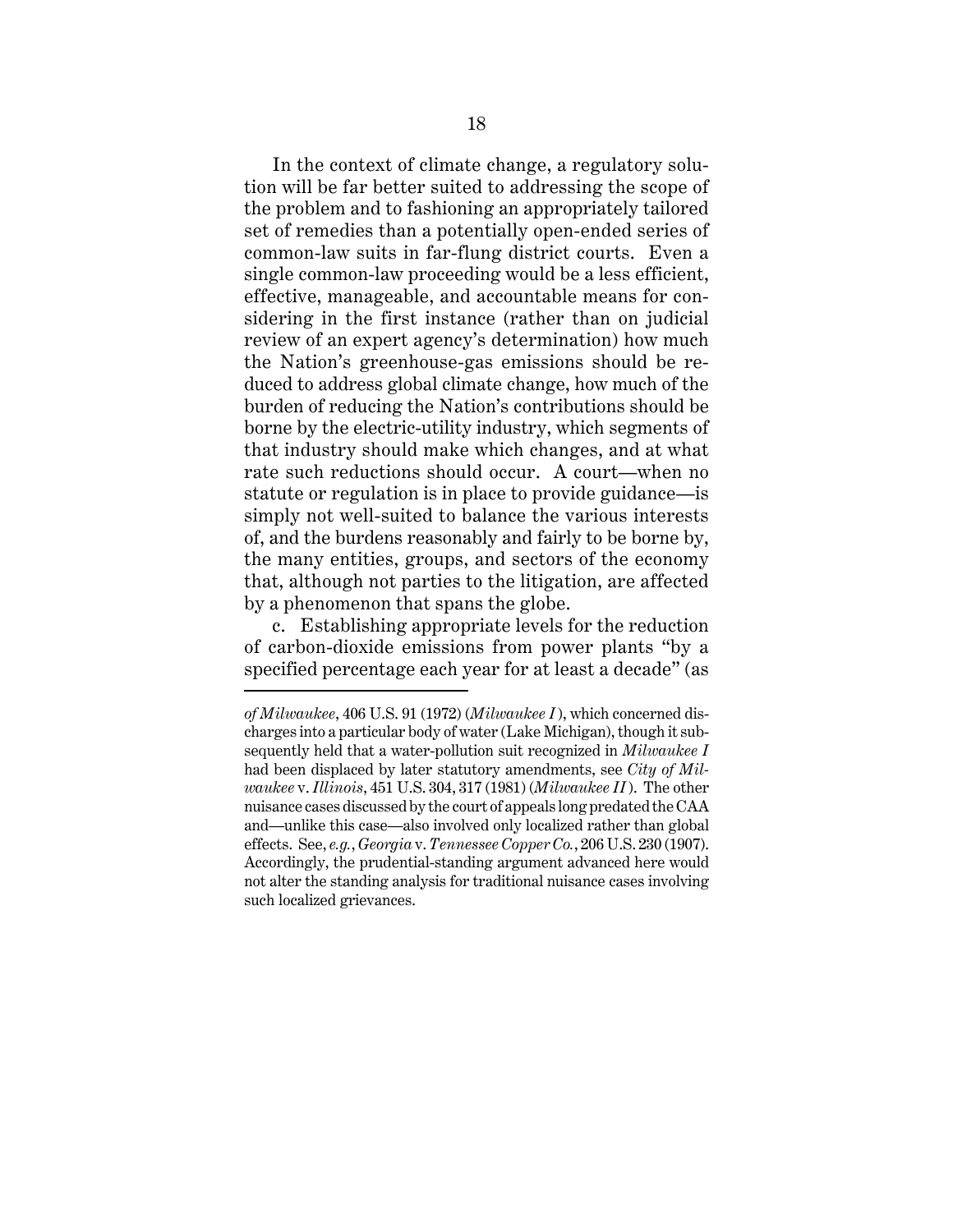plaintiffs request, J.A. 110, 153) would inevitably entail multifarious policy judgments, which should be made by decisionmakers who are politically accountable, have expertise, and are able to pursue a coherent national or international strategy—either at a single stroke or incrementally. Cf. *Massachusetts* v. *EPA*, 549 U.S. at 524 ("[Agencies] whittle away at [massive problems] over time, refining their preferred approach as circumstances change and as they develop a more nuanced understanding of how best to proceed."). For such reasons, courts often accord the highest levels of deference to Executive Branch agencies' application of their regulatory and scientific expertise and policy judgment to address such complex problems. See, *e.g.*, *Chevron U.S.A. Inc.* v. *NRDC*, 467 U.S. 837 (1984); *NRDC* v. *EPA*, 571 F.3d 1245, 1251-1253 (D.C. Cir. 2009); *New Eng. Legal Found*. v. *Costle*, 666 F.2d 30, 33 (2d Cir. 1981).

EPA has recognized the complexity and resulting uncertainty that exists about many of the localized effects of climate change. See 74 Fed. Reg. 66,497 (2009) (" $[1]n$  light of existing knowledge  $* * * n$  not all risks and potential impacts can be quantified or characterized with uniform metrics. There is variety not only in the nature and potential magnitude of risks and impacts, but also in our ability to characterize, quantify and project such impacts into the future."). Although plaintiffs ask the courts to cap and reduce defendants' emissions, the myriad questions associated with developing a judgment about reasonable levels of greenhouse-gas emissions from defendants and the broader industry of which they are a part are more properly answered by EPA. EPA is, after all, the regulatory agency charged by Congress with the responsibility for setting standards for airpollutant emissions and with significant expertise in the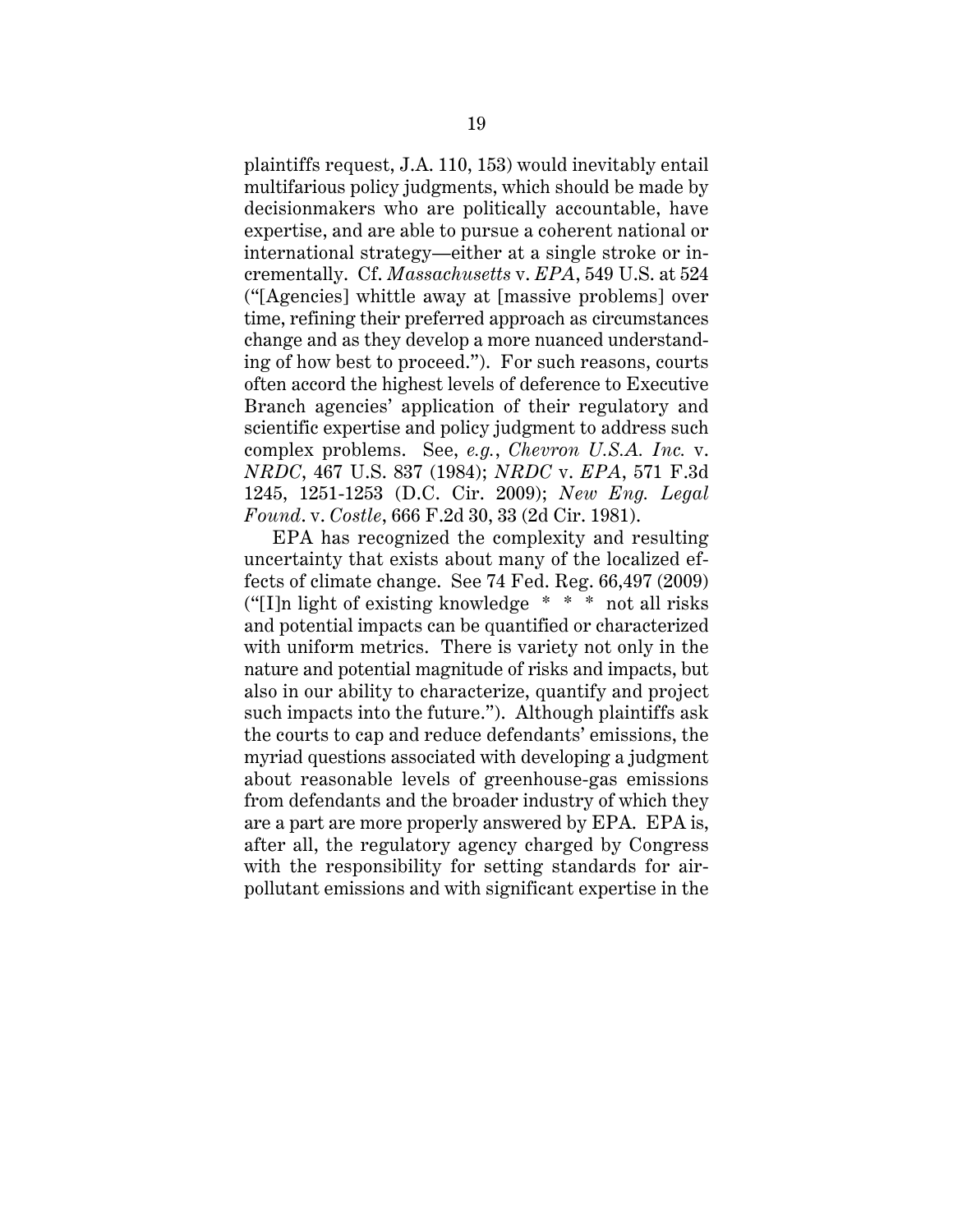scientific disciplines that must be brought to bear in establishing appropriate limitations on emissions.

In the CAA, Congress has created a regime under which EPA and state regulators determine the best means of regulating air pollutants. Since this Court held in *Massachusetts* v. *EPA* in 2007 that carbon dioxide falls within that regulatory authority, EPA has taken several significant steps toward addressing the very question presented here. See pp. 46-51, *infra*. That regulatory approach is preferable to what would result if multiple district courts—acting separately and without the benefit of even the most basic statutory or regulatory guidance—were to use common-law nuisance cases as opportunities to sit as arbiters of scientific and technology-related disputes and *de facto* regulators of power plants and other sources of pollution, not just within their districts but nationwide. Cf. *North Carolina ex rel. Cooper* v. *TVA*, 615 F.3d 291, 296 (4th Cir. 2010) (observing, in a suit involving a state common-law claim, that "encourag[ing] courts to use vague public nuisance standards to scuttle the nation's carefully created system for accommodating the need for energy production and the need for clean air" would result in "a balkanization of clean air regulations and a confused patchwork of standards, to the detriment of industry and the environment alike").

The confluence in this case of several factors—including countless potential plaintiffs and defendants, the lack of judicial manageability, and the unusually broad range of underlying policy judgments that would need to be made—demonstrates that plaintiffs' concerns about climate change should be resolved by the representative Branches, not federal courts. Questions about how to regulate and reduce carbon-dioxide emissions are thus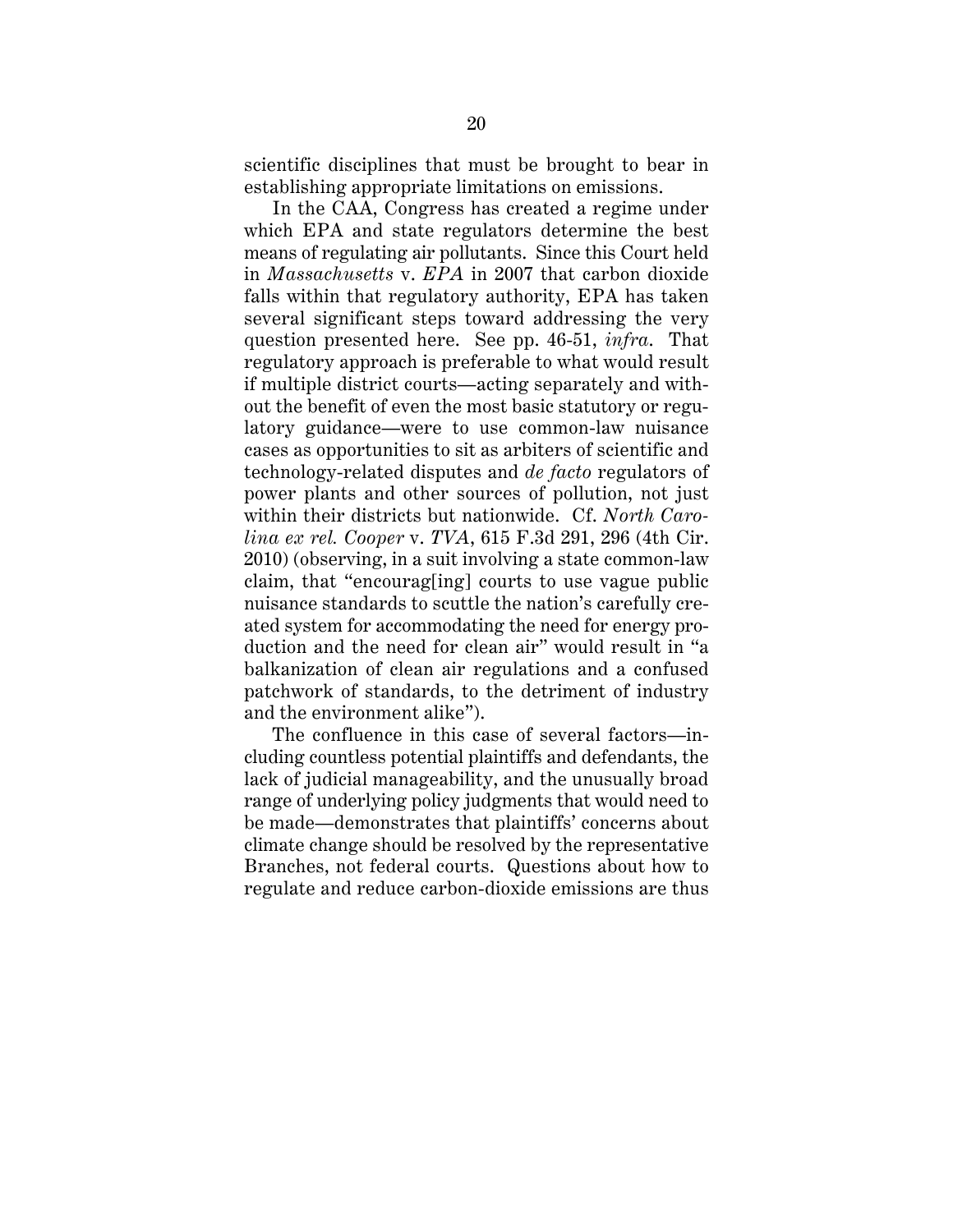the kind of generalized grievances that are "more appropriately addressed in the representative branches." *Newdow*, 542 U.S. at 12.<sup>7</sup> And EPA is actively addressing how and when to regulate carbon-dioxide emissions —decisions that the CAA in turn makes subject to judicial review. Plaintiffs thus lack prudential standing to assert their claims directly in federal court by seeking to invoke judge-made federal common law.

# *2. It is appropriate to resolve this case on prudentialstanding grounds before considering other threshold grounds*

Prudential standing is an issue that may be resolved at the outset of a case. See *Tenet* v. *Doe*, 544 U.S. 1, 7

 $7$  Despite a similarity in terminology, the prudential-standing analysis articulated here is distinct from, and would not alter, this Court's settled approach to challenges that raise "undifferentiated, generalized grievance[s] about the conduct of government." *Lance* v. *Coffman*, 549 U.S. 437, 442 (2007) (per curiam). This Court has addressed the justiciability of challenges to government action brought by taxpayers or citizens as part of the inquiry into whether a plaintiff has alleged a sufficiently particularized and concrete stake in litigation to establish Article III injury. See *ibid*.; see also *Hein* v. *Freedom from Religion Found.*, 551 U.S. 587, 633-634 & n.5 (2007) (Scalia, J., concurring in the judgment) (concluding that a taxpayer's "'generally available grievance about government'" fails to "satisfy Article III's requirement that the injury in fact be concrete and particularized," notwithstanding prior "dicta describ[ing] the prohibition on generalized grievances as merely a prudential bar") (quoting *Lujan* v. *Defenders of Wildlife*, 504 U.S. 555, 573 (1992)); *DaimlerChrysler Corp.* v. *Cuno*, 547 U.S. 332, 345-346 (2006) (describing federal-taxpayer-standing doctrine as based on Article III); *FEC* v. *Akins*, 524 U.S. 11, 23 (1998) (analyzing Article III injury and considering whether harm is "of an abstract and indefinite nature"). Here, plaintiffs are not asserting the "generalized" interest of a taxpayer or citizen in having the government follow the law. Instead, they assert that their property interests have been damaged largely by the actions of private parties.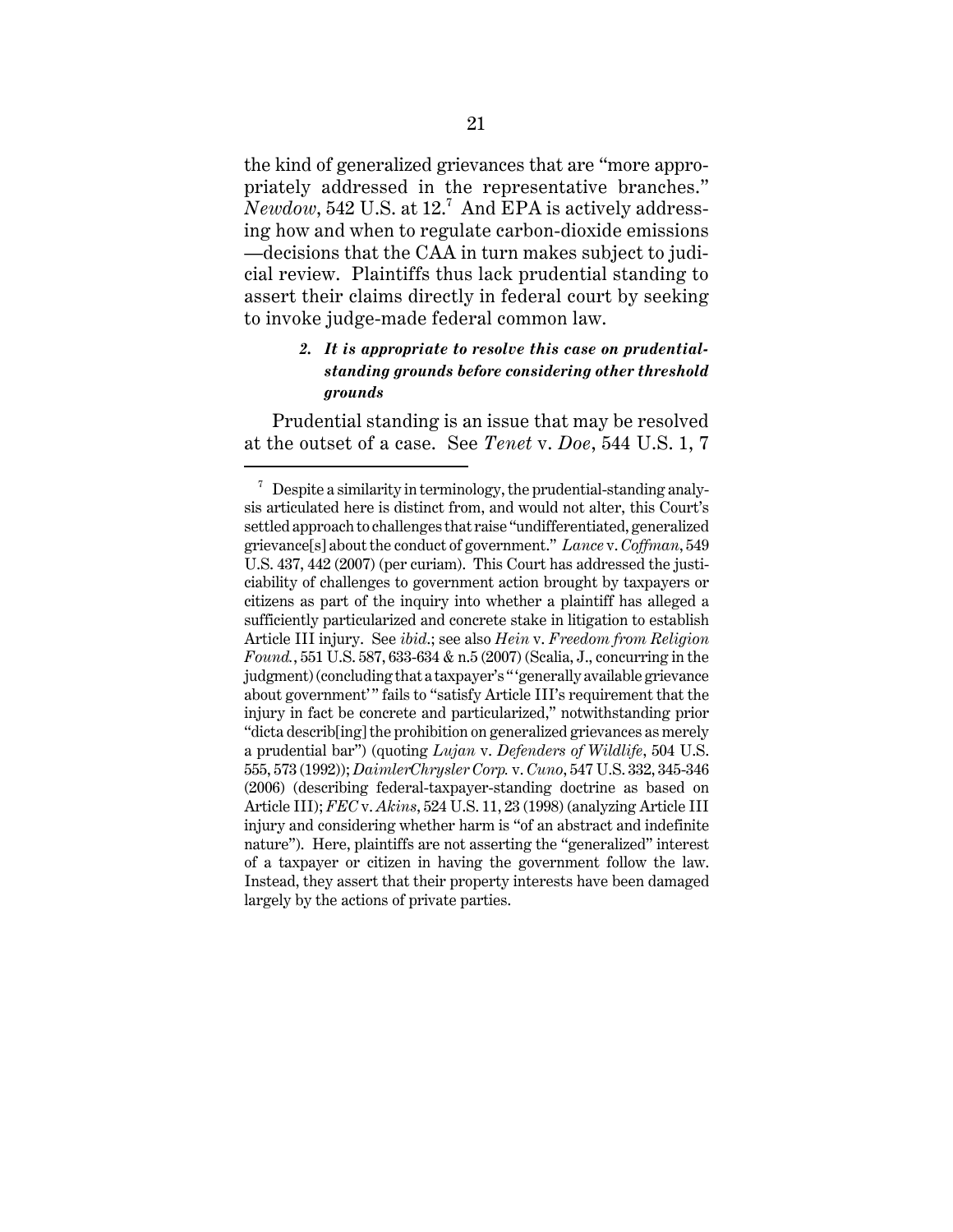n.4 (2005) ("[T]he prudential standing doctrine[] represents the sort of 'threshold question' we have recognized may be resolved before addressing jurisdiction."). Indeed, it is well established that prudential standing may be resolved before Article III standing. See, *e.g.*, *Kowalski* v. *Tesmer*, 543 U.S. 125, 129 (2004) (assuming without deciding the existence of Article III standing in order to address prudential standing); *Newdow*, 542 U.S. at 18 & n.8 (finding that plaintiff "lack[ed] prudential standing to bring this suit in federal court," without addressing Article III standing).<sup>8</sup>

In this case, compelling reasons counsel in favor of addressing prudential standing before other threshold questions, such as Article III standing and the politicalquestion doctrine. It provides an appropriately narrower ground for decision, because a prudential-standing decision would be based on the particular context and circumstances of the claims here, which are asserted under federal common law that is itself fashioned by the courts. Prudential standing also provides a more deferential and restrained basis for dismissing suits like plaintiffs' because that basis for dismissal could be revisited by Congress, to the extent consistent with Article III. As this Court has explained, principles of prudential standing can, "unlike their constitutional counterparts, \* \* \* be modified or abrogated by Congress." *Bennett* v. *Spear*, 520 U.S. 154, 162 (1997); see also *FEC* v. *Akins*, 524 U.S. 11, 20 (1998) (holding that the existence of a statute embodying Congress's intention to authorize the "kind of suit" at issue meant that the plaintiffs

<sup>8</sup> The concurring Justices in *Newdow* disagreed with the conclusion that the plaintiff lacked prudential standing but did not criticize the Court's decision to address prudential standing first. See 542 U.S. at 18-25 (Rehnquist, C.J., concurring in the judgment).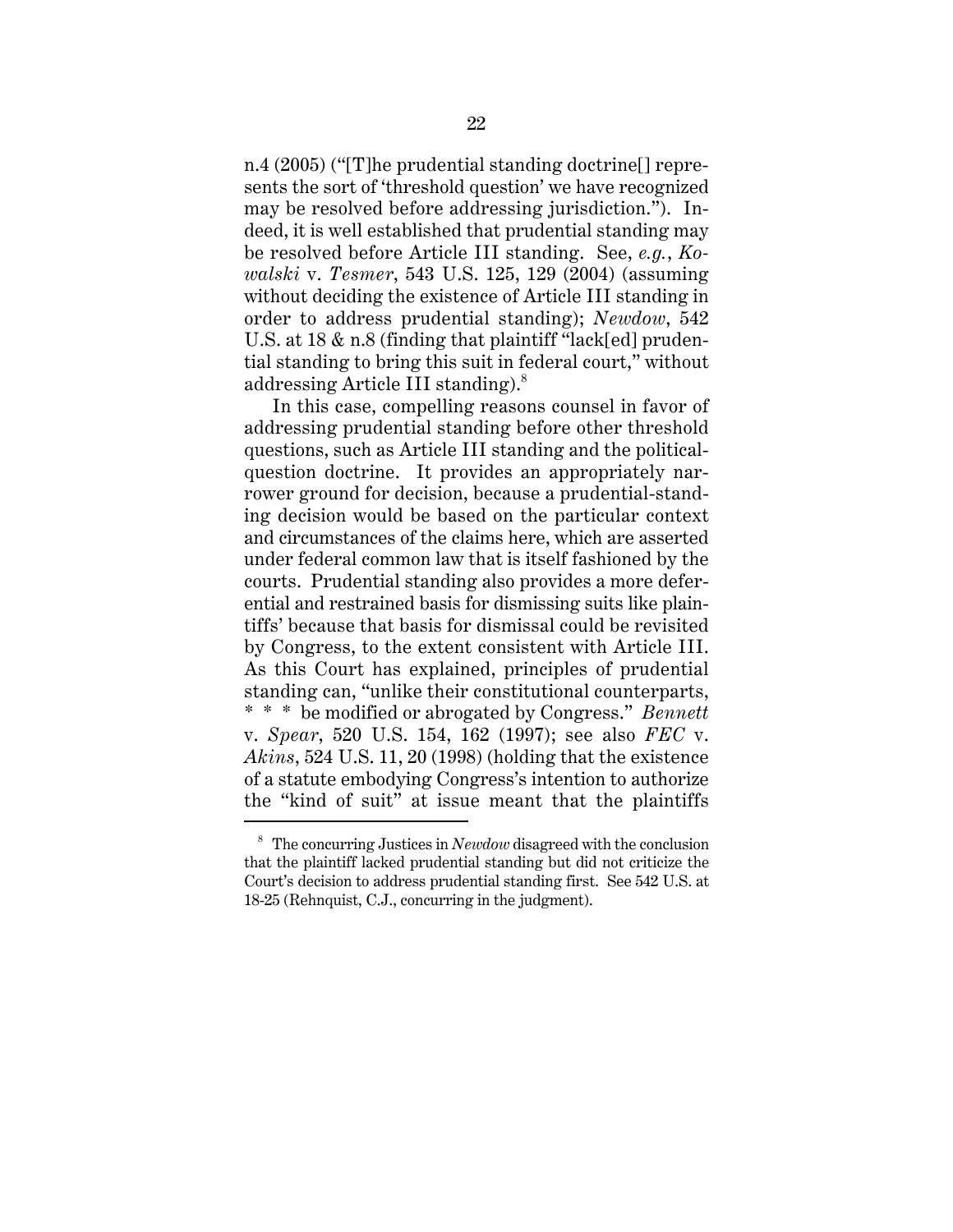"satisf[ied] 'prudential' standing requirements"); *United Food & Commercial Workers* v. *Brown Group, Inc.*, 517 U.S. 544, 558 (1996) ("prudential limitations are rules of 'judicial self-governance' that 'Congress may remove . . . by statute'") (quoting *Warth*, 422 U.S. at 509).

The restraint and flexibility inherent in prudentialstanding doctrine also respond to petitioners' proper insistence that the representative Branches' active role in addressing climate change must be respected. See Pet. 27, 31, 34; see also *Newdow*, 542 U.S. at 12 (prudential-standing restrictions prevent courts from deciding questions "of wide public significance even though other governmental institutions may be more competent to address the questions and even though judicial intervention may be unnecessary to protect individual rights") (quoting *Warth*, 422 U.S. at 500).

The appropriateness of dismissing this case on prudential-standing grounds follows as well from this Court's recognition in *Massachusetts* v. *EPA* that Congress's statutory "authorization" of the "type of challenge to EPA action" present there—but absent in the common-law action here—was "of critical importance to the standing inquiry." 549 U.S. at 516 (citing *Lujan* v. *Defenders of Wildlife*, 504 U.S. 555, 580 (1992) (Kennedy, J., concurring in part and concurring in the judgment)). Had this case fallen within the bounds of a citizen-suit provision like 42 U.S.C. 7604, the existence of that statutory cause of action would mean that Congress had itself eliminated *prudential*-standing limitations (see *Bennett*, 520 U.S. at 162) and had itself diminished to that extent an important concern animating the prudential-standing doctrine: that the representative Branches are otherwise better suited than the federal courts to resolve such matters. When Congress has en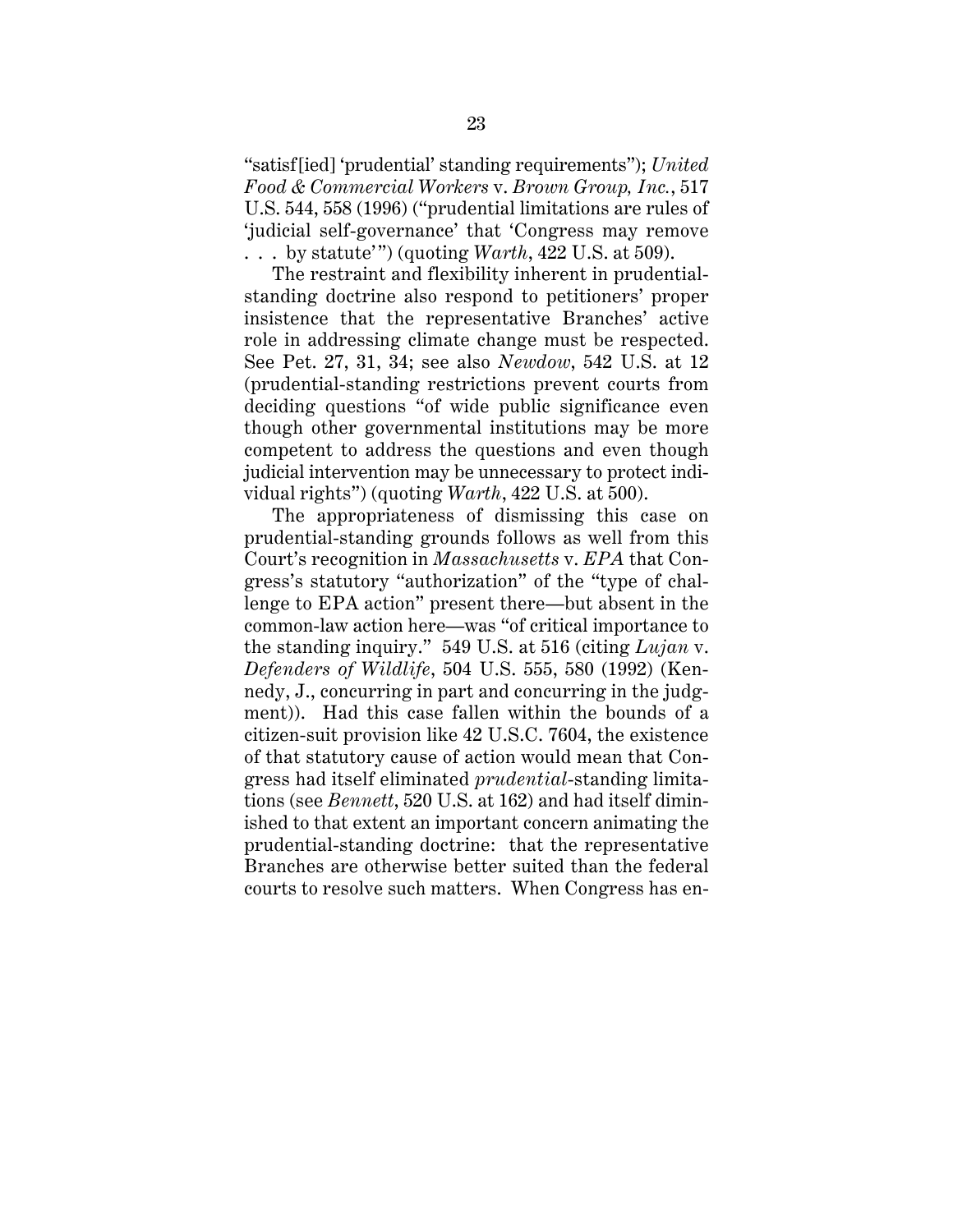acted a statute authorizing suit, the prudential-standing inquiry is different because Congress presumably has "at the very least identif[ied] the injury it seeks to vindicate and relate[d] the injury to the class of persons entitled to bring suit." *Lujan*, 504 U.S. at 580 (Kennedy, J., concurring in part and concurring in the judgment).

"The rules of standing, whether as aspects of the Art[icle] III case-or-controversy requirement *or as reflections of prudential considerations* \* \* \* , are threshold determinants of the propriety of judicial intervention" that must be established by "the complainant" who seeks "the exercise of the court's remedial powers." *Bender* v. *Williamsport Area Sch. Dist.*, 475 U.S. 534, 546 n.8 (1986) (quoting *Warth*, 422 U.S. at 517-518) (emphasis added). Thus, before considering the merits of plaintiffs' suits, this Court must assure itself that, quite aside from the requirements of Article III, "judicially self-imposed limits on the exercise of federal jurisdiction" would not be transgressed, *Allen*, 468 U.S. at 751.<sup>9</sup> Plaintiffs' suits would transgress those limits.

 $9\text{ A}s$  noted in TVA's brief at the certiorari stage (at 21), the parties did not expressly address the question of prudential standing in the lower courts. Neither did the court of appeals, even though the Second Circuit has held that prudential-standing limitations cannot be waived by the parties. See *Thompson* v. *County of Franklin*, 15 F.3d 245, 248 (1994) (the court's "independent obligation to examine subject matter jurisdiction  $* * *$  extends 'to the prudential rules of standing'") (citation and footnote omitted). In any event, the question is "fairly included" (Sup. Ct. R. 14.1(a)) in the first question presented, which refers to "standing" but is not limited to Article III standing, see Pet. i. And because the question is jurisdictional, this Court could address it even if it had never been raised by the parties. See, *e.g.*, *Newdow*, 542 U.S. at 12-18 (dismissing for lack of prudential standing even though that issue was not raised in the lower courts or in the parties' briefs in this Court).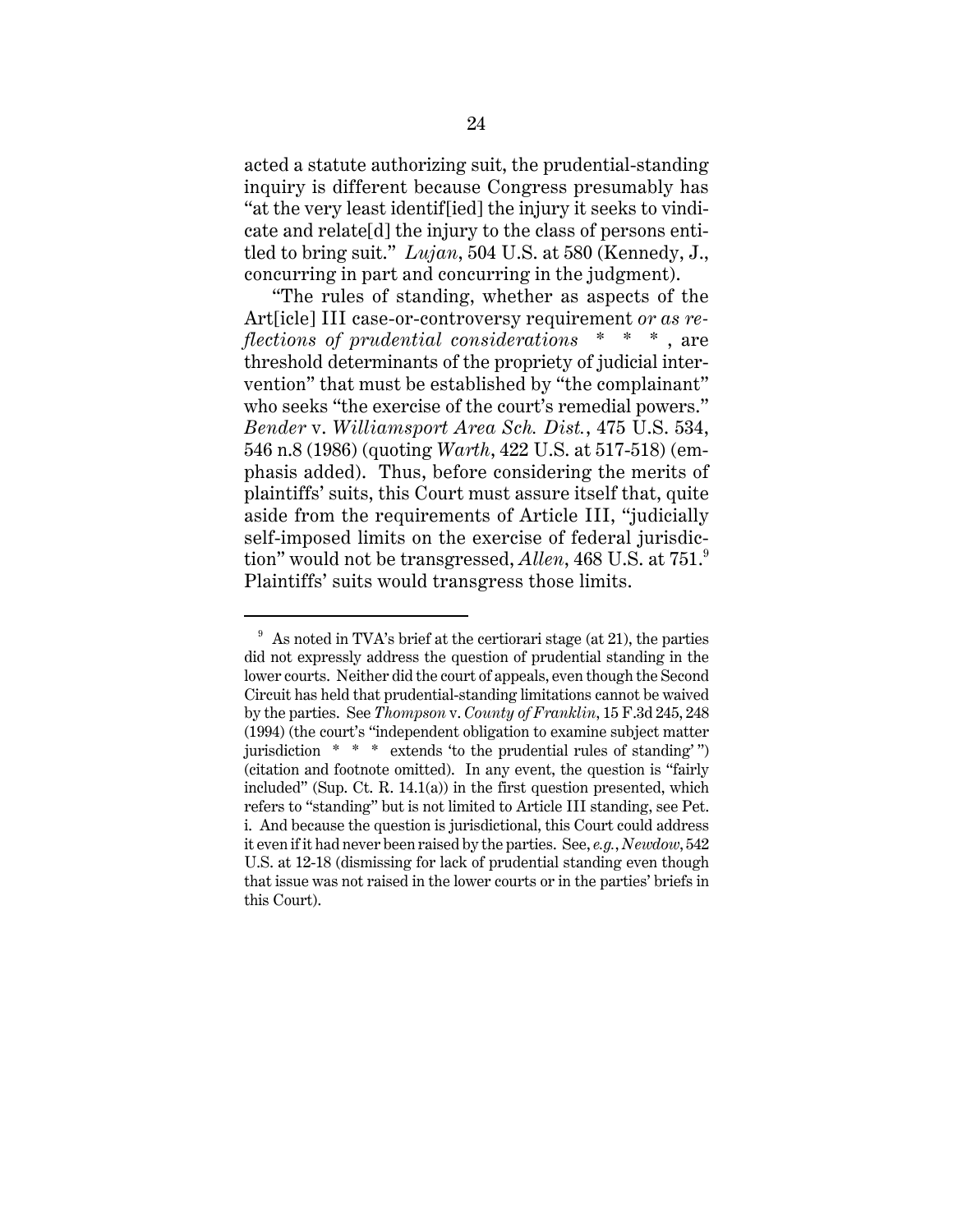## **B. Under** *Massachusetts* **v.** *EPA***, At Least Some Of The State Plaintiffs Have Article III Standing In Their Capacity As Sovereign Landowners**

If the Court concludes, as urged above, that plaintiffs lack prudential standing, then the Court need not—and therefore should not—reach the issue of their standing under Article III of the Constitution. See *Pearson* v. *Callahan*, 129 S. Ct. 808, 821 (2009) (following "the older, wiser judicial counsel not to pass on questions of constitutionality unless such adjudication is unavoidable") (internal quotation marks and ellipsis omitted); *PDK Labs. Inc.* v. *United States DEA*, 362 F.3d 786, 799 (D.C. Cir. 2004) (Roberts, J., concurring in part and concurring in the judgment) ("[I]f it is not necessary to decide more, it is necessary not to decide more."). If, however, the Court reaches the Article III question, we believe that, although the question is not free from doubt, the allegations advanced by the coastal States in their capacity as sovereign landowners are sufficient to survive a motion to dismiss under this Court's recent decision in *Massachusetts* v. *EPA*. Some of the coastal States' allegations of potential injuries here are materially similar to those that were found sufficient in *Massachusetts* v. *EPA* to satisfy the requirements for Article III standing. While there are differences between that case and this one, the differences cut both ways and on balance do not deprive plaintiffs of Article III standing at the pleading stage.

1. Like its prudential counterpart, Article III standing serves as a means of determining whether "a litigant is entitled to have a federal court resolve his grievance." *Kowalski*, 543 U.S. at 128. In order to establish Article III standing "[t]o seek injunctive relief," a plaintiff must make three showings: (1) "that he is under threat of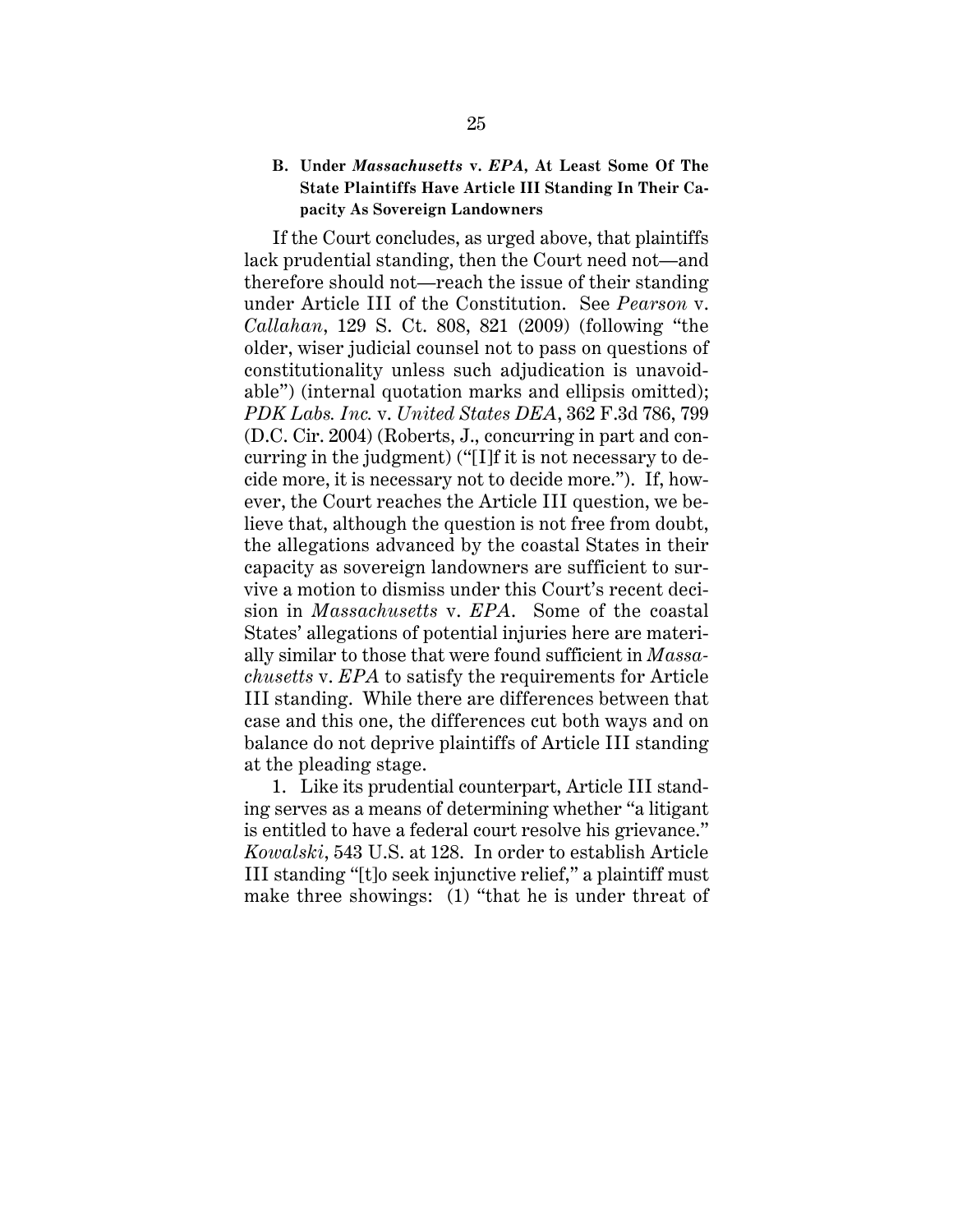suffering 'injury in fact' that is concrete and particularized [and] actual and imminent, not conjectural or hypothetical"; (2) that the threat is "fairly traceable to the challenged action of the defendant"; and (3) that it is "likely that a favorable judicial decision will prevent or redress the injury." *Summers* v. *Earth Island Inst.*, 129 S. Ct. 1142, 1149 (2009).

In *Massachusetts* v. *EPA*, the Court held that the Commonwealth of Massachusetts had established Article III standing to petition for judicial review of EPA's decision under the CAA not to regulate greenhouse gases emitted by motor vehicles. See 549 U.S. at 516- 526. The Court concluded that "[t]he harms associated with climate change are serious and well recognized," that there is "a causal connection between man-made greenhouse gas emissions and global warming," and that "[a] reduction in domestic emissions would slow the pace of global emissions increases" and thus "reduce[] to some extent" the "risk of catastrophic harm" from "the rise in sea levels associated with global warming." *Id*. at 521, 523, 526.

The Court's standing analysis in *Massachusetts* v. *EPA* was carefully limited in two ways. The Court considered only a single kind of plaintiff (a sovereign State) and relied on only a single kind of injury (the loss of state-owned land). With respect to the first limitation, the Court explained that it was "of considerable relevance that the party seeking review here is a sovereign State and not  $* * * a$  private individual," and it acknowledged that Massachusetts' "quasi-sovereign interests" entitled it to "special solicitude in [the Court's]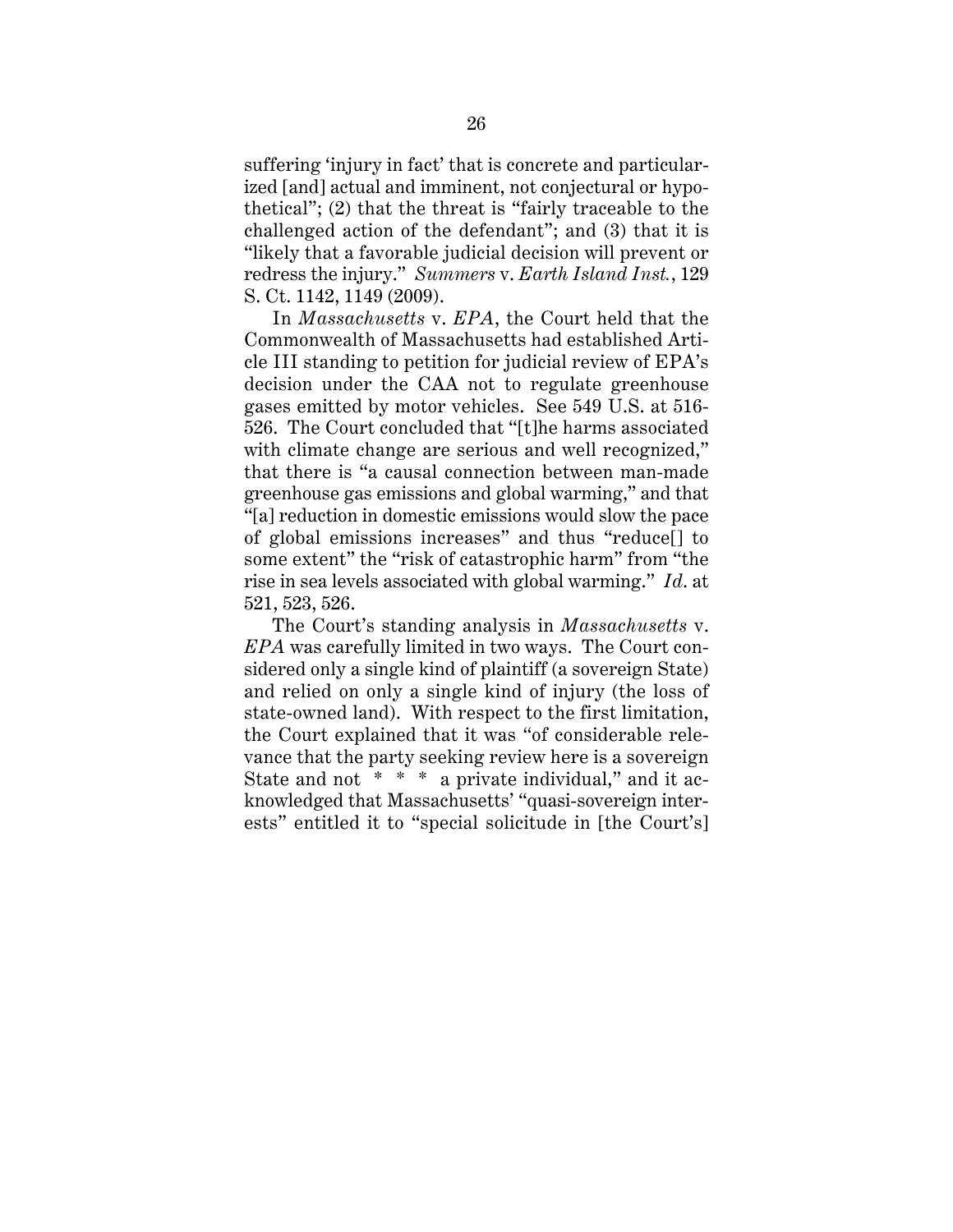standing analysis."  $549$  U.S. at  $518$ ,  $520$ .<sup>10</sup> The second limitation on the Court's analysis revealed that the "quasi-sovereign interests" it invoked were not of a traditional *parens patriae* nature (*i.e.*, brought on behalf of citizens who had their own injuries).<sup>11</sup> Those interests were instead associated with land over which Massachusetts was *both* the sovereign *and* the owner. When the Court addressed the nature of Massachusetts' concrete injury in fact, it did not rely on anything other than the injury Massachusetts would suffer "in its capacity as a landowner" as "rising seas" swallowed "coastal land" that was not only owned by the Commonwealth but also its "sovereign territory." *Id*. at 522-523 & n.21; see also *id*. at 519 (noting that Massachusetts had a "wellfounded desire to preserve its sovereign territory") (citing *Alden* v. *Maine*, 527 U.S. 706, 715 (1999)); *id*. at 523 n.21 (stating that "[o]ur cases require nothing more" than the allegation that rising seas "will lead to the loss of Massachusetts' sovereign territory"); *id*. at 539 (Roberts, C.J., dissenting) (explaining that the majority's decision "applies our Article III standing test to the as-

 $10$  The Court did not separately consider the standing of the non-State petitioners in that case, which included local governments and private organizations. See 549 U.S. at 505.

 $11$  The Court has recognized that "[a] State does not have standing as *parens patriae* to bring an action against the Federal Government." *Alfred L. Snapp & Son, Inc.* v. *Puerto Rico ex rel. Barez*, 458 U.S. 592, 610 n.16 (1982) (citing *Massachusetts* v. *Mellon*, 262 U.S. 447, 485-486 (1923)). Here, although TVA is a defendant, the Court, as in *Massachusetts* v. *EPA*, need not consider whether the States' *parens patriae* allegations would suffice to confer standing apart from the allegations of direct injuries to state-owned property, including the erosion of coastal beaches, because finding that the States have standing in their proprietary capacity is sufficient. See 549 U.S. at 522.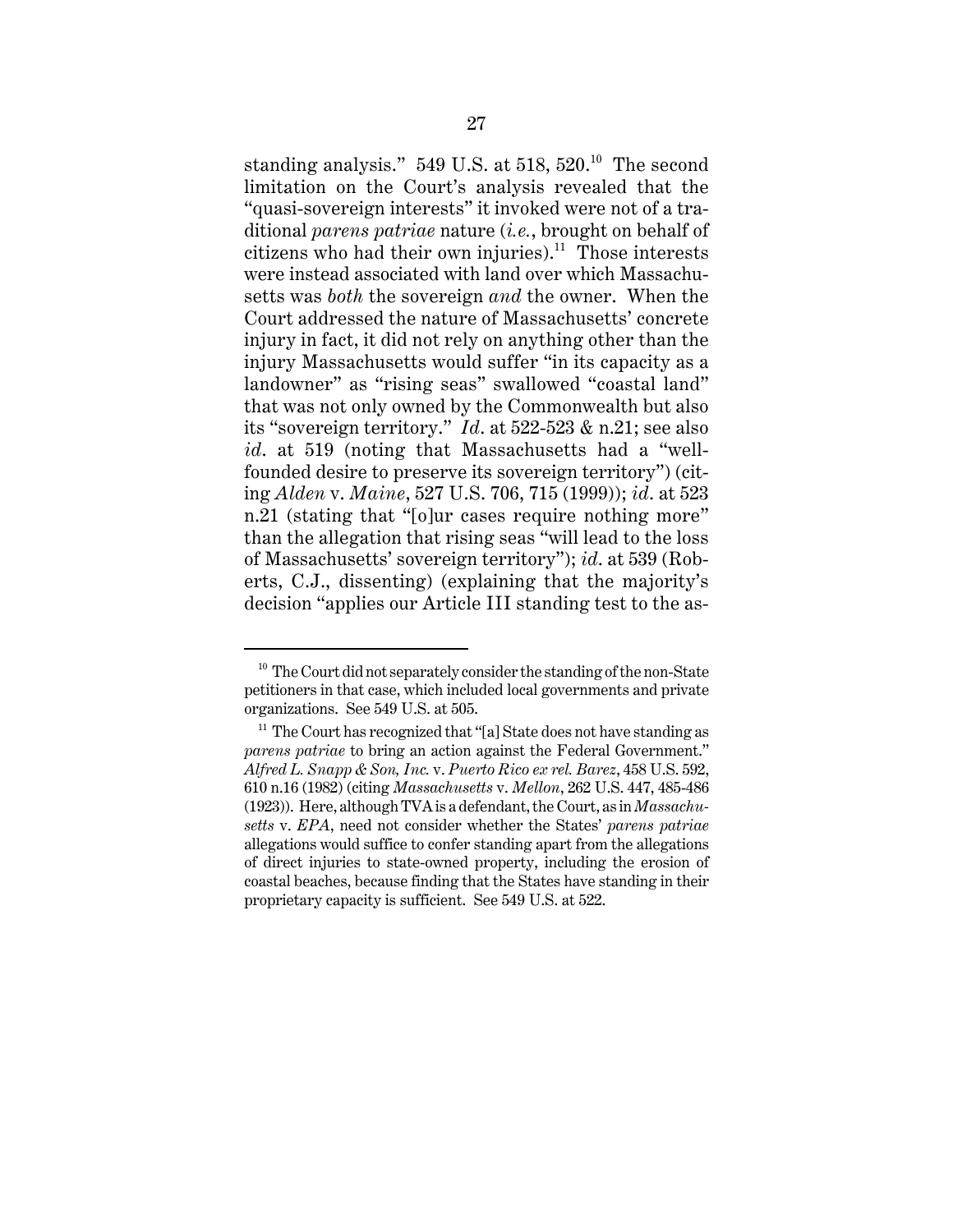serted injury of the Commonwealth's loss of coastal property").

2. In this case, some of the plaintiff States—including Massachusetts' neighbors, Connecticut and Rhode Island—allege injuries that are materially identical to the one the Court found sufficient to support standing in *Massachusetts* v. *EPA*. The States' complaint alleges that they have suffered and will suffer numerous injuries from climate change, including the same array of threatened injuries catalogued in the National Research Council report cited in *Massachusetts* v. *EPA*. See 549 U.S. at 521. In particular, the complaint contains several allegations about injuries associated with sea-level rise, including allegations that it will inundate coastal property, will "cause billions of dollars of damage to property, including state-owned" property, and will lead to increased erosion of beaches. J.A. 89-92. The complaint specifically alleges that "[a]ccelerated sea-level rise due to unrestrained global warming" threatens to erode beaches "owned by" the coastal States. J.A. 91-92 (identifying state-owned parks and beaches in New York, California, Connecticut, and Rhode Island). Connecticut and Rhode Island border Massachusetts, and it is reasonable to assume at the pleading stage that climate change would affect public coastal property to a similar extent in all three States. Accordingly, like Massachusetts in the earlier case, the coastal States here have adequately alleged a concrete injury in their capacities as sovereign owners of land that is threatened with destruction by sea-level rise associated with climate change.

3. *Massachusetts* v. *EPA* is also instructive with respect to the other two prongs of Article III standing analysis: causation and redressability. With respect to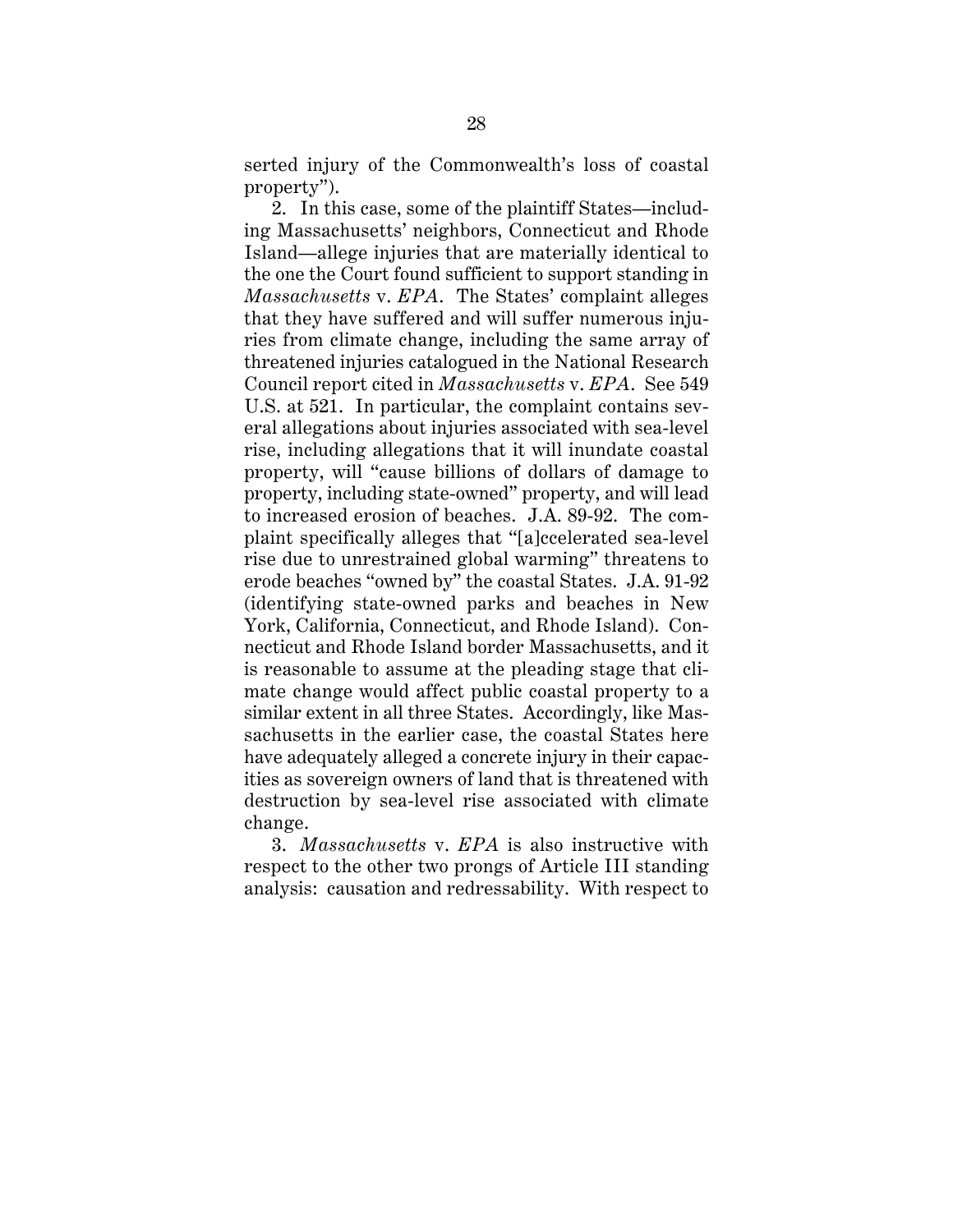causation, the Court first explained that agencies, like legislatures, frequently approach problems incrementally, and "[t]hat a first step might be tentative does not by itself support the notion that federal courts lack jurisdiction to determine whether that step conforms to law." 549 U.S. at 524. But the Court then further explained that, in any event, "reducing domestic automobile emissions is hardly a tentative step," because "[j]udged by any standard, U. S. motor-vehicle emissions make a meaningful contribution to greenhouse gas concentrations and hence, according to petitioners, to global warming." *Id*. at 524-525.

Unlike *Massachusetts* v. *EPA*, this case does not involve a challenge to a discrete agency action addressing a problem in an incremental way pursuant to a statutory directive or authorization to proceed in such a manner. Rather, it is plaintiffs themselves, through their choice of defendants, who seek to proceed incrementally, and thereby to have the courts do so in the adjudication of an asserted public nuisance under federal common law. The aspect of the Court's rationale in *Massachusetts* v. *EPA* that focuses on the particular authority and ability of agencies to proceed incrementally therefore is not directly applicable here.

The Court's further reasoning about causation in *Massachusetts* v. *EPA*, focusing on the amount of emissions, however, does appear to be applicable to this case. Under that reasoning, plaintiffs have adequately alleged that defendants' emissions constitute a "meaningful contribution  $* * *$  to global warming." 549 U.S. at 525. The States' complaint alleges that defendants annually emit approximately 650 million tons of carbon dioxide. J.A. 84. Although that figure is about one-third of the amount that the Court mentioned in *Massachusetts* v.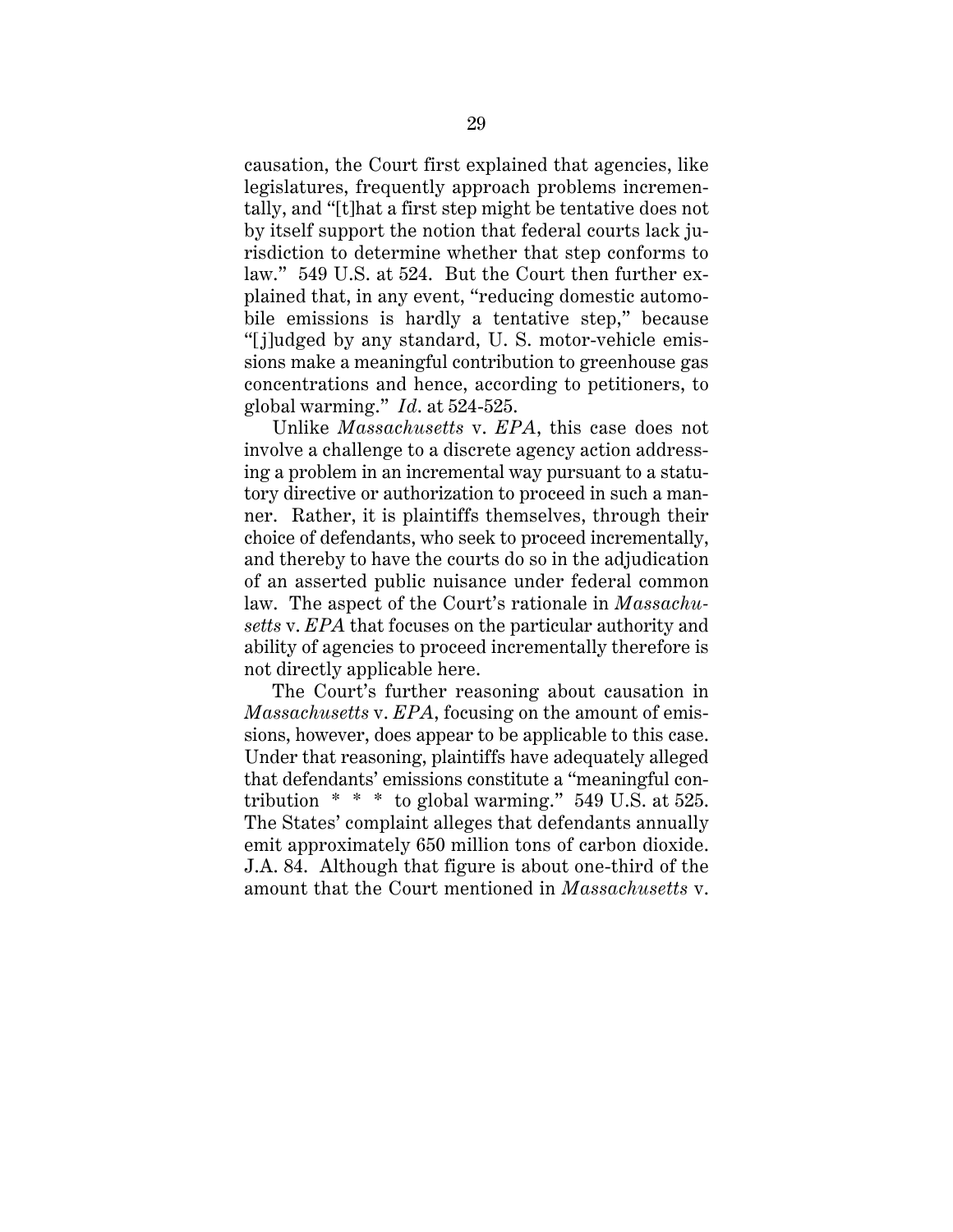*EPA*, 549 U.S. at 524 (referring to emissions from the entire "transportation sector," not just the smaller amount of automobile emissions that were actually at issue in the case), the Court's conclusion that "more than 1.7 billion metric tons" was a meaningful contribution when "[j]udged by any standard" (*id*. at 524-525) indicates that that amount was not at the outer limit of what would satisfy the causation element of Article III standing in a suit brought by a State alleging substantial loss of sovereign lands.

With respect to redressability, the Court in *Massachusetts* v. *EPA* reasoned that "[w]hile it may be true that regulating motor-vehicle emissions will not by itself *reverse* global warming," it did not follow that the Court "lack[ed] jurisdiction to decide whether EPA has a duty to take steps to *slow* or *reduce* it." 549 U.S. at 525. The Court concluded that the redressability requirement had been satisfied because "[a] reduction in domestic emissions would slow the pace of global emissions increases, no matter what happens elsewhere" in the world with other emitters. *Id*. at 526. In light of that discussion, the court of appeals here was correct in concluding that plaintiffs have adequately alleged—at least under "the lowered bar for standing at the pleading stage"—that "[e]ven if emissions increase elsewhere, the magnitude of [p]laintiffs' injuries will be less if [d]efendants' emissions are reduced than they would be without a remedy." Pet. App.  $43a, 76a.$ <sup>12</sup>

4. Petitioners contend (Pet. 16) that *Massachusetts* v. *EPA* is distinguishable. They stress that the opinion

 $12$  If the suit were to progress past the pleading stage, questions of injury, causation, and redressability would of course need to be revisited in light of the evidence. See *Lujan* v. *National Wildlife Fed'n*, 497 U.S. 871, 889 (1990).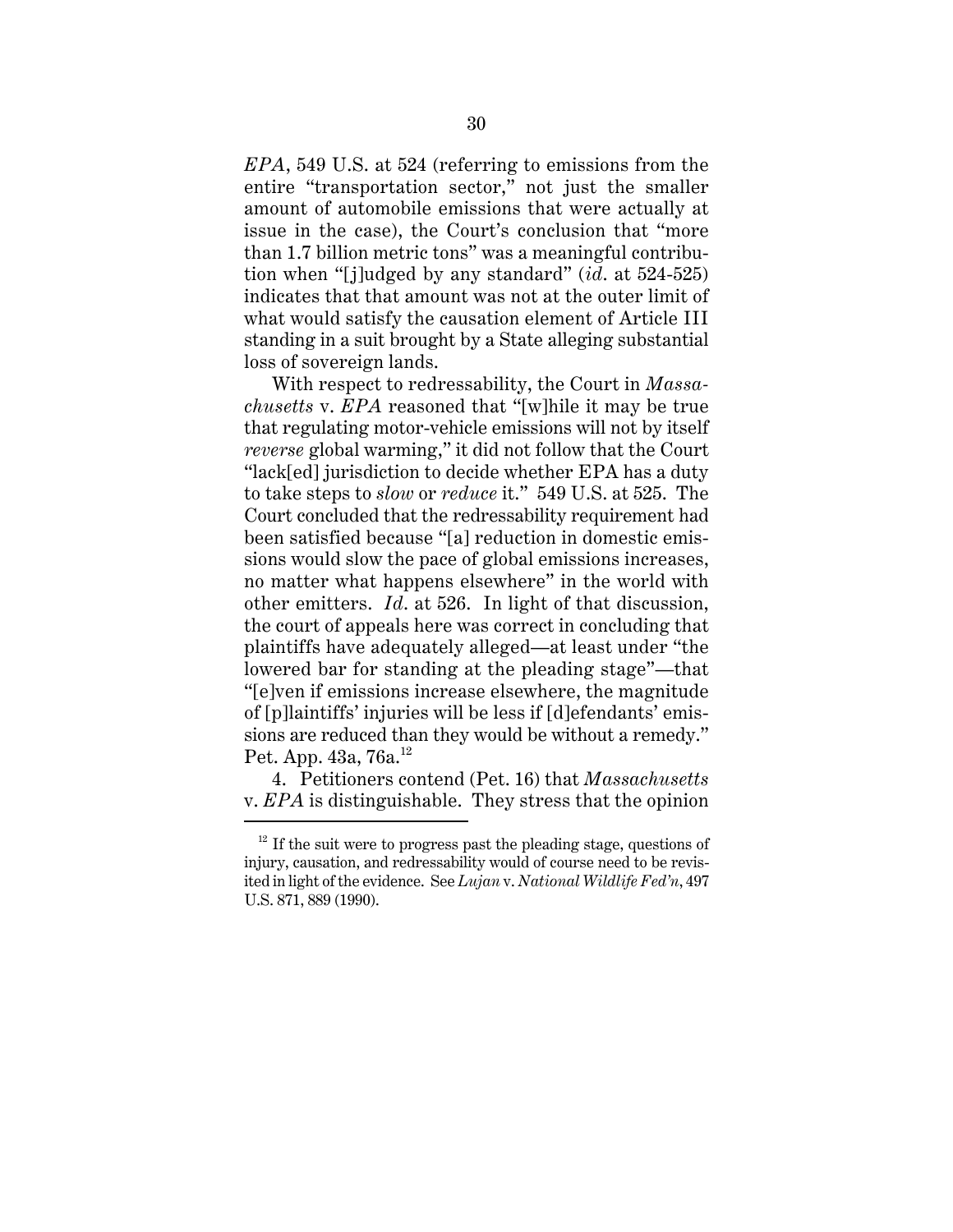noted that the statute authorizing judicial review of EPA decisions was "of critical importance to the standing inquiry" in that case because "'Congress has the power to define injuries and articulate chains of causation that will give rise to a case or controversy where none existed before.'" 549 U.S. at 516 (quoting *Lujan*, 504 U.S. at 580 (Kennedy, J., concurring in part and concurring in the judgment)). Here, by contrast, there is no Act of Congress authorizing this cause of action. Plaintiffs have not invoked the CAA's citizen-suit provision. Cf. *Public Interest Research Group* v. *Powell Duffryn Terminals Inc.*, 913 F.2d 64, 71-73 (3d Cir. 1990) (suit for pollutant discharges in excess of amounts allowed by Clean Water Act permit), cert. denied, 498 U.S. 1109 (1991). Nor is there any statute akin, for example, to the Sherman Act (15 U.S.C. 1, 4), authorizing federal courts, at the behest of certain injured parties, to enjoin unreasonable emissions of greenhouse gases.

As the Court has recently explained, Congress's ability to "loosen the strictures of the redressability prong" in the context of a challenge to agency action accounts for the inability to predict with assurance whether the plaintiff would, after securing judicial vindication of his claimed procedural right before the agency, ultimately "be successful in persuading the [agency] to avoid impairment of [the plaintiff's] concrete interests." *Summers*, 129 S. Ct. at 1150; see also *Massachusetts* v. *EPA*, 549 U.S. at 517-518. This case does not involve that kind of uncertainty, because plaintiffs are not challenging an agency's action or failure to act to limit emissions by third parties. Plaintiffs' chains of causation and redressability are *shorter* than the ones in *Massachusetts*, because they seek judicial relief directly from the entities responsible for the allegedly unlawful emissions. For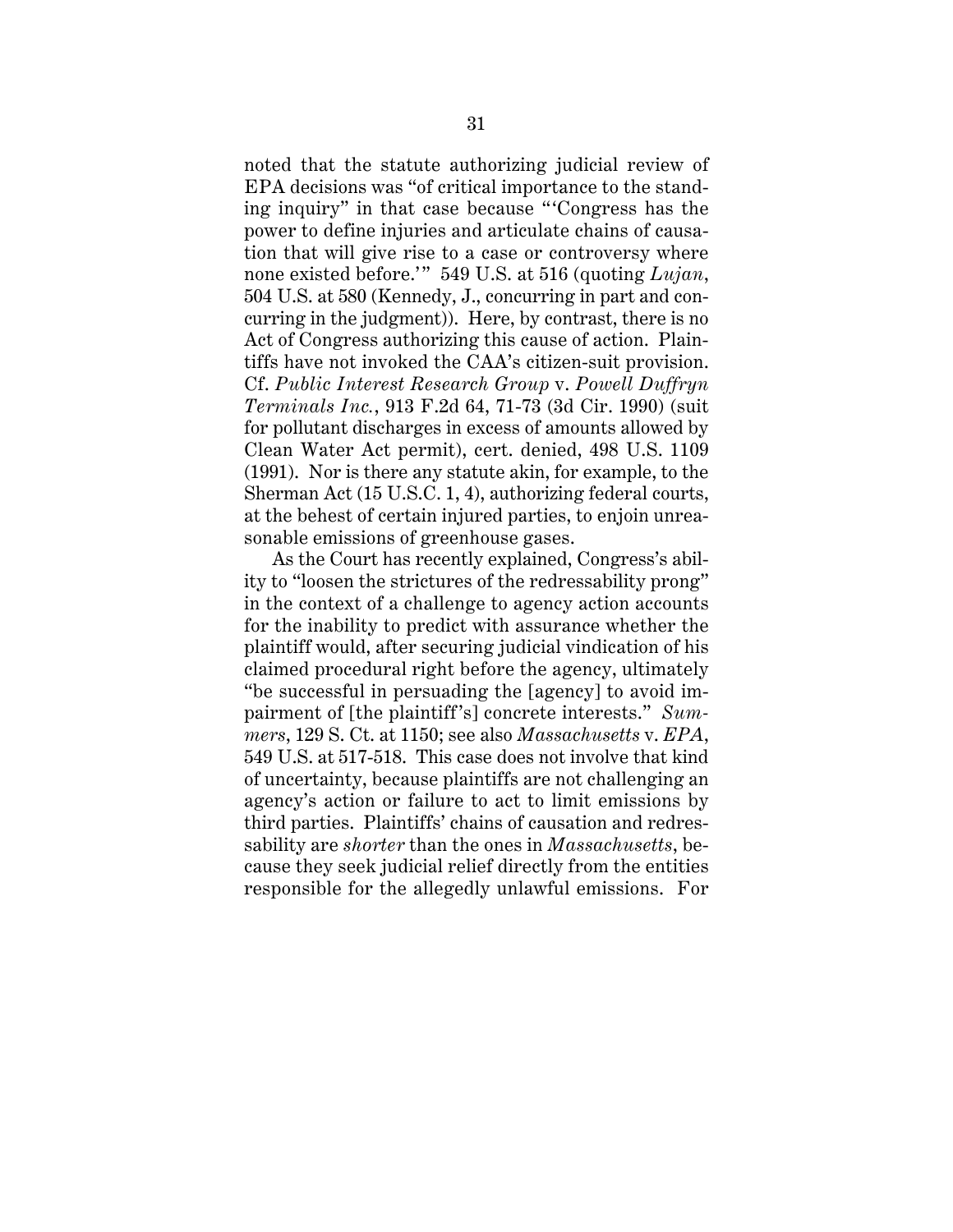the same reason, their chains are also shorter than the ones in *Lujan*, because their standing does not "hinge on the response of [a] regulated (or regulable) third party to  $* * *$  government action." 504 U.S. at 562.<sup>13</sup>

5. If the Court agrees that, in light of *Massachusetts* v. *EPA*, the coastal States here have adequately alleged Article III standing at the pleading stage be-

<sup>&</sup>lt;sup>13</sup> Plaintiffs' Article III standing also finds some support in the background proposition that the common law provides for claims against those who contribute to a public nuisance, even when a particular defendant is not the exclusive contributor to the nuisance. See Restatement (Second) of Torts § 840E at 177 (1977) ("[T]he fact that other persons contribute to a nuisance is not a bar to the defendants' liability for his own contribution."); *id.* cmt. b at 177 (public nuisance claim may lie where "each of several persons contributes to a nuisance to a relatively slight extent, so that his contribution taken by itself would not be an unreasonable one and so would not subject him to liability"); *Sprint Communications Co.* v. *APCC Servs., Inc.*, 554 U.S. 269, 274 (2008) ("We have often said that history and tradition offer a meaningful guide to the types of cases that Article III empowers federal courts to consider.").

In *Milwaukee I*, for example, the Court recognized that Illinois could sue Milwaukee for releasing untreated sewage into Lake Michigan. See 406 U.S. at 103-108. In the suit that followed on that claim, the district court discussed the existence of harmful nutrients released into the lake by non-point sources and by point sources in Illinois and Michigan, and held that it would be "sufficient for plaintiffs to show that defendants' nutrient discharges constitute a significant portion of the total nutrient input to the lake." *Illinois ex rel. Scott* v. *City of Milwaukee*, No. 72 C 1253, 1973 U.S. Dist. LEXIS 15607, at \*21-\*22 (N.D. Ill. 1973), aff'd in part, rev'd in part, *Illinois* v. *City of Milwaukee*, 599 F.2d 151 (7th Cir. 1979), vacated on other grounds, *City of Milwaukee* v. *Illinois*, 451 U.S. 304 (1981). To be sure, *Milwaukee I* involved discharges into a particular body of water, through which the pollution reached the plaintiffs not, as here, emissions into the Earth's atmosphere that affect plaintiffs only to the extent they add to all other emissions of greenhouse gases worldwide in a manner that allegedly visits harm on plaintiffs. But that distinction goes more to prudential than to Article III standing.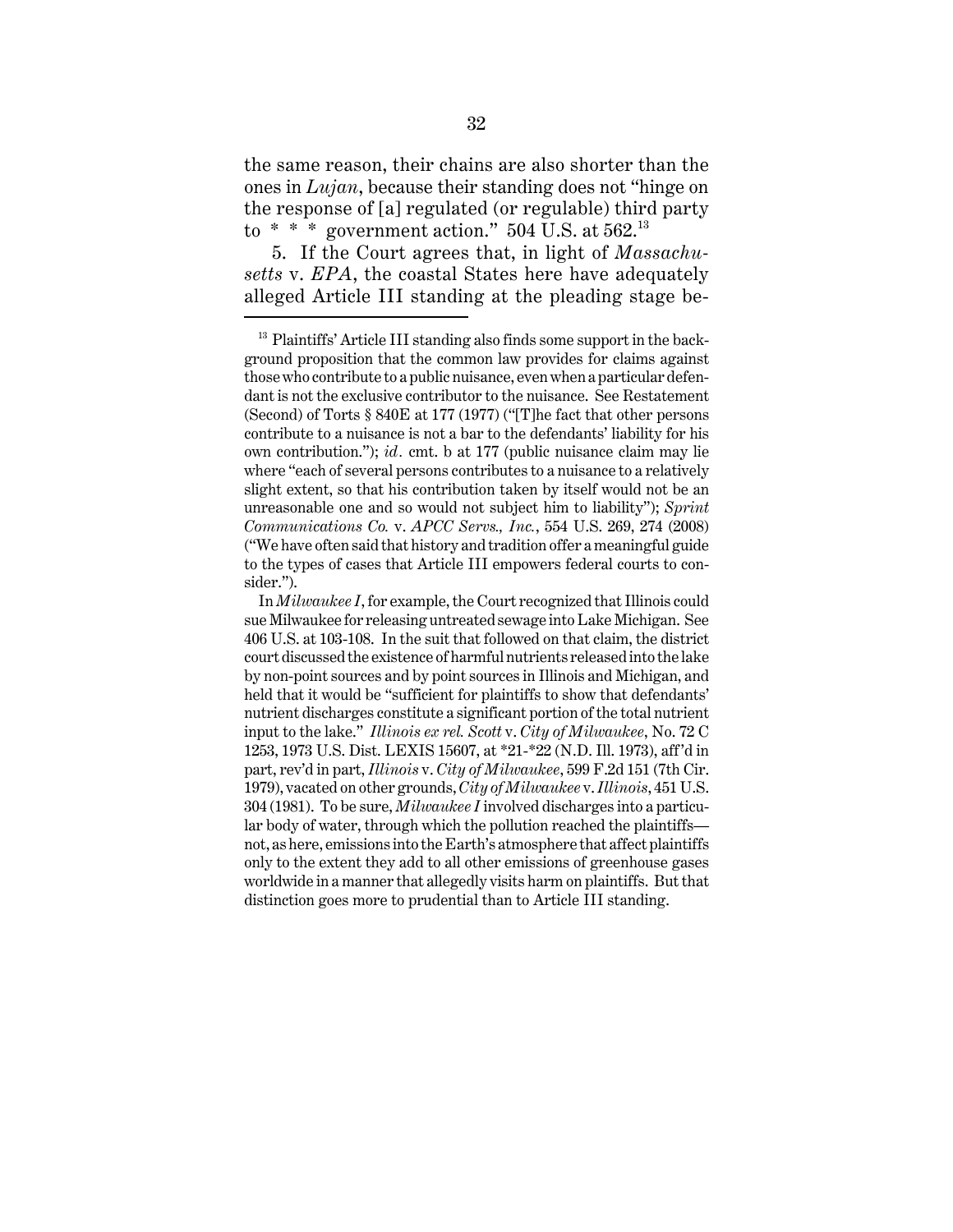cause, like Massachusetts, they are the owners of sovereign territory that could be destroyed by rising sea levels associated with global warming, then constitutional standing principles would pose no further barrier to this Court's consideration of whether the common-law nuisance claims asserted by plaintiffs have been displaced by the CAA or regulatory actions taken by EPA. See *Massachusetts* v. *EPA*, 549 U.S. at 518 ("Only one of the petitioners needs to have standing to permit us to consider the petition for review."); *Rumsfeld* v. *Forum for Academic & Institutional Rights, Inc.*, 547 U.S. 47, 52 n.2 (2006) ("[T]he presence of one party with standing is sufficient to satisfy Article III's case-or-controversy requirement.").<sup>14</sup>

**C. This Case Raises Separation-Of-Powers Concerns Addressed By The Political-Question Doctrine, But Plaintiffs' Lack Of Prudential Standing Provides A More Appropriate Basis For A Dismissal On Grounds Of Nonjusticiability**

Concluding that judicial resolution of the merits of plaintiffs' common-law nuisance claims would present substantial separation-of-powers concerns, the district court dismissed both complaints on the ground that they "present non-justiciable political questions." Pet. App.

 $14$  Of course, if the Court were to conclude that the coastal States lack Article III standing here, then the other plaintiffs would, *a fortiori*, lack standing, whether they are private land trusts that have no "quasisovereign interests" (*Massachusetts* v. *EPA*, 549 U.S. at 520), or inland States that allege many potential injuries from climate change but not the actual "loss of \* \* \* sovereign territory" that they own (*id*. at 523 n.21), or a locality (the City of New York) that does not have the same "dignity \* \* \* of sovereignty" that States possess in our federal system (*id*. at 519 (quoting *Alden*, 527 U.S. at 715)). Accordingly, we do not further discuss the other injuries alleged by plaintiffs.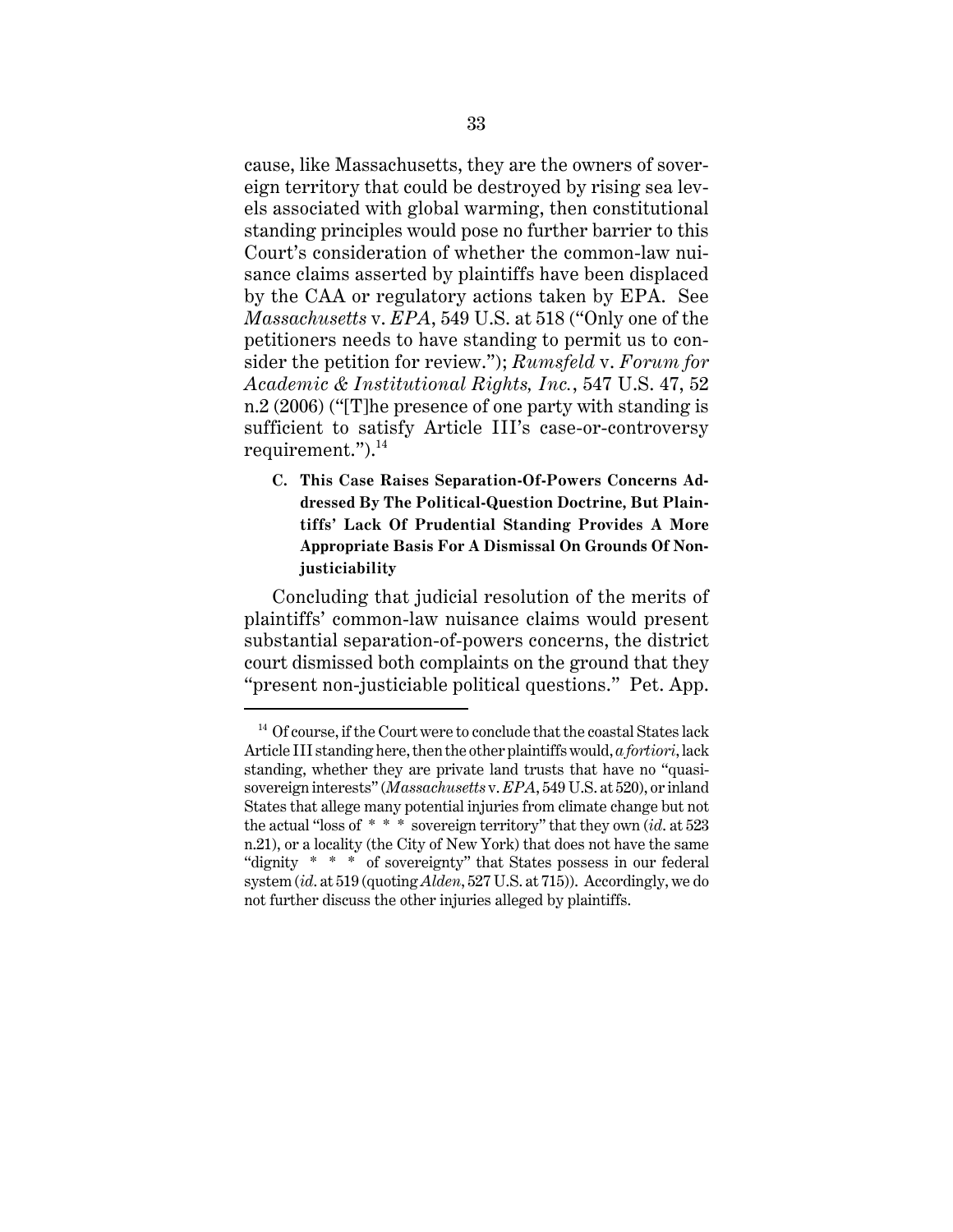187a. The political-question doctrine, however, is only one mechanism for identifying cases that are not fit for judicial resolution; in the circumstances of this case, the principle of prudential standing that bars judicial consideration of generalized grievances is a more restrained and appropriate ground on which to rest such a decision.

1. The political-question doctrine is animated by separation-of-powers principles. See *Baker* v. *Carr*, 369 U.S. 186, 210 (1962) ("The nonjusticiability of a political question is primarily a function of the separation of powers."). But the same concerns undergird other doctrines, including prudential standing, which, as discussed above, is dispositive here. As this Court has observed:

All of the doctrines that cluster about Article III not only standing but mootness, ripeness, political question, and the like—relate in part, and in different though overlapping ways, to an idea, which is more than an intuition but less than a rigorous and explicit theory, about the constitutional and prudential limits to the powers of an unelected, unrepresentative judiciary in our kind of government.

*Allen* v. *Wright*, 468 U.S. 737, 750 (1984) (quoting *Vander Jagt* v. *O'Neill*, 699 F.2d 1166, 1178-1179 (D.C. Cir.) (Bork, J., concurring), cert. denied, 464 U.S. 823 (1983)); see also, *e.g.*, *Poe* v. *Ullman*, 367 U.S. 497, 508-509 (1961) (plurality opinion) ("Justiciability is of course not a legal concept with a fixed content or susceptible of scientific verification. Its utilization is the resultant of many subtle pressures, including the appropriateness of the issues for decision by this Court and the actual hardship to the litigants of denying them the relief sought."). Like the prudential-standing doctrine, the political-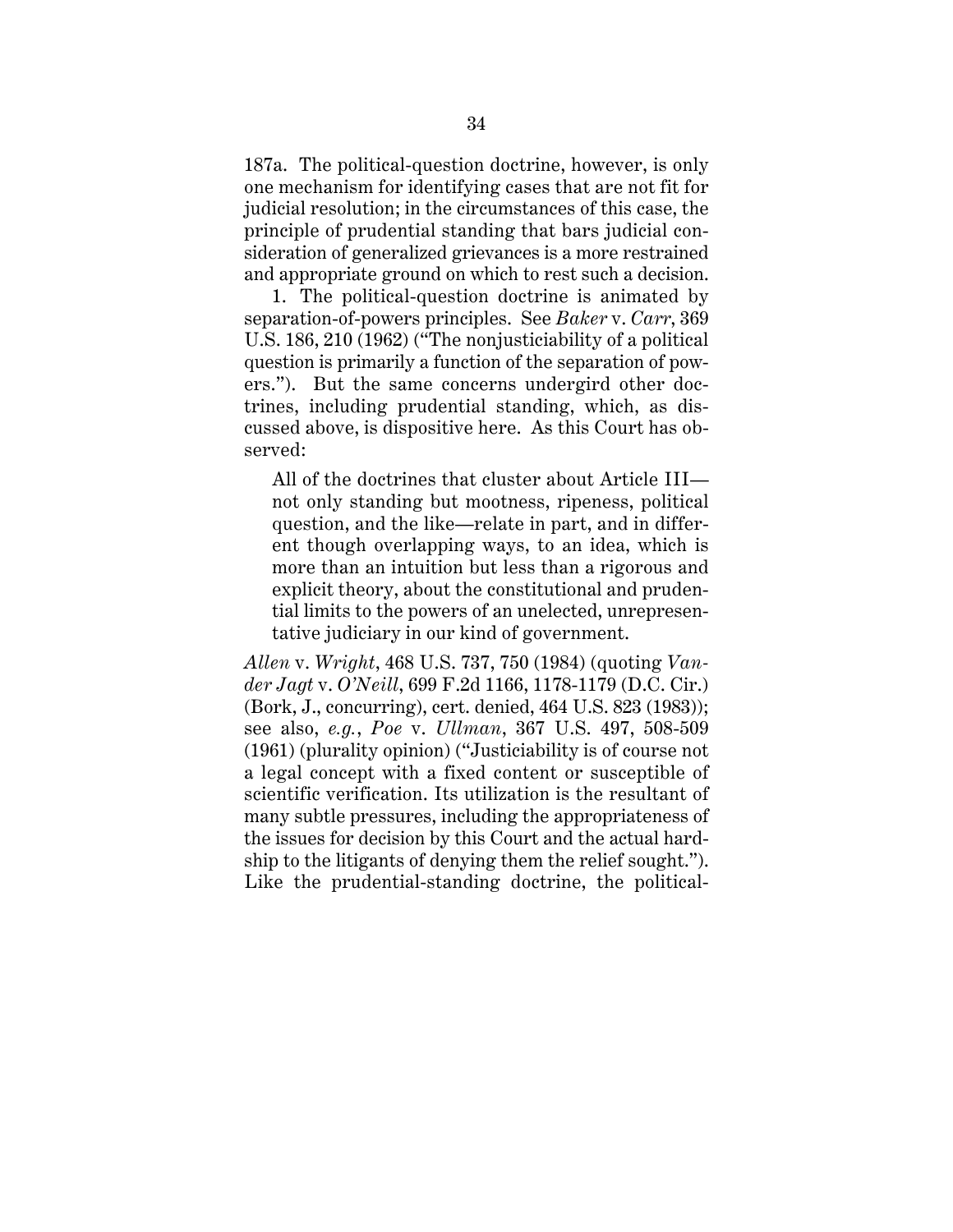question doctrine is "deriv[ed] in large part from prudential concerns about the respect [courts] owe the political departments." *Nixon* v. *United States*, 506 U.S. 224, 252-253 (1993) (Souter, J., concurring in the judgment) (citing *Goldwater* v. *Carter*, 444 U.S. 996, 1000 (1979) (Powell, J., concurring in the judgment)). Indeed, the Court could conclude that, in certain gray areas that "cluster about Article III" and call for judicial self-restraint, the political-question doctrine has a distinct, self-imposed prudential component akin to prudential standing. But if this Court finds that plaintiffs lack prudential standing, as we argue above, there is no need to determine whether the political-question doctrine also bars a decision on the merits of their claims.<sup>15</sup>

2. In applying the political-question doctrine, there is no simple and precise test for identifying which questions courts should refrain from addressing lest they "inappropriate[ly] interfere[] in the business of the other branches of Government." *United States* v. *Munoz-Florez*, 495 U.S. 385, 394 (1990). But in *Baker* v. *Carr*, *supra*, the Court identified six guiding factors:

Prominent on the surface of any case held to involve a political question is found [1] a textually demonstrable constitutional commitment of the issue to a coordinate political department; or [2] a lack of judicially discoverable and manageable standards for resolving it; or [3] the impossibility of deciding with-

 $15$  Precedent supports resolving questions of standing before those of political question, see *Schlesinger* v. *Reservists Comm. to Stop the War*, 418 U.S. 208, 215 (1974), and the Court should follow that practice here. Cf. *Ruhrgas AG* v. *Marathon Oil Co.*, 526 U.S. 574, 585, 588 (1999) (in choosing "among threshold grounds for denying audience to a case on the merits," it is appropriate to decide a "straightforward" question before a more "difficult and novel" one).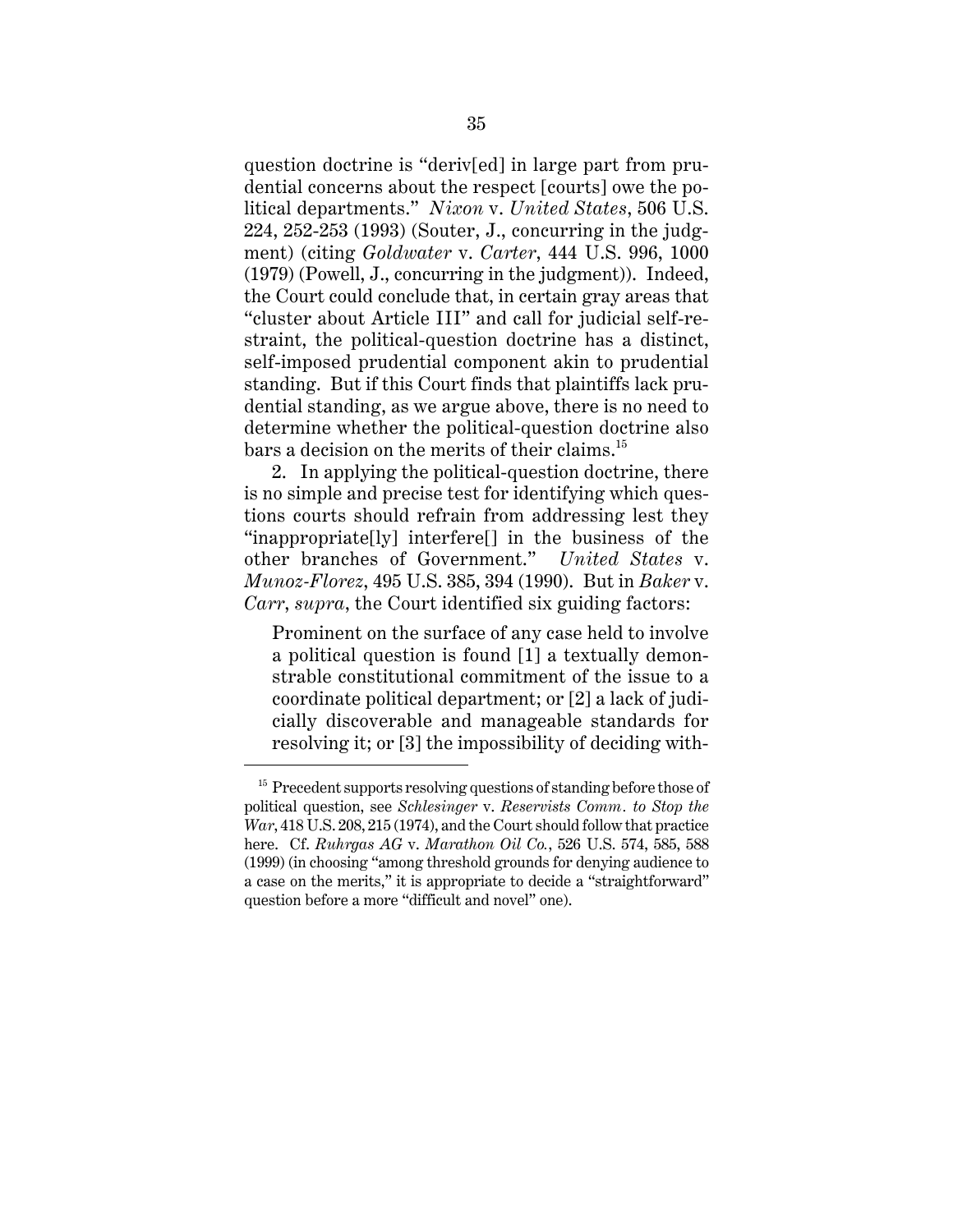out an initial policy determination of a kind clearly for nonjudicial discretion; or [4] the impossibility of a court's undertaking independent resolution without expressing lack of the respect due coordinate branches of government; or [5] an unusual need for unquestioning adherence to a political decision already made; or [6] the potentiality of embarrassment from multifarious pronouncements by various departments on one question.

369 U.S. at 217. *Baker* emphasized the "necessity for discriminating inquiry into the precise facts and posture of the particular case, and the impossibility of resolution by any semantic cataloging." *Ibid*. This Court's subsequent cases have not provided much additional guidance. A plurality of the Court recognized that the six *Baker* factors "are probably listed in descending order of both importance and certainty," *Vieth* v. *Jubelirer*, 541 U.S. 267, 278 (2004), but the two cases since *Baker* in which the Court found a political question relied upon the first factor.<sup>16</sup>

<sup>&</sup>lt;sup>16</sup> See *Nixon*, 506 U.S. at 229 (questions about the procedures for trying an impeachment are textually committed to the Senate); *Gilligan* v. *Morgan*, 413 U.S. 1, 7 (1973) (powers over "the training, weaponry, and orders of the [National] Guard" are vested in the Legislative and Executive Branches). In *Vieth*, a four-Justice plurality concluded that "political gerrymandering claims are nonjusticiable" under the second *Baker* factor because there are "no judicially discernible and manageable standards for adjudicating" them. 541 U.S. at 281. Justice Kennedy's opinion concurring in the judgment in *Vieth* concluded only that the Court was "require[d] [to] refrain from intervention in this instance" because the plaintiffs had not proposed a suitable "standard[] for measuring the burden a [partisan] gerrymander imposes on representational rights," and it remained possible that a standard could "emerge in the future," *id*. at 311, 317.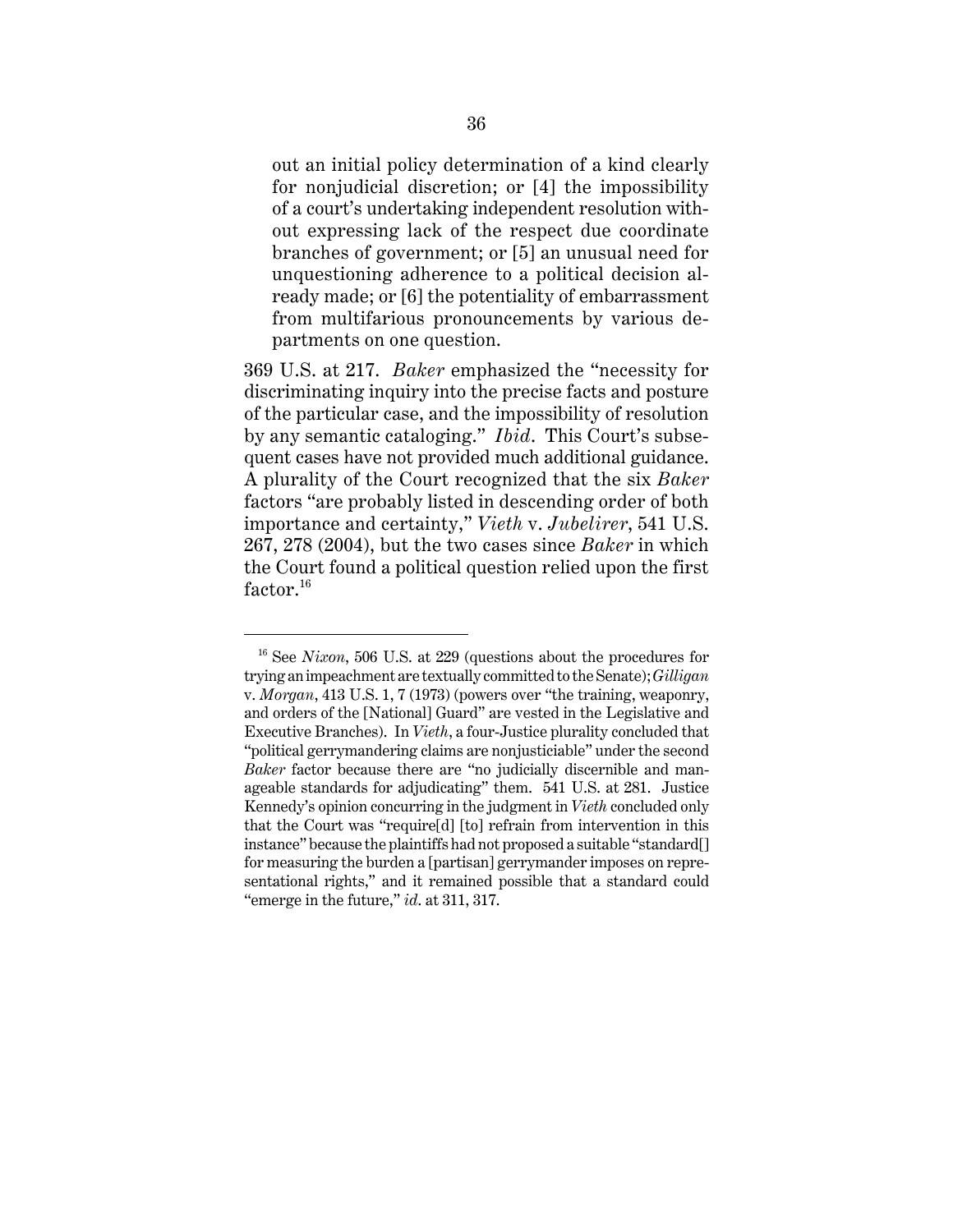3. As the district court held (Pet. App. 187a) and as petitioners argue (Pet. 28), this case does raise concerns highlighted by the second and third *Baker* factors: "a lack of judicially discoverable and manageable standards for resolving it; or the impossibility of deciding without an initial policy determination of a kind clearly for nonjudicial discretion." 369 U.S. at 217. Plaintiffs' theory of liability could provide virtually every person, organization, company, or government with a claim against virtually every other person, organization, company or government, presenting unique and difficult challenges for the federal courts. And resolving such claims would require each court to consider numerous and far-reaching technological, economic, scientific, and policy issues, and to make difficult predictive judgments, in determining whether and to what extent each defendant should be deemed liable under general principles of nuisance law for some share of the injuries associated with global climate change—and therefore be ordered by a court to limit its emissions to some extent.

Those potential difficulties are compounded by the prospect that different district courts entertaining such suits could reach widely divergent results, based, *inter alia*, on different findings of fact that would be subject to appellate review only for clear error, or on different assessments of what is "reasonable," or on different exercises of equitable discretion in fashioning relief. Such suits would lack the benefits of centralized decisionmaking that characterize Executive agency action. Moreover, a judicial decision in one case brought by particular plaintiffs would not assure a final resolution for the defendants involved because other potential plaintiffs would not be bound by the judgment and could instead bring their own suits. Such suits would therefore lack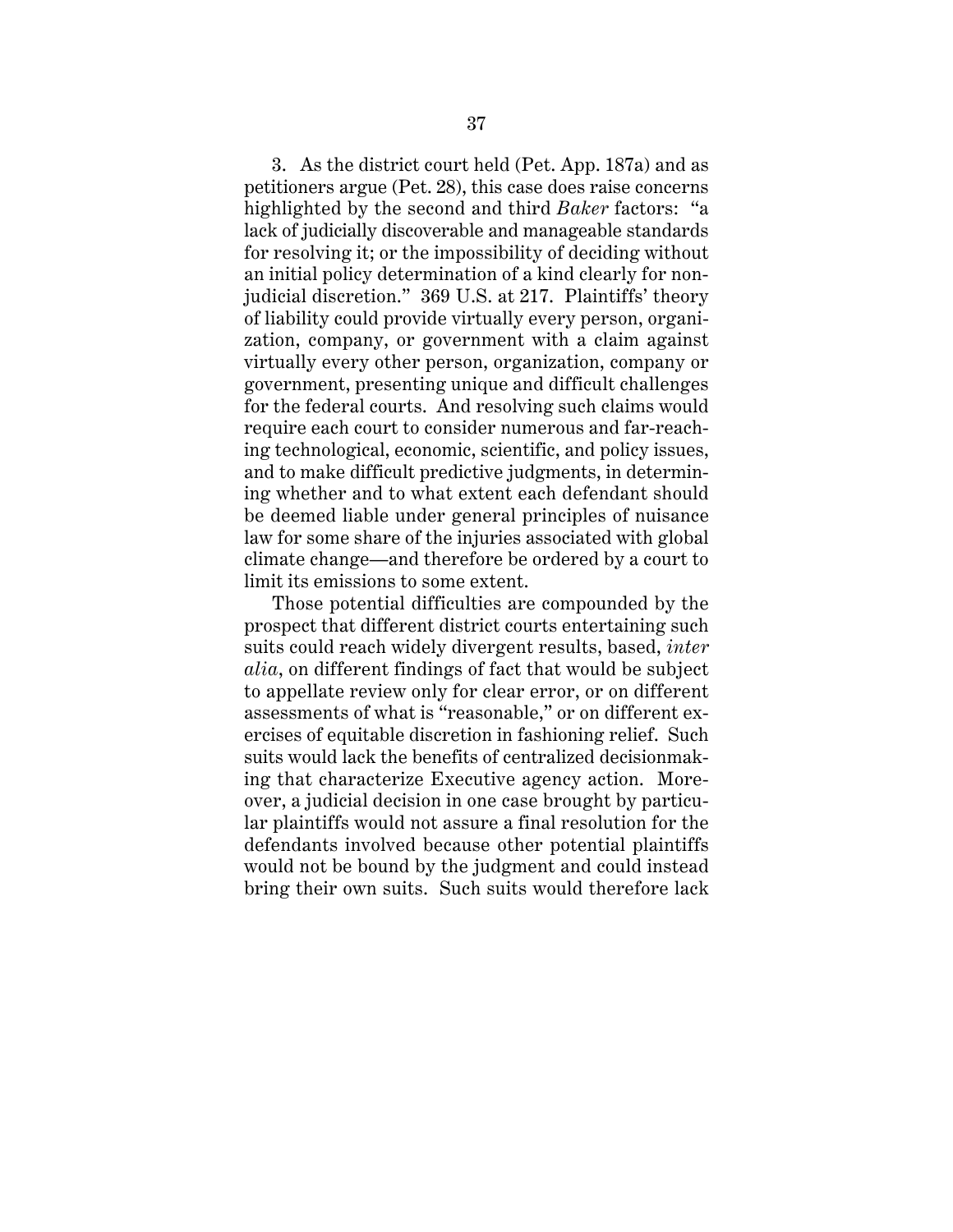the certainty and repose that the political Branches can afford through legislative and regulatory action.

The separation-of-powers concerns in this case arise from a confluence of factors, including the unique breadth of plaintiffs' claims; the complex and multifarious policy judgments implicated by the claim that greenhouse-gas emissions from the particular sources selected by plaintiffs unreasonably interfere with public rights; and Congress's enactment, pursuant to its enumerated powers under Article I, Section 8 of the Constitution, of the CAA provisions that authorize EPA to regulate air-pollutant emissions, coupled with EPA's decisions rendering greenhouse-gas emissions subject to regulation under the CAA. Determining appropriate restrictions on greenhouse-gas emissions is a task best suited for resolution by the representative Branches, which possess the requisite scientific and technical expertise and centralized decisionmaking authority, and are politically accountable. Development by the Judiciary of a parallel system of common-law regulation of greenhouse-gas emissions would frustrate and complicate those ongoing regulatory undertakings.

The claims (and defenses) in this case would thus present unique problems for the Judiciary. The difficulty of those claims for judicial resolution—particularly in the absence of a statute adopted by the political Branches assigning such a role to the Judiciary—is more marked in light of the steps that *have* been taken by the political Branches to regulate in this area. The consequence of those steps is that any judicial remedy that might otherwise have existed for a federal commonlaw nuisance has been displaced by the actions of Congress and EPA. See pp. 42-53, *infra*. Such displacement of federal common law through the actions of the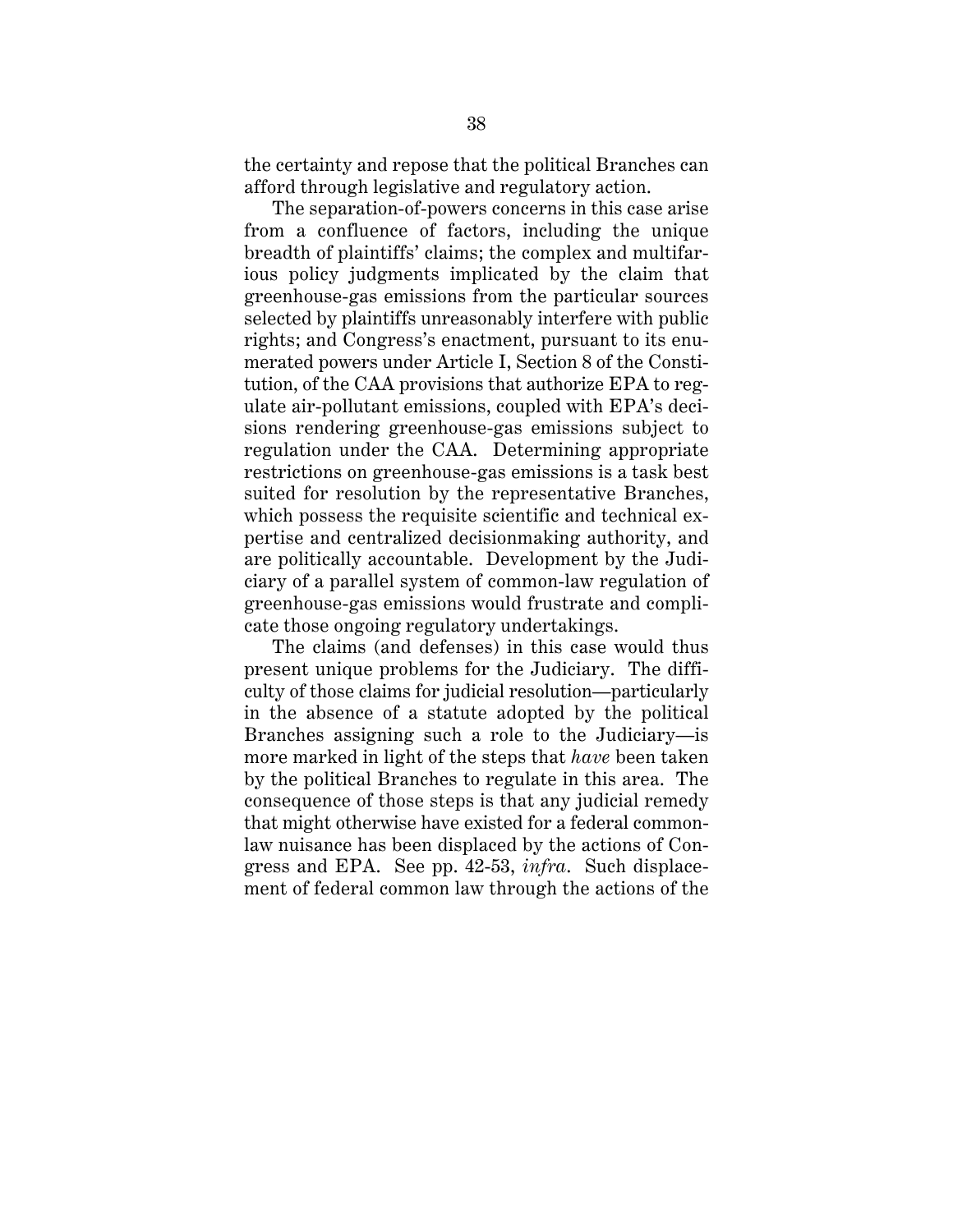political Branches is itself a manifestation of the separation of powers. See *City of Milwaukee* v. *Illinois*, 451 U.S. 304, 315 (1981) (*Milwaukee II*) ("Our 'commitment to the separation of powers is too fundamental' to continue to rely on federal common law 'by judicially decreeing what accords with "common sense and the public weal"' when Congress has addressed the problem.") (quoting *TVA* v. *Hill*, 437 U.S. 153, 195 (1978)).

4. Notwithstanding the foregoing, if this case did not involve a challenge to a phenomenon that is so widely caused and has an impact that is so widely experienced (which in this case separately demonstrates that plaintiffs lack prudential standing), and if EPA had not commenced regulating greenhouse gases under the CAA (which demonstrates that any common-law claim has been displaced), the separation-of-powers concerns it presents would markedly diminish. $^{17}$  Thus, we believe that, although the Court could properly rely on the political-question doctrine to direct dismissal of this case, a decision on prudential-standing grounds (discussed above) or the displacement analysis (discussed below) would be a more appropriate and tailored means of recognizing why it is appropriate to withhold judicial relief. Those other grounds would also better account for the principal way in which this case differs from

 $17$  Just as Congress has the power to alter the prudential-standing analysis and the displacement analysis, action by the political Branches can bear on aspects of the political-question doctrine. Congress could, for instance, make the initial policy determinations to allow for adjudication of a common-law nuisance action to address climate change. And EPA could prescribe emissions standards that would—if such standards did not displace federal common law—provide discernible and manageable standards for courts to apply in resolving such cases. Plaintiffs here, however, have relied on the purported *absence* of action by the political Branches as justification for their claims.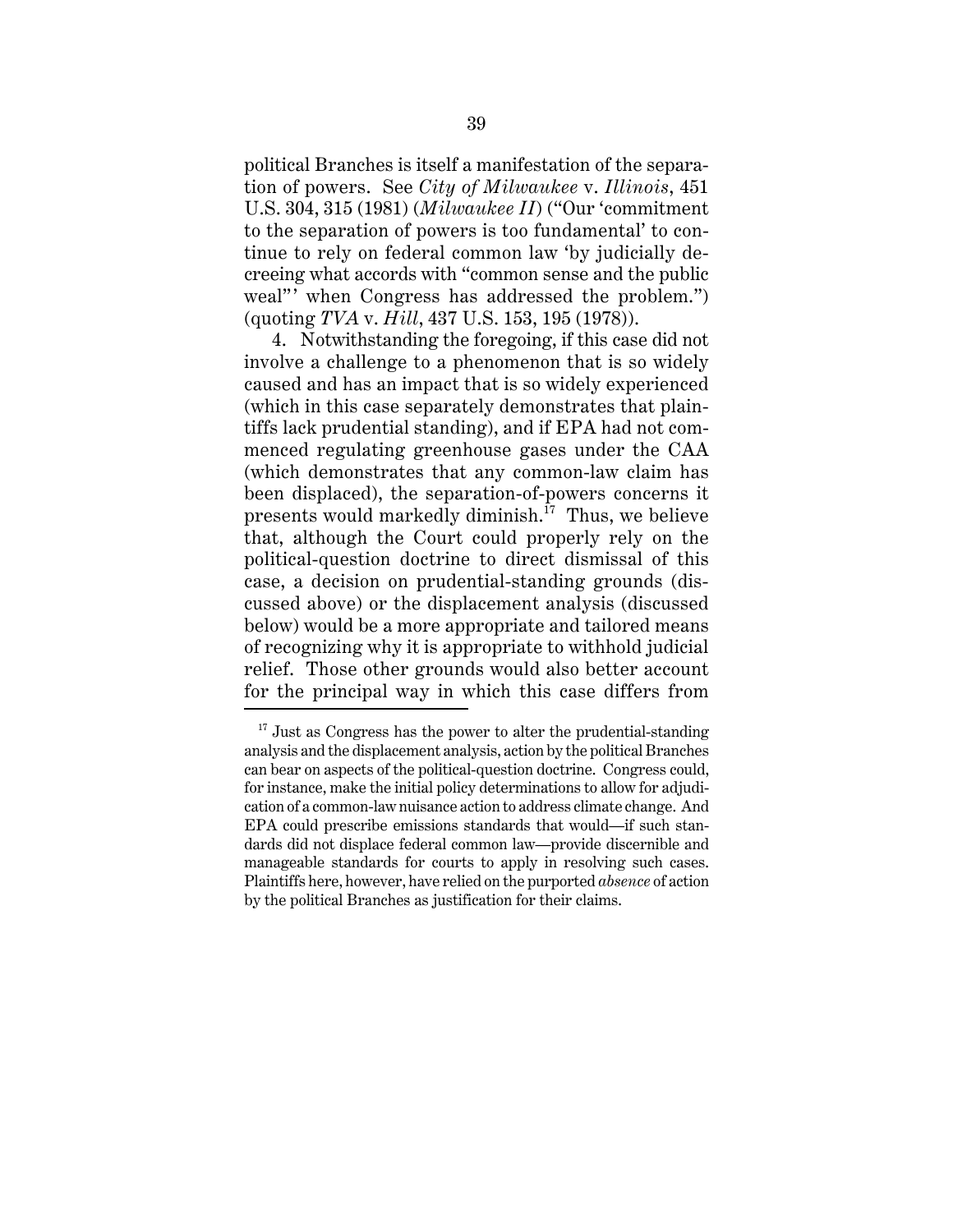most cases presenting a political question: Plaintiffs are not asking the courts to enforce a constitutional or another external standard or norm that is typically in the domain of nonjudicial actors. Compare, *e.g.*, *Vieth*, *supra*. Instead, they ask the judiciary to act in its own domain by applying judicially fashioned federal common law in a new context. While it is of course true, as the court of appeals observed, that "federal common law of nuisance claim[s] \* \* \* have been adjudicated in federal courts for over a century," Pet. App. 38a, this case is of a different order, in the ways discussed above.<sup>18</sup>

The applicability of the political-question doctrine will, to be sure, often be a threshold, non-merits question that should be resolved before a court would otherwise decide a question beyond the proper scope of judicial power. In this case, however, a determination that any common-law cause of action has been displaced (see pp. 42-53, *infra*) would not actually require the Court to do what the political-question doctrine would forbid (*i.e.*, to decide an asserted common-law public-nuisance claim based on alleged contributions to global climate change in the absence of "judicially discoverable and manageable standards" or "an initial policy determination of a kind clearly for nonjudicial discretion"). Such a determination would not involve the impermissible assertion

 $18$  Declining to address the political-question doctrine's applicability in the circumstances of this case would be analogous to the approach in Justice Kennedy's concurring opinion in *Vieth*. "[E]rr[ing] on the side of caution" because "another case" might propose a suitable standard for evaluating whether a partisan gerrymander burdens representational rights, Justice Kennedy did not find a political question, but nevertheless concluded that the appellants (who proposed no suitable standard of their own) had failed to state a claim on which relief could be granted. 541 U.S. at 311-313 (opinion concurring in the judgment).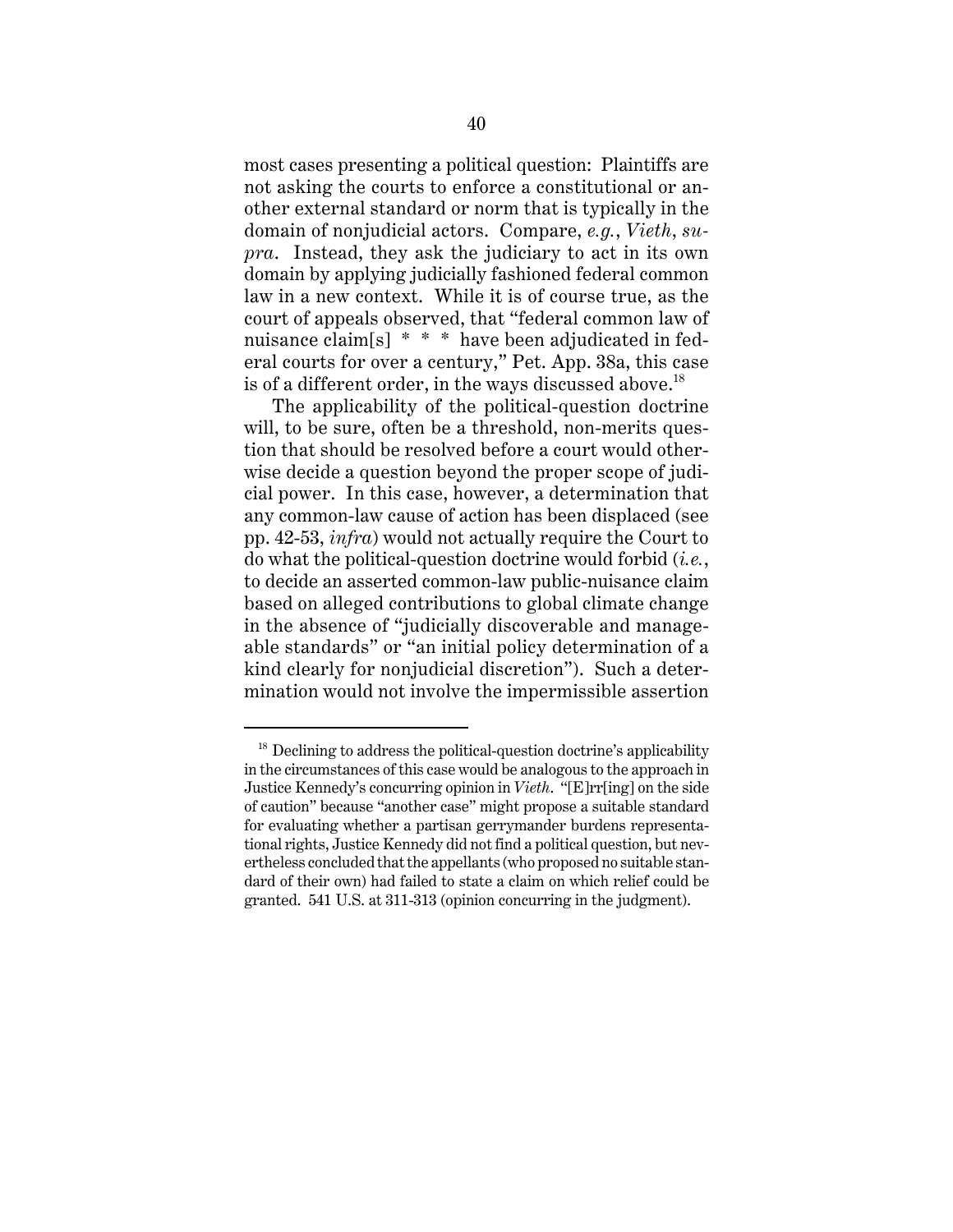of judicial power, but would instead simply acknowledge that, in light of actions already taken by the political Branches, there is no place for judicial relief under the mantle of federal common law. Cf. *Steel Co.* v. *Citizens for a Better Env't*, 523 U.S. 83, 101-102 (1998) ("For a court to pronounce upon the meaning or the constitutionality of a state or federal law when it has no jurisdiction to do so is, by very definition, for a court to act ultra vires.").

Moreover, there is another aspect of this case that would support dismissal. Plaintiffs seek only injunctive relief, which "is a matter of equitable discretion" that "does not follow from success on the merits as a matter of course." *Winter* v. *NRDC*, 129 S. Ct. 365, 381 (2008). Especially because the political-question doctrine involves prudential concerns, the Court could determine that plaintiffs' complaints, because they are not based on any statutory cause of action but rather invoke federal common law, should be dismissed at the outset on equitable grounds that do not require the Court to resolve whether a political question is presented or to decide any political question. Cf. *O'Shea* v. *Littleton*, 414 U.S. 488, 499 (1974) ("[Article III standing] considerations obviously shade into those determining whether the complaint states a sound basis for equitable relief; and even if we were inclined to consider the complaint as presenting an existing case or controversy, we would firmly disagree with the Court of Appeals that an adequate basis for equitable relief against petitioners had been stated."). Such a disposition, in the unique circumstances of a federal common-law claim, would rest on the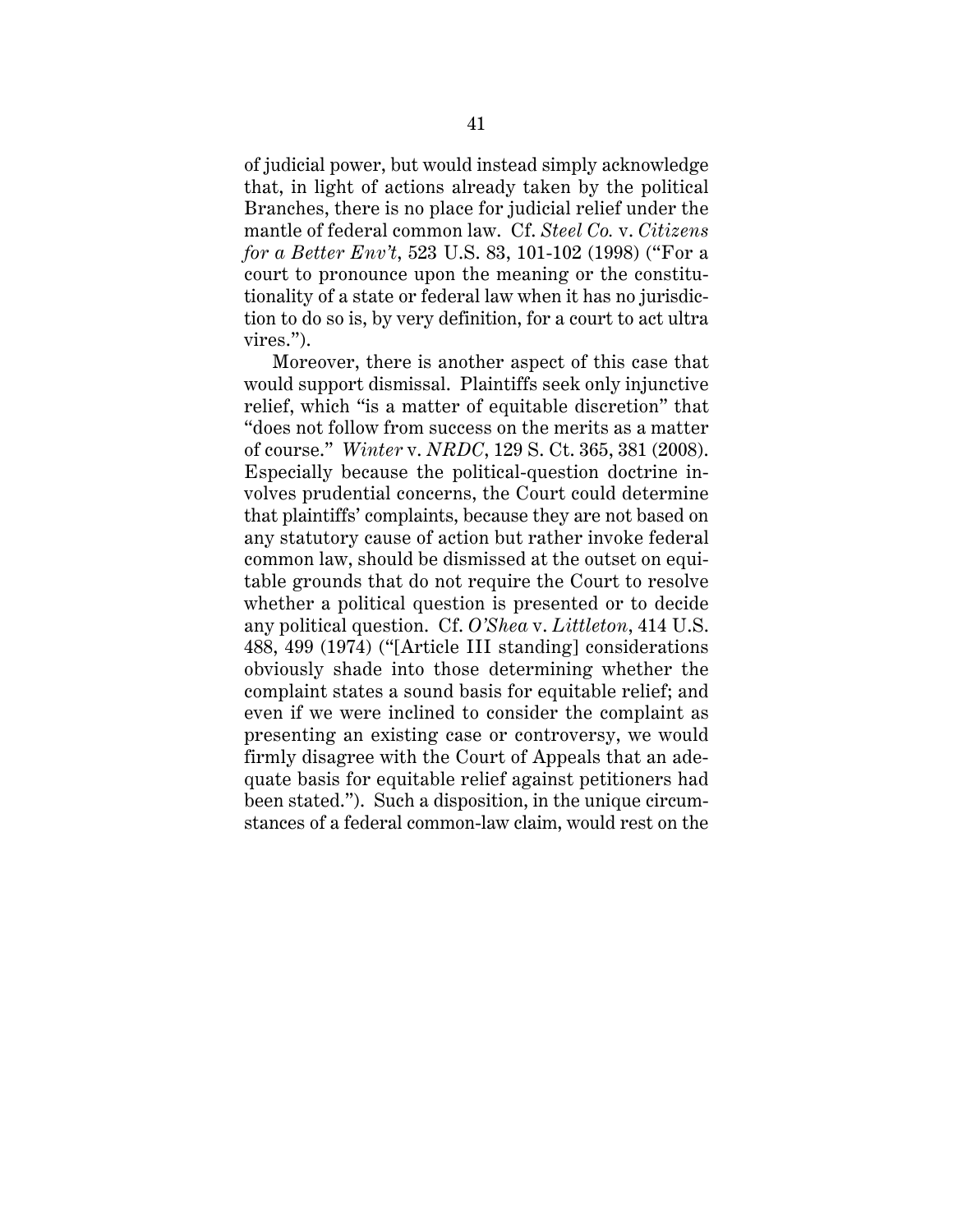distinct separation-of-powers concerns that the case presents.<sup>19</sup>

# **II. ANY FEDERAL COMMON-LAW CLAIMS HAVE BEEN DISPLACED BY EPA'S REGULATORY ACTIONS UNDER THE CLEAN AIR ACT**

If the Court reaches the question, it should hold that plaintiffs cannot state a claim for public nuisance under federal common law because any such claim has been displaced by the actions that EPA has taken under the CAA to regulate carbon-dioxide emissions.

As this Court has explained, even in those few areas where a federal common-law action has already been recognized and persists, it is necessarily "'subject to the paramount authority of Congress,'" which means that a "previously available federal common-law action" will be "displaced" whenever a "scheme established by Congress addresses the problem formerly governed by federal common law." *Milwaukee II*, 451 U.S. at 313, 315 n.8 (quoting *New Jersey* v. *New York*, 283 U.S. 336, 348 (1931)); see also, *e.g.*, *Mobil Oil Corp.* v. *Higginbotham*, 436 U.S. 618, 625 (1978). To assess whether federal common law has been displaced in a given context, "the relevant inquiry is whether the statute '[speaks] *directly* to [the] question' otherwise answered by federal common law." *County of Oneida* v. *Oneida Indian Nation*, 470 U.S. 226, 236-237 (1985) (quoting *Milwaukee II*, 451

<sup>19</sup> See *Quackenbush* v. *Allstate Ins. Co.*, 517 U.S. 706, 731 (1996) ("[F]ederal courts have the power to dismiss or remand cases based on abstention principles  $* * *$  where the relief being sought is equitable or otherwise discretionary."); *Sanchez-Espinoza* v. *Reagan*, 770 F.2d 202, 208 (D.C. Cir. 1985) (Scalia, J.) ("Whether or not this is \* \* \* a matter so entirely committed to the care of the political branches as to preclude our considering the issue at all, we think it at least requires the withholding of discretionary relief.").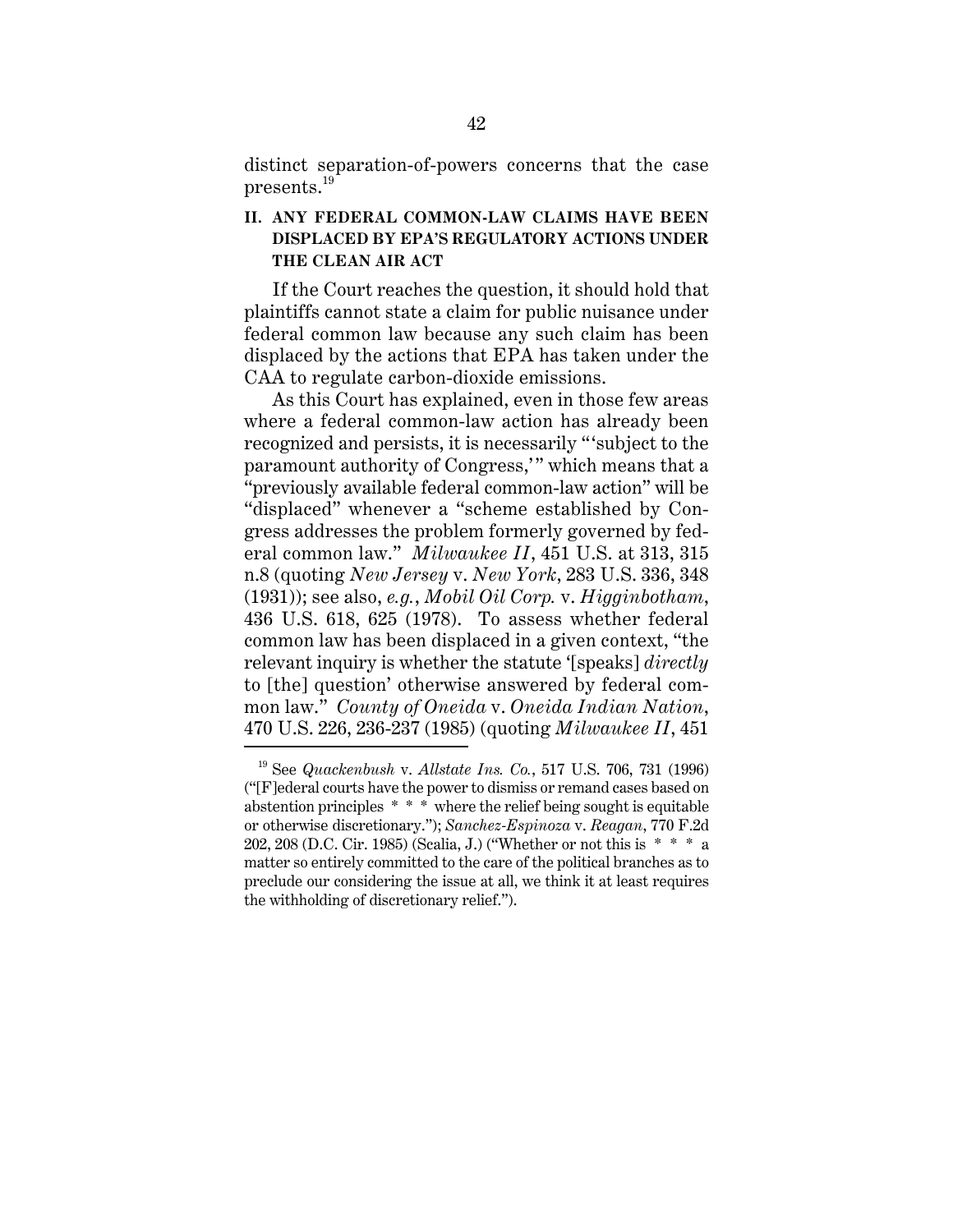U.S. at 315) (alterations and emphasis in *Oneida*). Here, regulatory actions that EPA has taken pursuant to its authority under the CAA—largely after the court of appeals' decision in this case—meet that test and have displaced any common-law nuisance claims that plaintiffs might once have had.

This case differs from *Milwaukee II* because there this Court had already recognized the availability of a federal common-law cause of action in *Milwaukee I*, which the Court then found in *Milwaukee II* to have been displaced. Here, the Court has not determined whether a federal common-law cause of action would otherwise be available if justiciability obstacles could be overcome. Whether to recognize in the first instance a federal common-law cause of action to abate emissions that contribute to global warming is a decision that might be informed by the enactment of the CAA, this Court's decision in *Massachusetts* v. *EPA*, and any implementing measures taken by EPA. Because any federal common-law claim that might otherwise have been advanced by plaintiffs has so clearly been displaced, however, the Court need not determine whether federal common law should, absent displacement, provide a cause of action for public nuisance against persons and entities that contribute to climate change.<sup>20</sup>

 $20$  Whether global climate change should be regarded as a public nuisance cognizable under domestic common law is a novel question, apparently decided for the first time by the court of appeals in this case. In prior public nuisance cases, there was a geographic nexus between those liable and those injured. See, *e.g.*, *Milwaukee I*, 406 U.S. at 93 (defendant's sewage discharges into Lake Michigan, the waters of which were used by Illinois); *Georgia* v. *Tennessee Copper*, 206 U.S. at 238 (noxious gases traveling from defendant's plants "over great tracts of Georgia land"). Cf. *Washington* v. *General Motors Corp.*, 406 U.S. 109, 114, 116 (1972) (calling air pollution a "public nuisance" and noting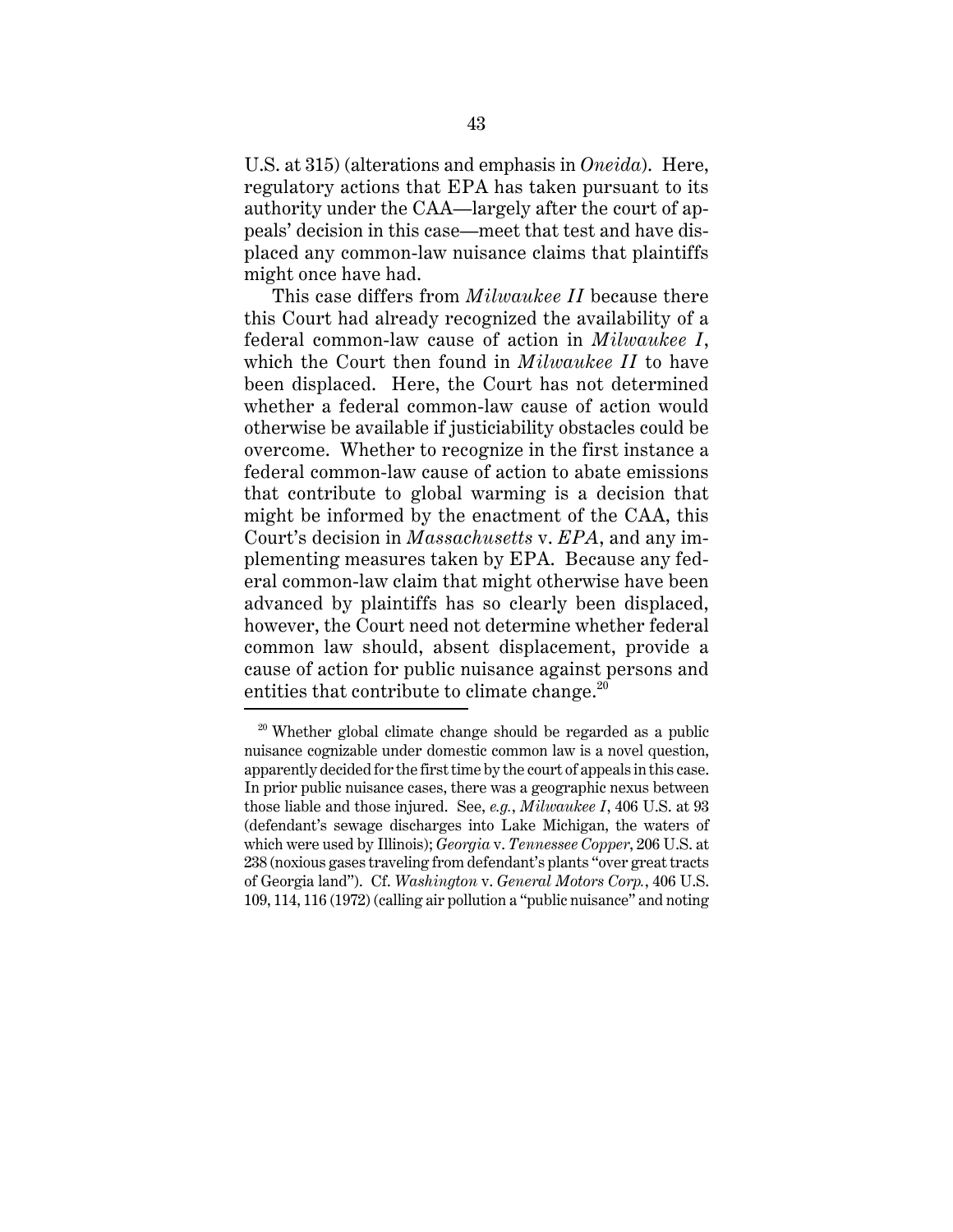1. Federal common law is displaced when an administrative agency takes regulatory action, under the authority of a comprehensive statutory program, to address the issue raised in a putative common-law action. Such displacement can occur when a plaintiff seeks relief that would address the same issue, but in a manner different in character or extent from what the regulatory program provides. See *Milwaukee II*, 451 U.S. at 324 ("The question is whether the field has been occupied, not whether it has been occupied in a particular manner."); see also *Mobil Oil*, 436 U.S. at 623-625 (holding that any federal common-law damages remedy for loss of society had been displaced by the Death on the High Seas Act, which provided damages for pecuniary loss but not for loss of society). And displacement also occurs when an agency, whose comprehensive statutory authority to regulate the subject matter has been triggered, decides to postpone or even forgo the imposition of regulatory standards, where the decision is made

that "corrective remedies for air pollution \* \* \* necessarily must be considered in the context of localized situations"). The Court has never addressed whether such a nexus is a prerequisite for a public nuisance. In *Missouri* v. *Illinois*, 200 U.S. 496 (1906), the Court recognized that public nuisance law adapts to changing scientific and factual circumstances. In that case, determining whether sewage discharged by Chicago could cause typhoid fever in St. Louis after traveling 357 miles over eight to eighteen days was at the frontier of scientific understanding. See *id*. at 523. The Court acknowledged there was "no pretense" that Missouri had alleged "a nuisance of the simple kind that was known to the older common law," and that the suit "almost necessarily would have failed" if it "had been brought fifty years ago." *Id*. at 522. It held that the then-present evidence did not support Missouri's allegations, *id*. at 526, but it did not suggest that the novel nature of the claim, the difficulty of the scientific question, or the physical attenuation between the release of sewage in Chicago and the alleged spread of disease in St. Louis had placed that claim beyond the common law's reach.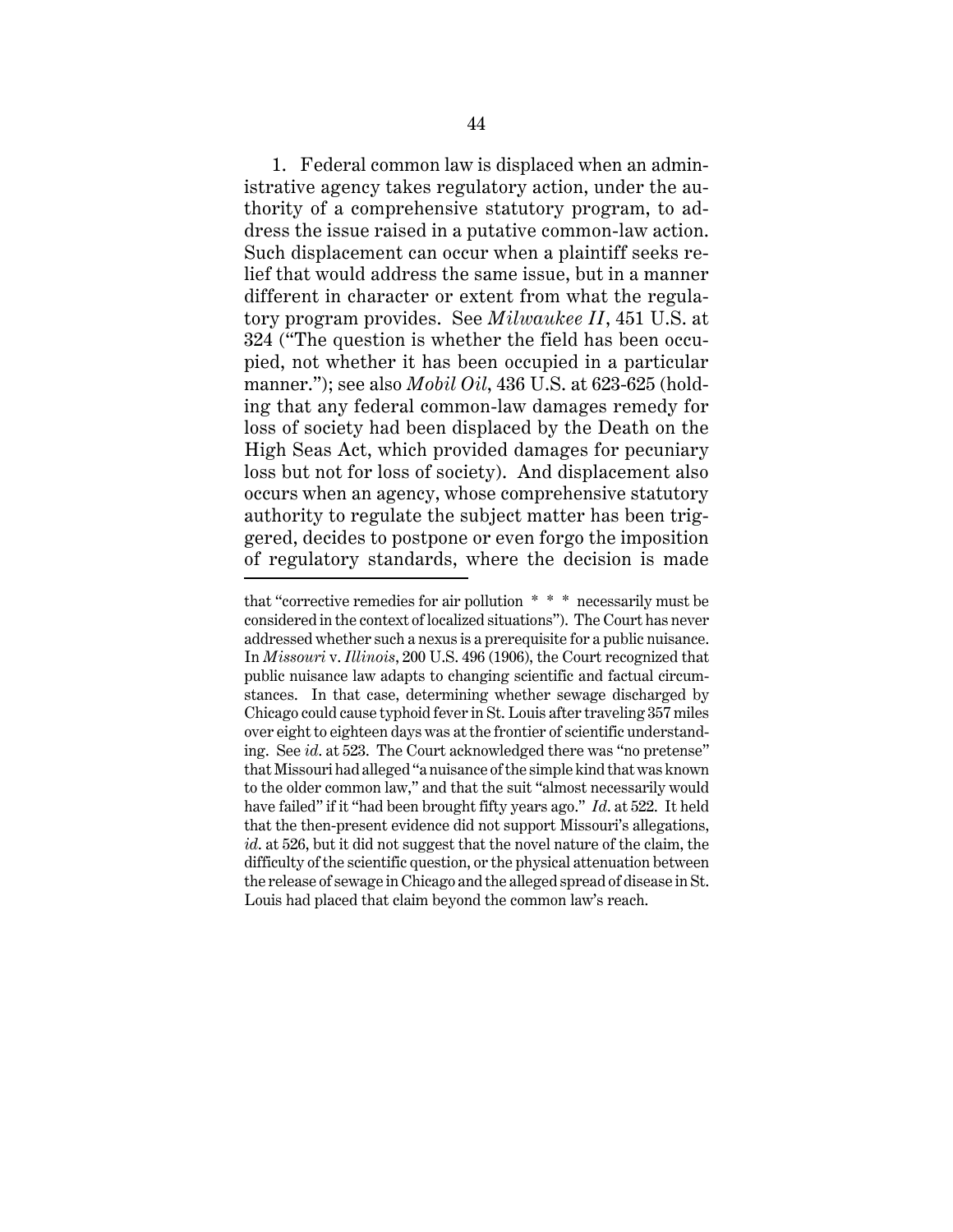through the exercise of that authority on the basis of a weighing of relevant considerations under the statutory scheme. Courts may not substitute their judgment, under the guise of common law, for the determinations made by federal agencies as to how, when, and whether regulation is appropriate.

Petitioners contend (Pet. 21) that Congress's enactment of the CAA was itself sufficient to displace plaintiffs' common-law claims, without regard to any regulatory actions that EPA has taken pursuant to the CAA. While there is little doubt that the CAA established a "comprehensive" regulatory program, see, *e.g.*, *Chevron U.S.A.*, 467 U.S. at 848, the CAA differs in important respects from the Clean Water Act (CWA), 33 U.S.C. 1251 *et seq.*, which was found to have displaced federal common-law limits on the discharge of pollutants into the waters of the United States. See *Middlesex County Sewerage Auth.* v. *National Sea Clammers Ass'n*, 453 U.S. 1, 11, 14-15 (1981); *Milwaukee II*, 451 U.S. at 317- 320. The terms of the CWA directly prohibit the discharge of pollutants into the waters of the United States without authorization from a proper permitting authority. See 33 U.S.C. 1311(a). The terms of the CAA, by contrast, impose few restrictions on the emissions of air pollutants in the absence of regulations promulgated by EPA. This case, however, does not involve the mere enactment of the CAA.

Exercising its regulatory authority under the CAA, EPA has directly entered the field plaintiffs would have governed by common-law nuisance suits. Since January 2, 2011, greenhouse gases have been subject to regulation under the CAA, and EPA is actively exercising its judgment and statutory discretion to determine when and how emissions from different categories of sources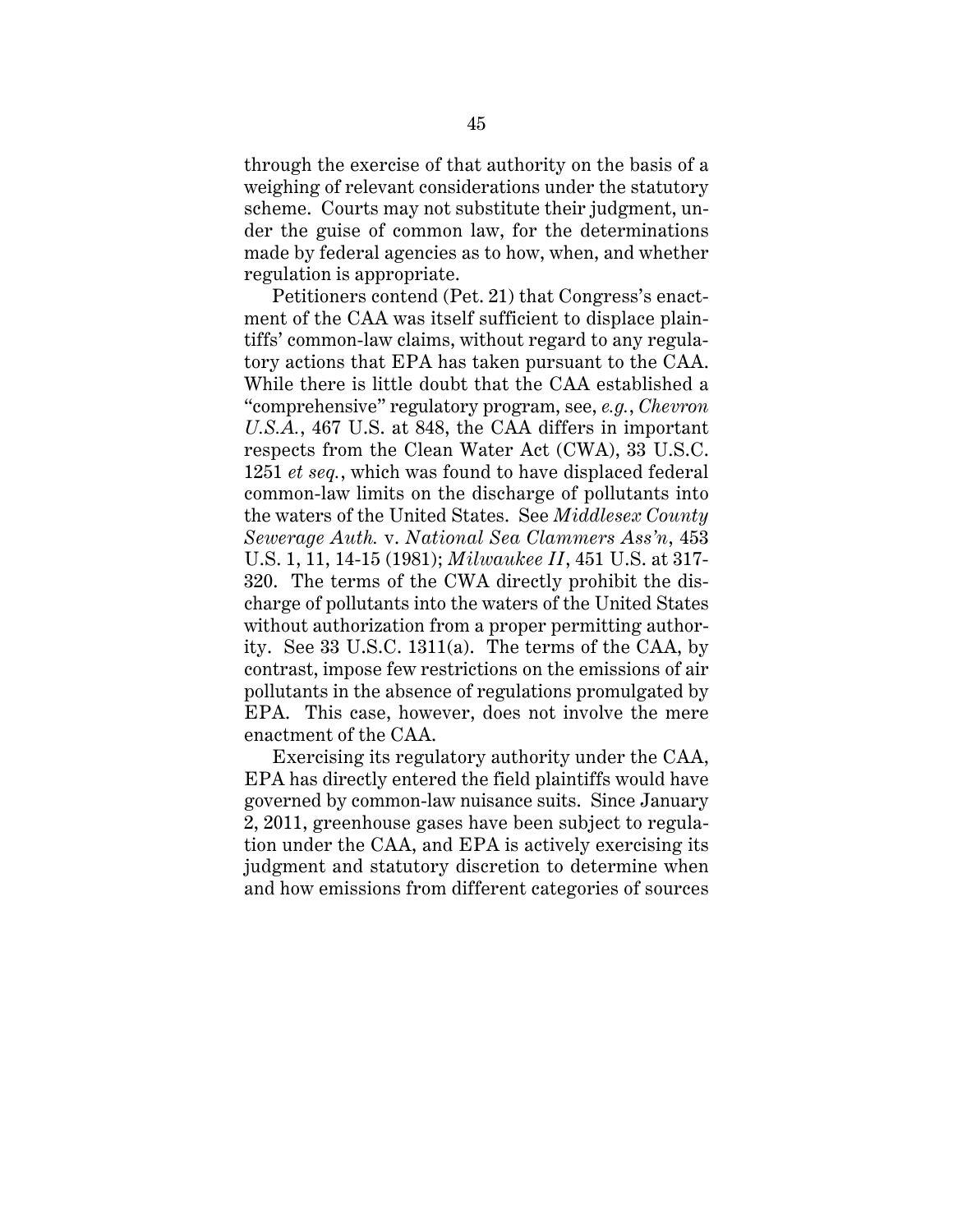of greenhouse gases will be regulated. As a result, the CAA, as implemented by EPA, speaks directly to the question of how carbon-dioxide emissions should be limited and thus displaces any common-law claims pertaining to that question.

2. In the wake of this Court's decision in *Massachusetts* v. *EPA*, the agency has taken several significant actions to address greenhouse-gas emissions.

a. Two of EPA's recent regulatory actions worked in concert to render greenhouse gases "pollutant[s] subject to regulation under [the CAA]" for purposes of the PSD permitting process that applies to new and modified emitting facilities. 42 U.S.C. 7475(a)(4). First, on December 15, 2009, EPA published a final finding under Section 202 of the CAA that "greenhouse gases in the atmosphere may reasonably be anticipated both to endanger public health and to endanger public welfare." 74 Fed. Reg. at 66,497. That so-called "endangerment finding" also included a determination that carbon-dioxide and other greenhouse-gas emissions from new motor vehicles contribute to the greenhouse-gas air pollution that endangers public health and welfare. *Id*. at 66,537. In making that determination, EPA found that the portion of the transportation sector regulated by Section 202 is responsible for just over 23% of greenhouse-gas emissions in the United States, making it the "second largest emitter within the United States behind the electricity generating sector." *Id*. at 66,499.

Second, on May 7, 2010, EPA (acting with the Department of Transportation's National Highway Traffic Safety Administration) published a joint final rule requiring reductions in greenhouse-gas emissions from light-duty motor vehicles. 75 Fed. Reg. at 25,324. Under Section 202(a)(1) of the CAA, the promulgation of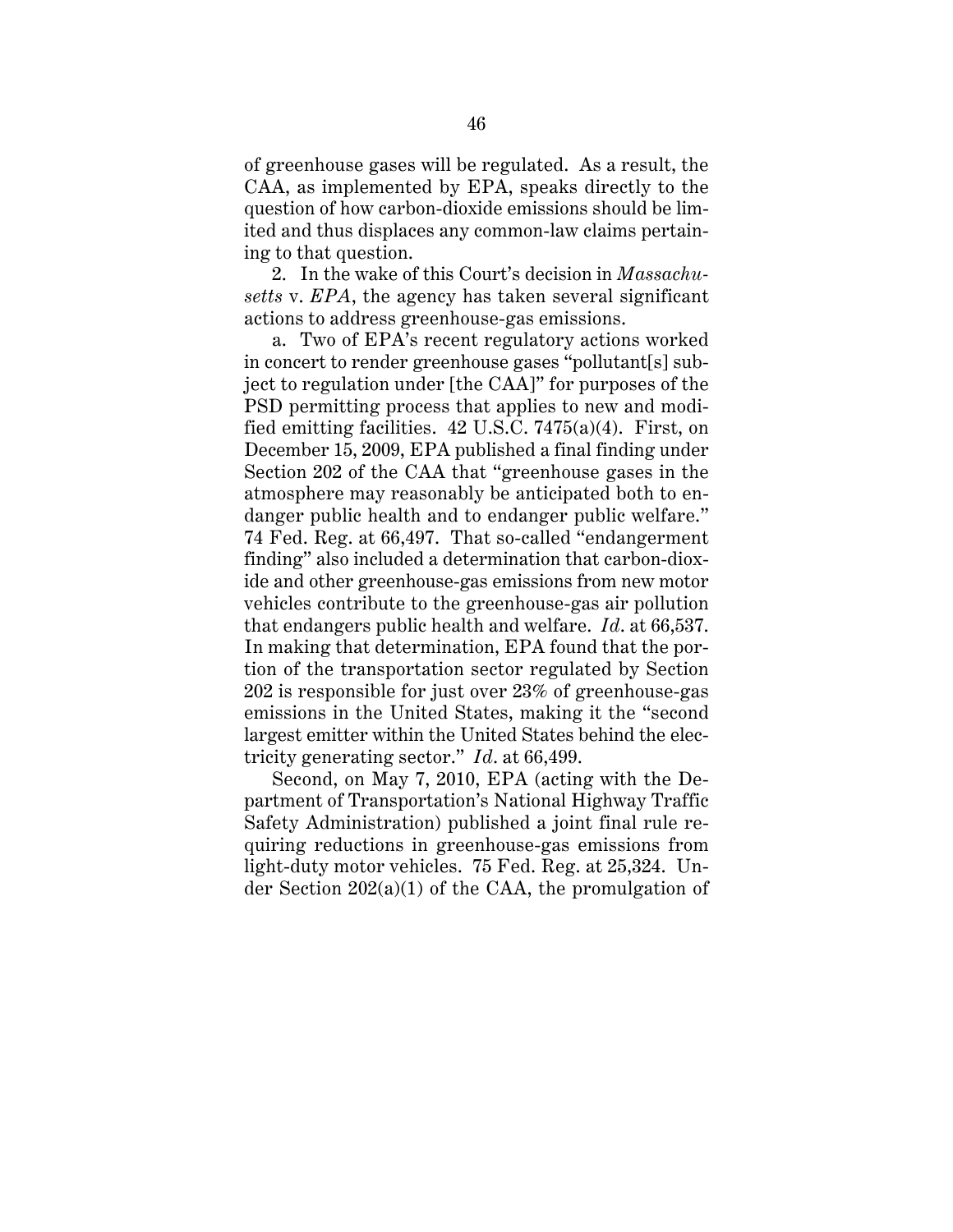those new emissions standards followed from EPA's December 2009 endangerment finding. See 42 U.S.C.  $7521(a)(1)$ ; 75 Fed. Reg. at 25,327. Those standards took effect on January 2, 2011 (for vehicles of model year 2012), and they will become increasingly stringent until model year 2016. *Id.* at 25,329-25,330. EPA exercised its discretion to phase in those standards over that period to allow manufacturers to "incorporate technology to achieve [greenhouse-gas] reductions" and to "plan for compliance using a multi-year time frame, \* \* \* consistent with normal business practice." *Id.* at 25,332.

Because the final light-duty-vehicle standards have taken effect (as of January 2, 2011), EPA now considers greenhouse gases to be "pollutant[s] subject to regulation under [the CAA]," in the sense meant by 42 U.S.C. 7475(a)(4), and therefore subject to Sections 165(a) and 169(1) of the CAA (42 U.S.C. 7475(a) and 7479(1)). See 75 Fed. Reg. at 31,606-31,607 (to be codified at 40 C.F.R. 52.21(b)(49)-(50), effective January 2, 2011) (specifying when greenhouse gases are "subject to regulation"); 75 Fed. Reg. at 17,019, 31,549-31,551 (explaining EPA's construction of the phrase "pollutant subject to regulation"). Those provisions—which apply to stationary sources—require any new or modified "major emitting facility" to obtain a so-called "PSD permit" under the provisions of the CAA designed to prevent significant deterioration of air quality.  $42$  U.S.C. 7470-7479.<sup>21</sup> In

 $21$  The CAA applies PSD requirements to a "major emitting facility," 42 U.S.C. 7475(a), which is defined to include any "source with the potential to emit" at least 250 tons per year of "any air pollutant," as well as certain "stationary sources of air pollutants" (including, as most relevant here, fossil-fuel-fired steam electric plants and boilers), if they emit or have the potential to emit at least 100 tons per year. 42 U.S.C. 7479(1). EPA's regulations implement those requirements by applying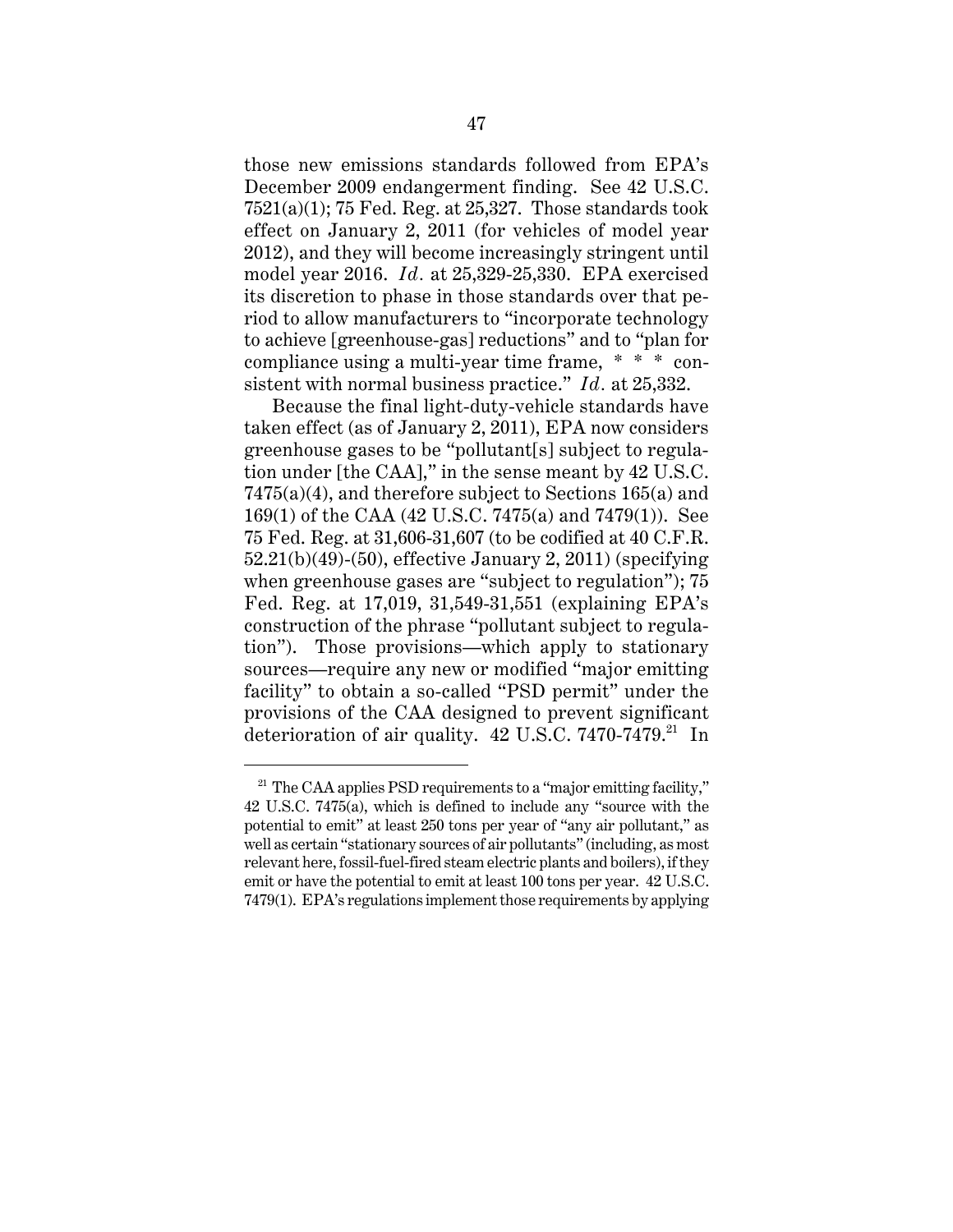order to obtain such a permit, a facility must, among other things, be "subject to the best available control technology for each pollutant subject to regulation under [the CAA]." 42 U.S.C. 7475(a)(4).

The promulgation of the light-duty-vehicle standards also means that EPA considers greenhouse gases to be subject to the permitting requirements under Title V of the CAA. See 42 U.S.C. 7661a(a), 7661(2)(B), 7602(j); 75 Fed. Reg. at 31,551-31,554 (describing EPA's interpretation of Title V's applicability). As the D.C. Circuit has explained, the Title V permitting process "requires that certain air pollution sources, including every major stationary source of air pollution, each obtain a single, comprehensive operating permit to assure compliance with all emission limitations and other substantive CAA requirements that apply to the source." *Environmental Integrity Project* v. *EPA*, 425 F.3d 992, 993 (2005); see also *Virginia* v. *Browner*, 80 F.3d 869, 873 (4th Cir. 1996) (describing Title V permit as "a source-specific bible for [CAA] compliance"), cert. denied, 519 U.S. 1090 (1997). Defendants' power plants are "major stationary source[s] of air pollution" and thus subject to Title V permitting requirements.

By issuing the endangerment finding and light-dutyvehicle rule, and thereby rendering greenhouse gases "subject to regulation" under the existing statutory scheme of the CAA, EPA displaced any federal common-

them to "major stationary source[s],"  $40$  C.F.R.  $52.21(a)(2)$ , which are defined to include stationary sources that emit at least 100 or 250 tons per year of a "regulated NSR pollutant," 40 C.F.R. 52.21(b)(2)(i), which includes "[a]ny pollutant \* \* \* subject to regulation under the [CAA]." 40 C.F.R. 52.21(b)(50)(iv).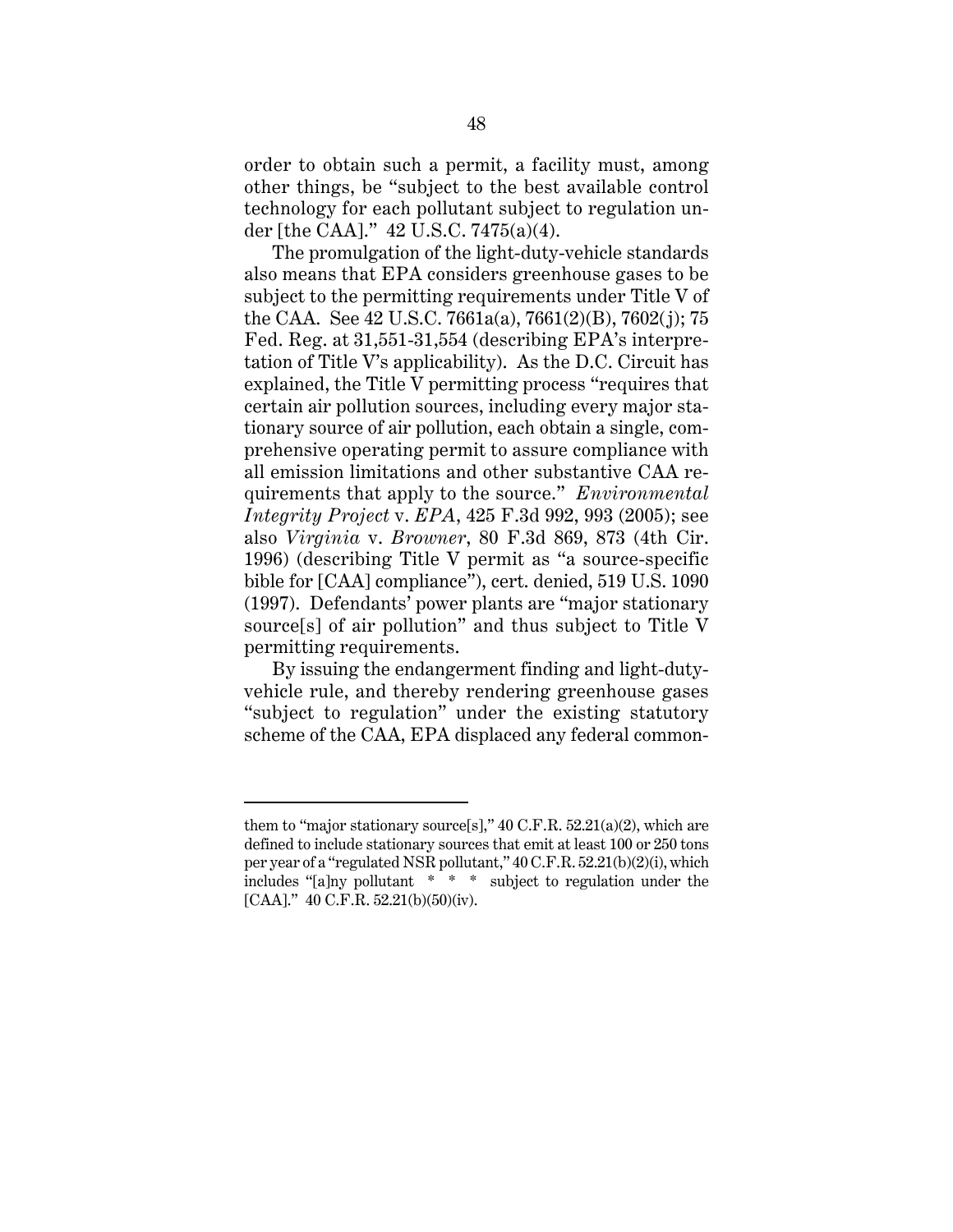law requirements imposing alternative or additional emissions standards for greenhouse gases. $^{22}$ 

b. Additional EPA regulatory actions reinforce the conclusion that plaintiffs' common-law claims have been displaced. Recognizing that the light-duty-vehicle rule was going to cause greenhouse gases to be regulated pollutants subject to PSD and Title V permitting requirements, EPA issued a so-called "tailoring rule" on June 3, 2010. See 75 Fed. Reg. at 31,514. That tailoring rule phases in the applicability of PSD requirements to greenhouse gases emitted by stationary sources, discussed above (see pp. 5, 47-48, *supra*), applying those requirements in January 2011 to sources already obtaining permits for other pollutants, and later to additional sources. 75 Fed. Reg. at  $31.516^{23}$  In the tailoring rule,

<sup>&</sup>lt;sup>22</sup> As noted above (see note 4, *supra*), on December 10, 2010, the D.C. Circuit denied several motions to stay EPA's endangerment finding, its motor-vehicle-emissions standards for greenhouse gases, its tailoring rule, and its decision addressing the date on which greenhouse-gas emissions became "subject to regulation" under the CAA. The parties in those pending challenges submitted briefing-format proposals to the D.C. Circuit on January 10, 2011.

 $23$  Pursuant to the first phase of the tailoring rule, sources became subject to the PSD requirements on account of their carbon-dioxide emissions as of January 2, 2011, only if (1) they were already subject to such requirements due to emissions of non-greenhouse-gas air pollutants, and (2) they undertook a modification that would increase their carbon-dioxide emissions by at least 75,000 tons per year while also significantly increasing emissions of non-greenhouse-gas pollutants. 75 Fed. Reg. at 31,516. The second phase of the tailoring rule, beginning on July 1, 2011, "will phase in additional large sources of [greenhousegas] emissions." *Ibid*. Similar phases apply in the case of Title V. *Id*. at 31,523-31,524. In the third phase, beginning in July 2013, EPA may regulate additional sources. *Ibid*. The tailoring rule specifies that EPA will engage in further rulemaking to address any remaining PSD requirements, but indicates that no sources or modifications below a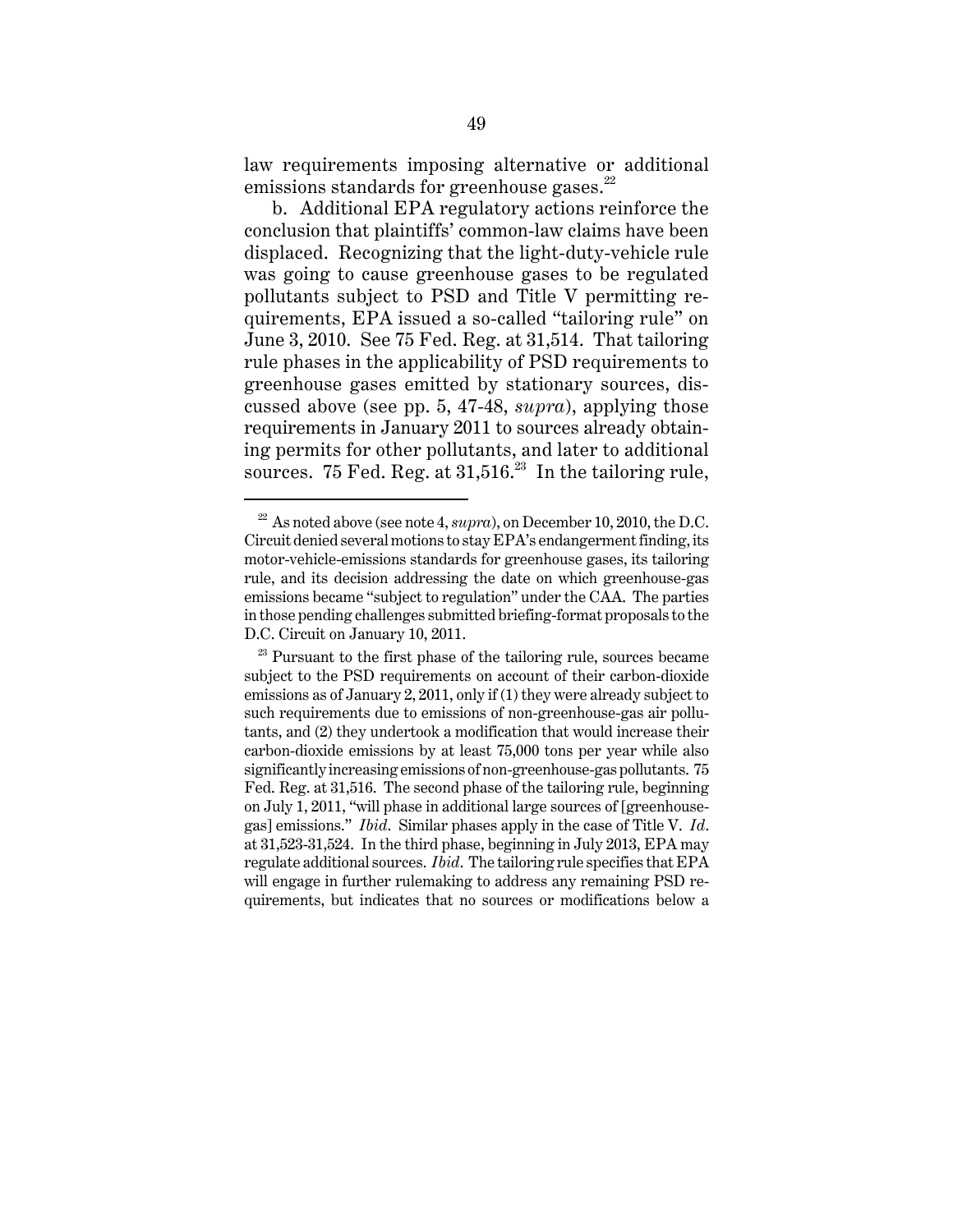EPA clarified that, in its considered judgment, regulation of greenhouse-gas emissions from stationary sources should proceed in an orderly and phased fashion based on a variety of considerations. Cf. *Massachusetts* v. *EPA*, 549 U.S. at 524. Plaintiffs' attempt to secure court-ordered emissions reductions from emitters of their choosing on their own schedule would be plainly inconsistent with EPA's systematic, phased approach.

In another significant step indicating EPA's active engagement in the process of determining how and when greenhouse-gas emissions will be regulated, EPA announced on December 23, 2010 that it had entered into a proposed settlement agreement in an earlier case about whether the new source performance standards (NSPS) for utility boilers (*i.e.*, power plants like defendants') should include standards for greenhouse-gas emissions.<sup>24</sup> That proposed settlement (which was subject to a 30-day public-comment period that expired on January 31, 2011, see 75 Fed. Reg. at 82,392) would commit EPA to complete a NSPS rulemaking under Section 111 of the CAA (42 U.S.C. 7411). If the settlement is adopted by EPA, the purpose of the ensuing rulemaking would be to consider standards applicable to new and modified facilities; it would simultaneously consider standards under which States would be required (under

certain size would be made subject to PSD or Title V permitting requirements before April 30, 2016. *Ibid*.

<sup>&</sup>lt;sup>24</sup> The case—which was brought by, *inter alia*, several of the plaintiffs here—is on voluntary remand from the D.C. Circuit. See *New York* v. *EPA*, No. 06-1322 (Sept. 24, 2007). As discussed in TVA's certioraristage brief in this case (at 29-30 & n.19), EPA had previously announced it was "in the process of responding to a remand from the D.C. Circuit requiring it to consider whether to add standards for [greenhouse gases] to the NSPS for utility boilers." 73 Fed. Reg. 44,487 (2008).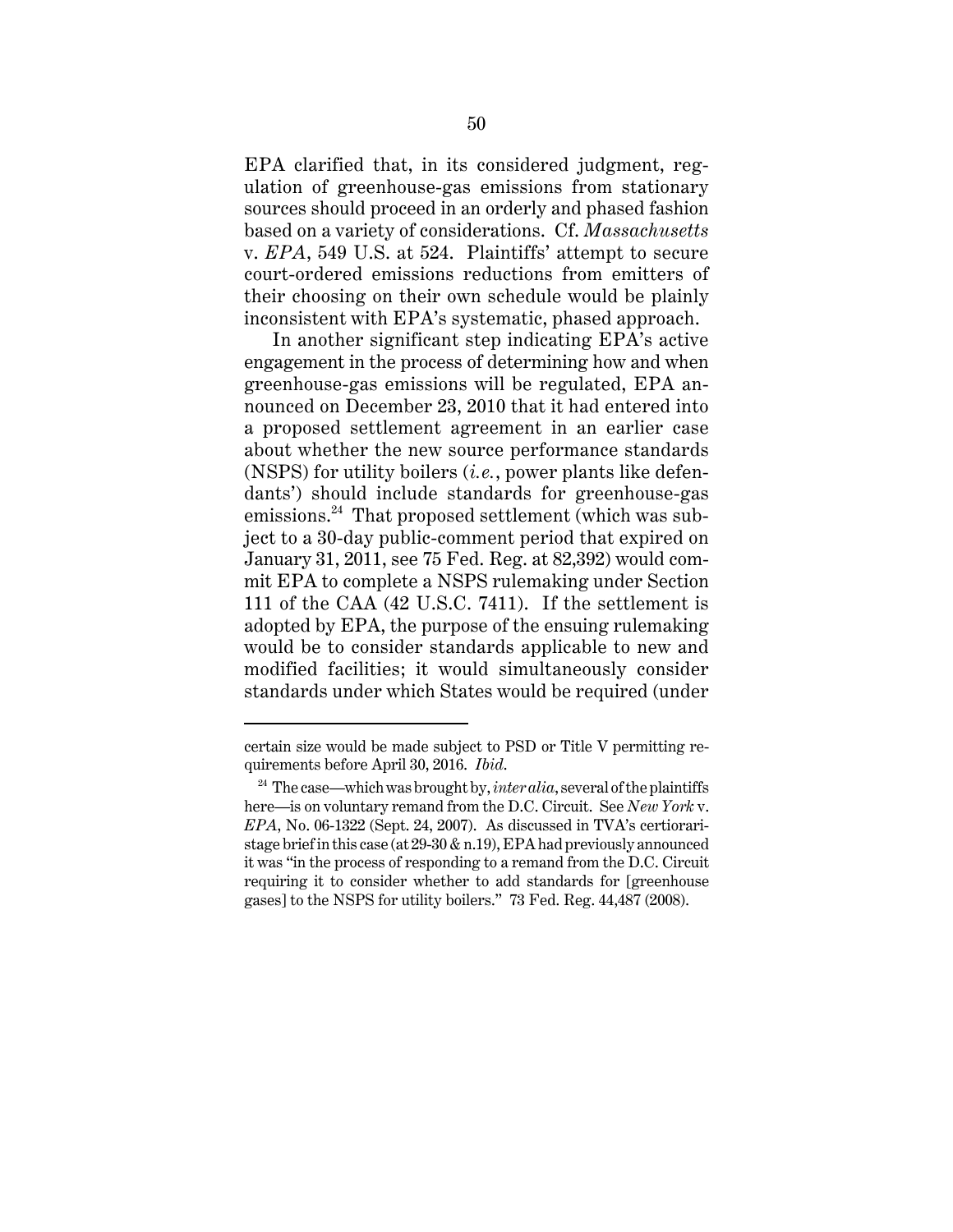42 U.S.C. 7411(d)) to impose regulatory limitations on emissions from *existing* facilities. See p. 4, *supra*. Under the settlement, EPA would issue a proposed rule by July 26, 2011 and promulgate final regulations by May 26, 2012.<sup>25</sup> Thus, if the settlement is formally adopted, EPA will have established a precise time line for deciding whether and to what extent emissions standards under the CAA will apply to the very carbon-dioxide emissions at issue in this case.

3. As the foregoing discussion demonstrates, EPA now regulates greenhouse-gas emissions under the currently existing statutory scheme of the CAA, and it may soon be specifically committed to completing a rulemaking to address greenhouse-gas-emissions standards applicable to defendants' already-existing power plants, even if they are not modified. Thus, it is abundantly clear that the CAA, as it is now being implemented by EPA, "speak[s] directly" (*Milwaukee II*, 451 U.S. at 315 (quoting *Mobil Oil*, 436 U.S. at 625)) to the particular issue presented by plaintiffs' federal common-law nuisance claims about climate change: regulation of greenhouse-gas emissions, and in particular emissions from stationary sources (like defendants' power plants).

The conclusion that EPA's actions have displaced any common-law emissions standards is unaffected by EPA's decision to adopt an incremental approach that will not necessarily lead to standards specifically governing greenhouse-gas emissions from defendants' alreadyexisting power plants (unless they are modified and thus

 $25$  The text of the settlement agreement is available at http://www.epa. gov/airquality/pdfs/boilerghgsettlement.pdf. A commitment to complete a rulemaking will not mean that EPA has prejudged the question of what, if any, NSPS will be appropriate; EPA could ultimately exercise its judgment to find the imposition of such standards inappropriate.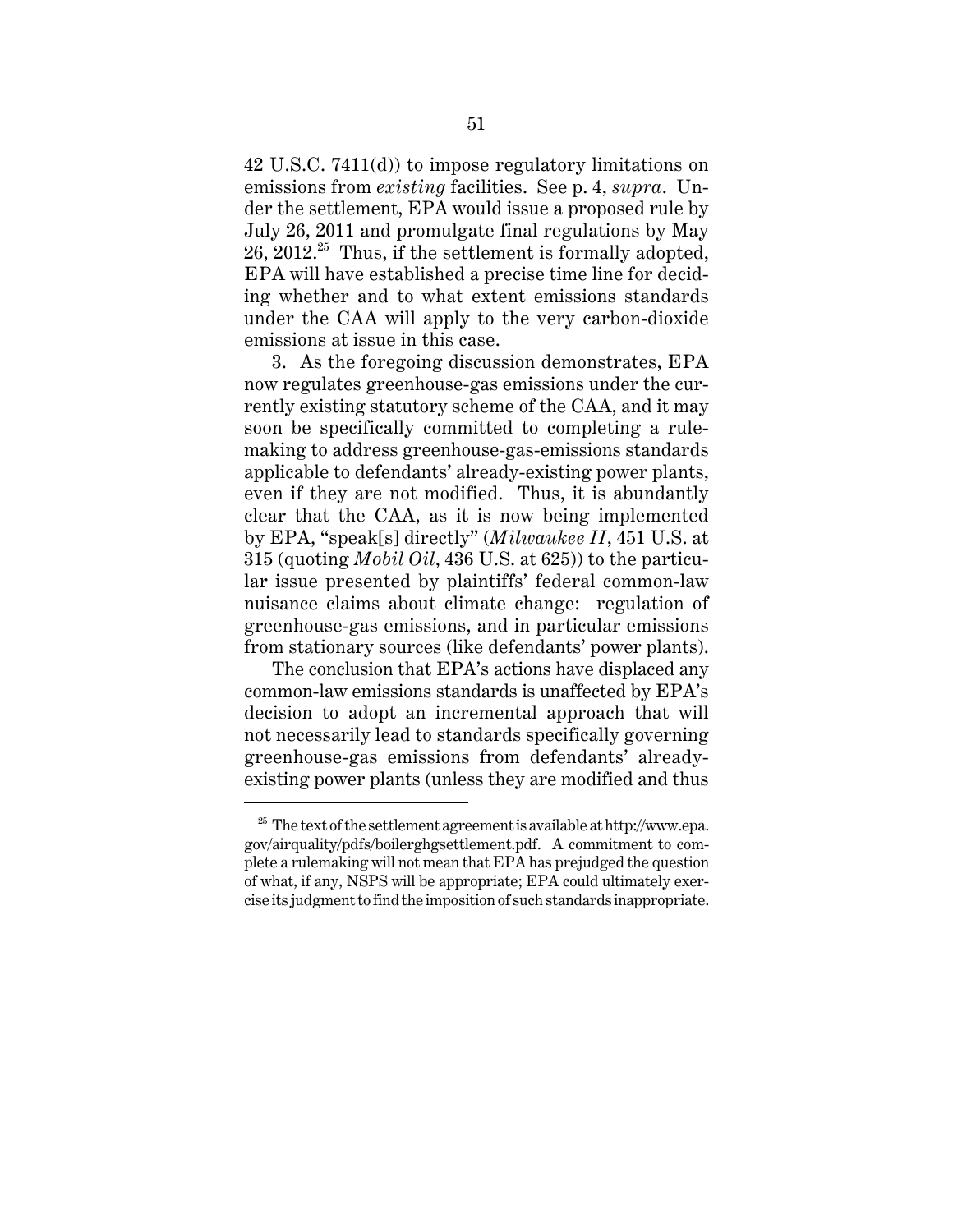require a PSD permit under the new regulations), at least until some time after May 26, 2012. In *Middlesex County Sewerage Authority*, the Court held that the Marine Protection, Research, and Sanctuaries Act of 1972 displaced federal common law immediately and entirely, even though "Congress allowed some continued dumping of sludge" for nine years after the statute was enacted based on its "considered judgment that it made sense to allow entities like petitioners to adjust to the coming change." 453 U.S. at 22 n.32; see also *Massachusetts* v. *EPA*, 549 U.S. at 533 (recognizing that EPA possesses "significant latitude as to the manner, timing, content, and coordination of its regulations"); *id*. at 524 ("Agencies, like legislatures, do not generally resolve massive problems in one fell regulatory swoop. They instead whittle away at them over time, refining their preferred approach as circumstances change and as they develop a more nuanced understanding of how best to proceed.").

Although EPA has not yet done precisely what plaintiffs demand here (*i.e.*, cap defendants' carbon-dioxide emissions and require them to be reduced annually for at least a decade, J.A. 110, 153), that is not the relevant test. As this Court has stated: "Demanding specific regulations of general applicability before concluding that Congress has addressed the problem to the exclusion of federal common law asks the wrong question. The question is whether the field has been occupied, not whether it has been occupied in a particular manner." *Milwaukee II*, 451 U.S. at 324; see also *id*. at 323 ("Although a federal court may disagree with the regulatory approach taken by the agency with responsibility for issuing permits under the Act, such disagreement alone is no basis for the creation of federal common law.");